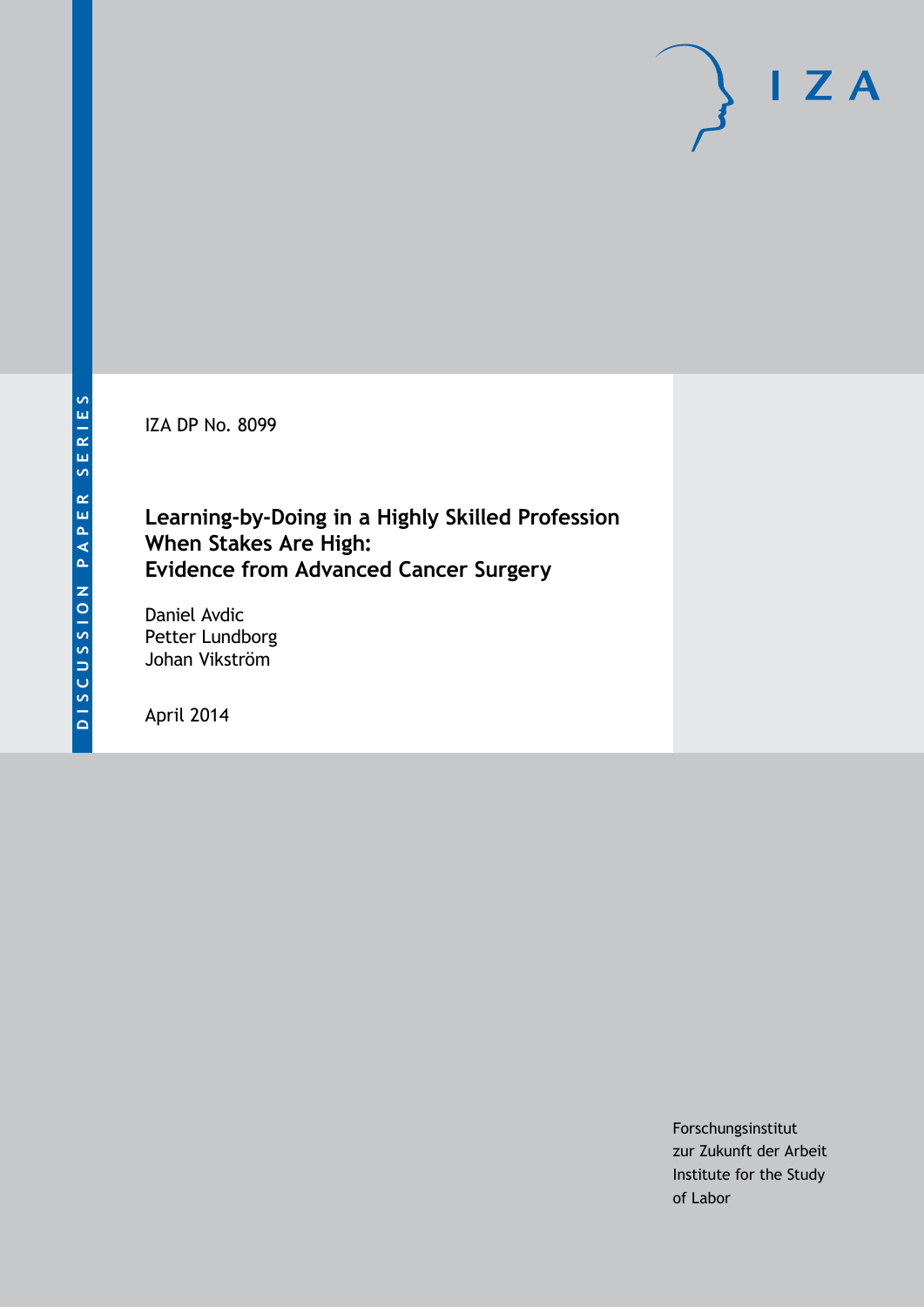# **Learning-by-Doing in a Highly Skilled Profession When Stakes Are High: Evidence from Advanced Cancer Surgery**

### **Daniel Avdic**

*IFAU-Uppsala and CINCH*

### **Petter Lundborg**

*Lund University and IZA*

### **Johan Vikström**

*IFAU-Uppsala and UCLS-Uppsala University*

Discussion Paper No. 8099 April 2014

IZA

P.O. Box 7240 53072 Bonn **Germany** 

Phone: +49-228-3894-0 Fax: +49-228-3894-180 E-mail: [iza@iza.org](mailto:iza@iza.org)

Any opinions expressed here are those of the author(s) and not those of IZA. Research published in this series may include views on policy, but the institute itself takes no institutional policy positions. The IZA research network is committed to the IZA Guiding Principles of Research Integrity.

The Institute for the Study of Labor (IZA) in Bonn is a local and virtual international research center and a place of communication between science, politics and business. IZA is an independent nonprofit organization supported by Deutsche Post Foundation. The center is associated with the University of Bonn and offers a stimulating research environment through its international network, workshops and conferences, data service, project support, research visits and doctoral program. IZA engages in (i) original and internationally competitive research in all fields of labor economics, (ii) development of policy concepts, and (iii) dissemination of research results and concepts to the interested public.

<span id="page-1-0"></span>IZA Discussion Papers often represent preliminary work and are circulated to encourage discussion. Citation of such a paper should account for its provisional character. A revised version may be available directly from the author.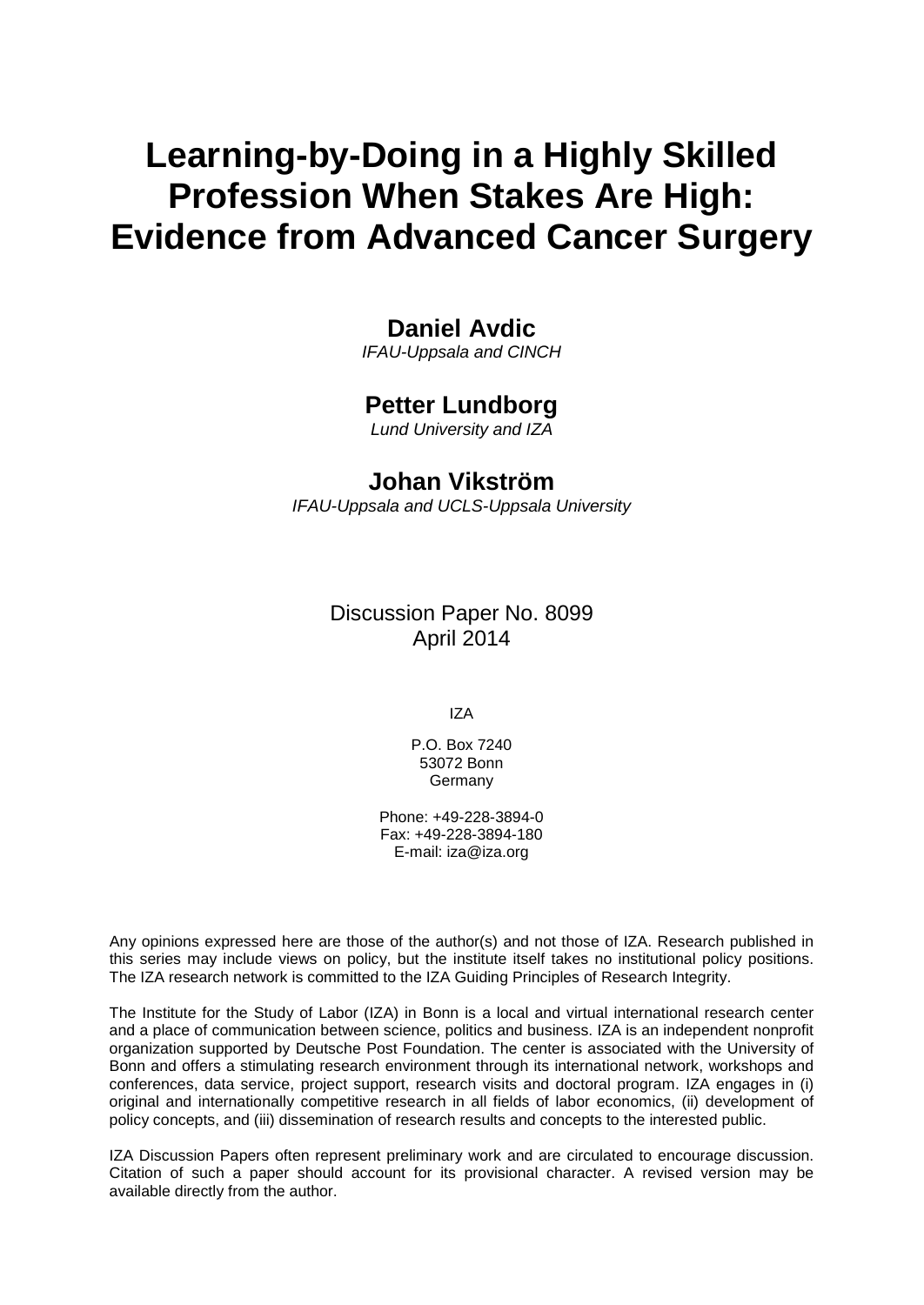IZA Discussion Paper No. 8099 April 2014

# **ABSTRACT**

# **Learning-by-Doing in a Highly Skilled Profession When Stakes Are High: Evidence from Advanced Cancer Surgery[\\*](#page-1-0)**

Although learning-by-doing is believed to be an important source of productivity growth, there is limited evidence that production volume affects productivity in a causal sense. We document evidence of learning-by-doing in a highly skilled profession where stakes are high; advanced cancer surgery. For this purpose, we introduce a novel instrument that exploits the closure and opening of entire cancer clinics which have given rise to sharp and exogenous changes in the cancer surgical volumes at Swedish public sector hospitals. Using detailed register data on more than 100,000 episodes of advanced cancer surgery, our results suggest positive effects of surgery volumes on survival. In addition, we provide evidence on the mechanisms through which these improvements occur. We also show that the results are not driven by changes in patient composition or by other changes at the hospital level.

JEL Classification: I11, I12, I18, L11

Keywords: hospital volume, learning-by-doing, cancer surgery, survival, causal effect

Corresponding author:

Petter Lundborg Department of Economics Lund University P.O. Box 705 220 07 Lund Sweden E-mail: [petter.lundborg@nek.lu.se](mailto:petter.lundborg@nek.lu.se)

We would like to thank Jerome Adda, Tabea Bucher-Koenen, Tomas Buchmueller, Christina Felfe, Lena Hensvik, Martin Huber, Per Johansson, Martin Karlsson, Martin Lundin, Nikolaj Malchow-Moller, Paolo Pertile and seminar participants at MEA-Munich, IFAU-Uppsala, University of St. Gallen, the University of Southern Denmark, Lund University, 12th Journées LAGV in Aix-de-Provence, Economics of Disease workshop in Darmstadt, Maastricht, University of Duisburg-Essen, CBS-Copenhagen, University of Gothenburg, ESPE 2013 and EALE 2013. Financial support from the Swedish Council for Working Life and Social Research (DNR 2004-2005 and 2009-0826) is gratefully acknowledged. Vikström acknowledges support from the Tom Hedelius and Jan Wallander Foundation.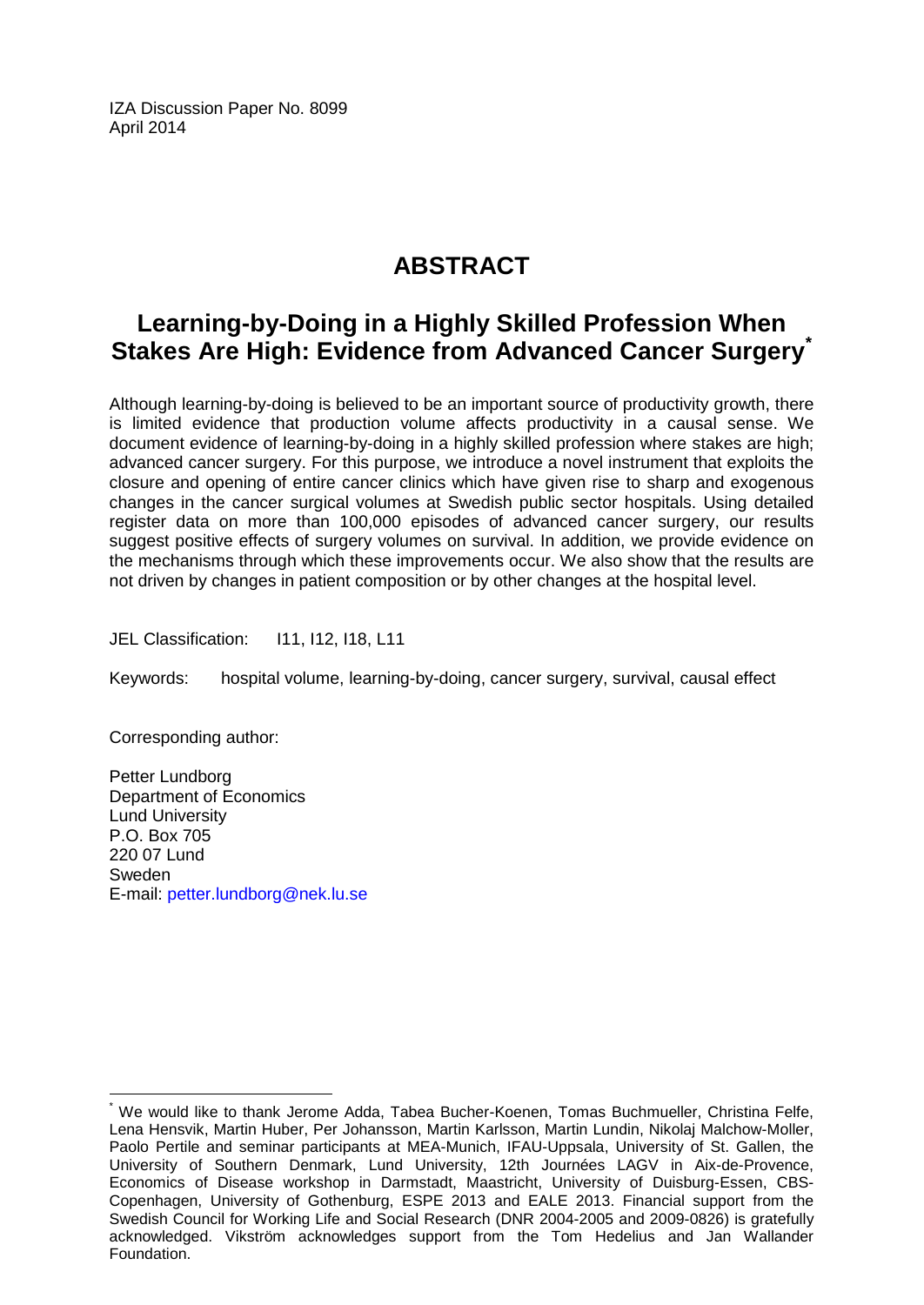### 1 Introduction

Learning-by-doing is believed to be an important source of productivity growth (Arrow, 1962; Lucas, 1988). The explanation for this is straightforward  $-$  the more individuals or organizations perform a specific task, the better they become at doing it. Evidence for learning-by-doing has been obtained by linking greater accumulated production volumes to reductions in unit labor costs or, more directly, to quality improvements in a variety of activities, including Kibbutz farming, ship building, car manufacturing, airplane flight control, nuclear plant operation reliability, iron works and even pizza making (Wright 1936; Lundberg 1961; Darr et al. 1995; Jovanovic and Nyarko 1995; Benkard 2000; Thornton and Thompson 2001; Thompson 2001; Levitt et al. 2012).

While it is widely believed that greater production volumes facilitate learning-by-doing, and thereby productivity, in almost all sectors of the economy, there is surprisingly little causal evidence showing that this is the case (Thompson,  $2012$ ).<sup>1</sup> Estimating the causal effect of volume has proven to be difficult for a number of reasons. Perhaps the most obvious problem is that conventional measures of experience and tenure are likely to be correlated with unobserved factors which, in turn, are associated with productivity. Moreover, and as already noted by Wright (1936), a negative relationship may arise if the consequence of more tooling and the standardization of procedures is that a firm's ability to use less skilled labor increases.<sup>2</sup>

In this paper, we focus on learning-by-doing in the health care sector. Apart from the general difficulties in estimating learning-by-doing effects, the specific case of the health care sector brings additional identification problems; first, differences in outcomes between high and low-volume hospitals may be explained by *selective referral* where high-quality hospitals have higher volumes simply because they attract more patients  $-$  i.e. a reverse causality mechanism. Secondly, individuals with different health characteristics may self-select into areas with different hospital sizes, such as rural and urban areas. Third, local health shocks, such as localized outbreaks of contagious diseases, affecting both hospitalization incidence and health outcomes, could induce a spurious relationship between the cumulated number

<sup>&</sup>lt;sup>1</sup>This is in contrast to the extensive literature that shows how incentives affect productivity in a variety of settings, see, for example, Currie et al. (1995); Lazear (2000); Croxson et al. (2001); Hamilton et al. (2003); Gaynor et al. (2004); Bandiera et al. (2007, 2009); Acemoglu and Finkelstein (2008); Hossain and List (2009); Propper and Van Reenen (2010); Propper et al. (2010); Bloom et al. (2013); Clemens and Gottlieb (2014).

<sup>&</sup>lt;sup>2</sup>In a recent overview of the literature, Thompson (2012) states that: "Unsurprisingly, since the much greater part of the empirical learning curve literature predates the wide use of instrumental variable techniques (Angrist and Krueger, 2001), the body of literature offering reliable support for the standard formulation is smaller than is generally supposed.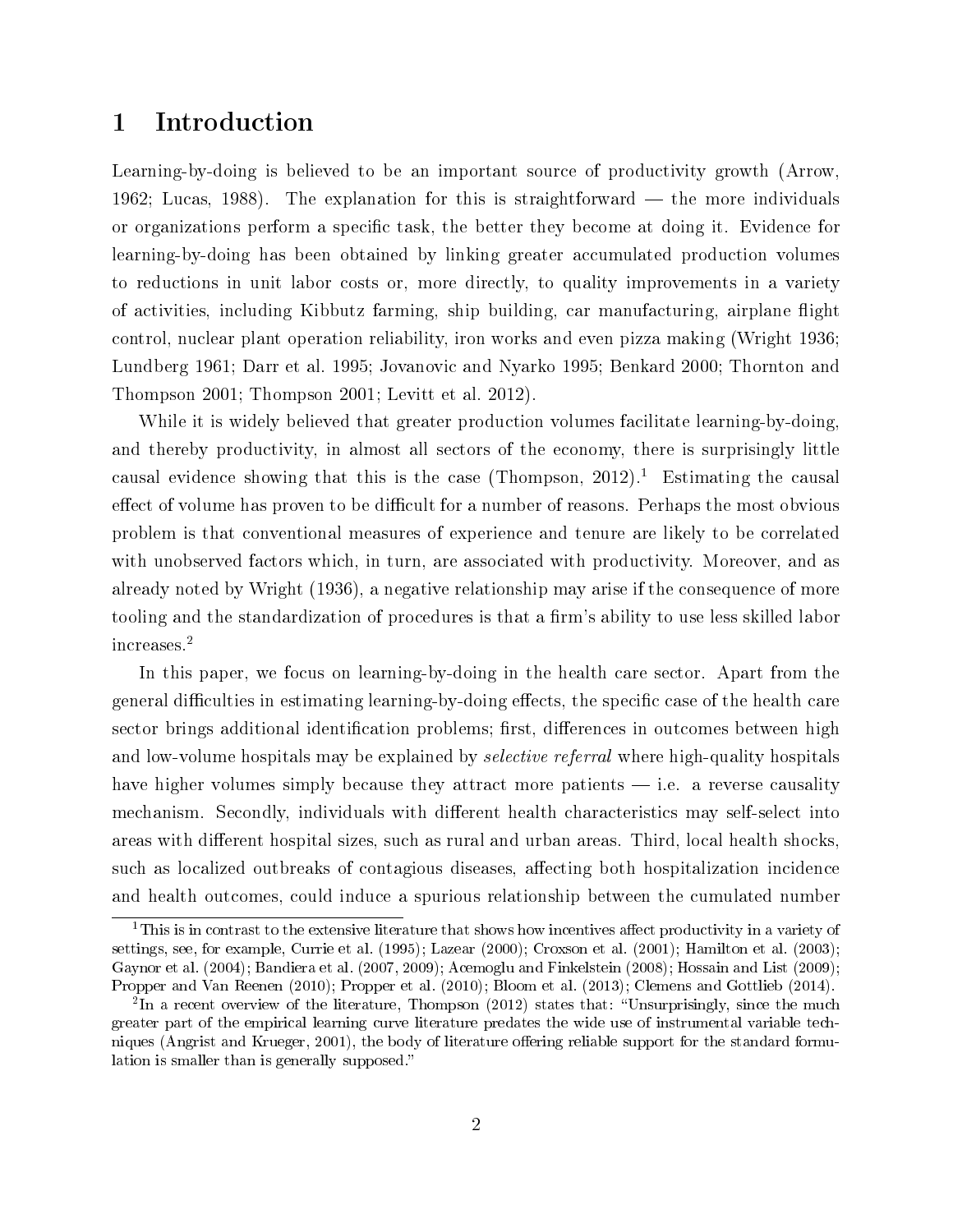of treatments and their outcomes. For policy purposes, while being observationally equivalent to learning effects, these competing explanations obviously have very different policy implications than those drawn from a learning-by-doing hypothesis.

The medical literature has tried to account for selection problems by controlling for observable patient characteristics such as age, gender, and reported health conditions.<sup>3</sup> A notable contribution is Birkmeyer et al. (2003), who found a positive relationship between volumes and survival for cancer and cardiovascular surgery using a nationwide Medicare sample. In order to also account for unobserved heterogeneity across hospitals, some researchers have utilized longitudinal data to estimate fixed-effects models (Hamilton and Hamilton, 1997; Hamilton and Ho, 1998).<sup>4</sup> The limitation of these types of models is that they only account for time-invariant unobserved heterogeneity across groups, whereas, e.g., selective referral may be driven by trends in hospital quality. To overcome such endogeneity concerns, two US-based studies have used the number of hospitals within a certain radius as an instrument for hospital volumes and applied instrumental variables techniques (Gaynor et al., 2005; Gowrisankaran et al., 2006).<sup>5</sup> Since, the market structure in a health care system that allows for private providers is an endogenous outcome of a competitive process, the number of hospitals in an area is not necessarily exogenous. In such a setting, hospitals may base their entry and exit decisions both on underlying patient characteristics and on the current and expected volume and quality of existing hospitals in the same area.<sup>6</sup>

With the limitations of the existing literature in mind, we are able to provide new evidence of learning-by-doing by studying the causal effect of production volumes on quality outcomes in advanced cancer surgery. In order to deal with the endogeneity of production volumes, we introduce a novel instrument that generates quasi-experimental variations in the number of

<sup>&</sup>lt;sup>3</sup>Halm et al. (2002) review 135 medical studies on the volume-outcome relationship for surgical procedures of which about 70 percent of the studies nd a signicant and positive correlation. In a summary article in the New England Journal of Medicine, Kizer (2003) concludes that the strongest link between volume and outcome has been found for AIDS treatment, pancreatic cancer, esophageal cancer, abdominal aortic aneurysms, and congenital heart disease.

<sup>&</sup>lt;sup>4</sup>In neither of these studies were there any evidence of a causal volume-outcome relationship after controlling for hospital fixed effects, hence supporting the selective referral hypothesis.

 ${}^5G$ aynor (2006) finds positive effects of volume on survival following heart surgery using the number of hospitals offering CABG operating in a specific radius around the hospital of treatment in question as an instrument for surgical volume. Gowrisankaran et al. (2006) use hospital distance interacted with hospital and patient characteristics as an instrument and find positive effects of volumes on survival after heart surgery and the repair of an abdominal aortic aneurysm.

<sup>6</sup>Other studies have used the total number of hospital beds as an instrument for hospital volumes (Luft et al., 1987; Hughes et al., 1988; Farley and Ozminkowski, 1992; Norton et al., 1998). However, with selective referral it is likely that high-quality hospitals are both larger and have more beds. Finally, Tsai et al. (2006) and Kahn et al. (2009) use distance to a high-volume hospital for each patient as an instrument for the probability of getting treated at a high-volume hospital.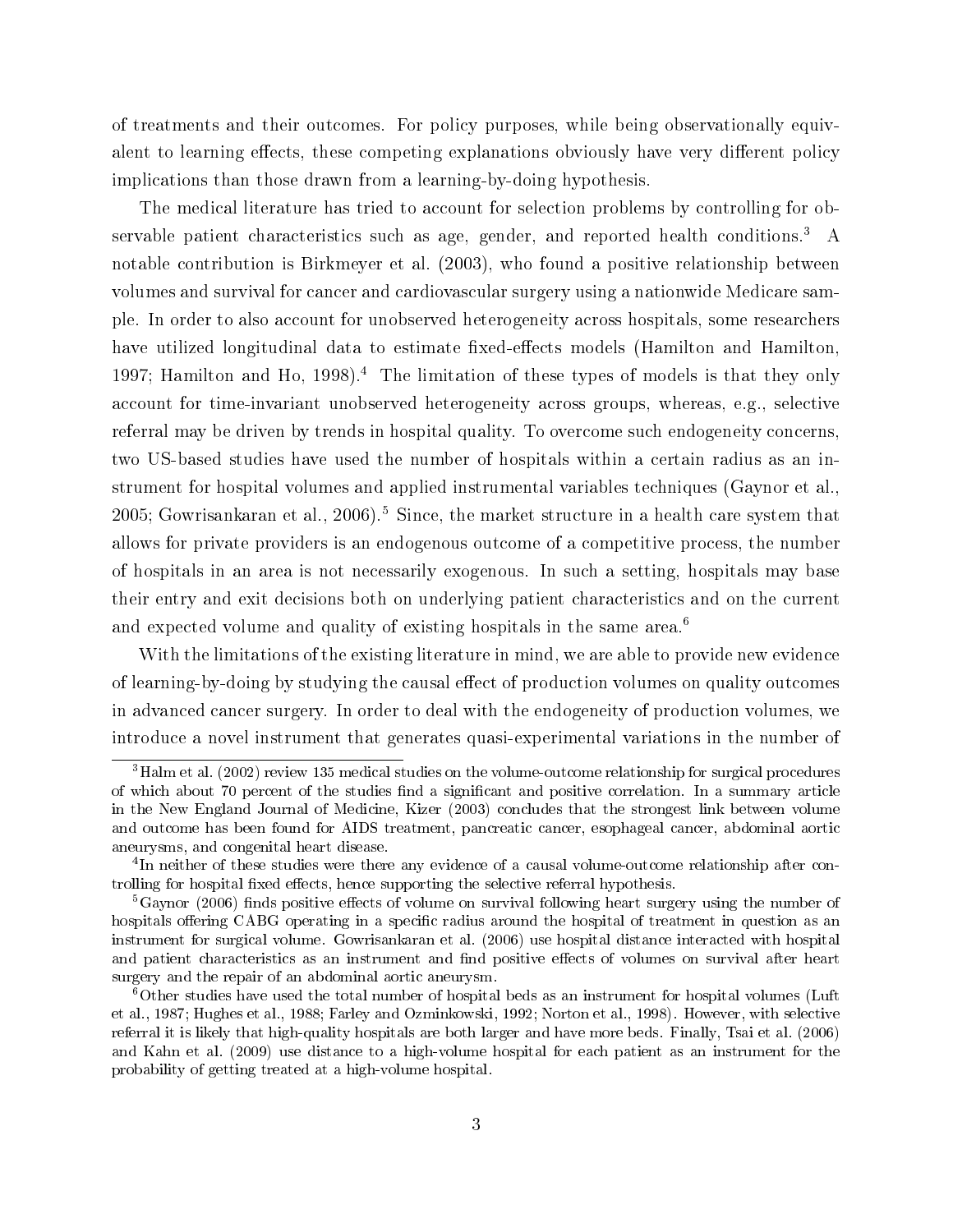cancer surgeries performed in Swedish public hospitals over the last two decades. Specifically, the proposed instrument exploits regional variation in closures and openings of entire hospital cancer clinics over time, which generate sharp changes in the surgical volumes performed at nearby cancer clinics. Importantly, since in-patient care in Sweden is organized by the public sector, we can be sure that the closure and opening of cancer clinics are not driven by market forces but rather by political decisions unrelated to hospital quality and underlying population health indicators  $\frac{a}{b}$  conjecture supported by supplementary analyses of the data.

For the purpose of our study, we have collected detailed data on *all* breast cancer, prostate cancer and colorectal cancer surgical procedures performed at Swedish hospitals between  $1998-2007$  — in total more than  $100,000$  episodes. These three types of cancers constitute some of the major causes of mortality in the adult population.<sup>7</sup> The data includes rich and detailed information about the type of surgery, date of hospital admission and discharge, prevalence of post-surgery complications and co-morbidities for each individual patient. Furthermore, we have linked the cancer surgery data to individual-level register data on mortality and socioeconomic characteristics.

We believe that cancer surgery is particularly well suited for studying learning-by-doing; first, the intuition for a causal volume-outcome is simple: practice makes perfect and the outcome of a surgical procedure is to a large extent dependent on the performance of the individual surgeon. Cancer surgery is also a complex procedure  $-$  the removal of tumors requires a high degree of individual skill — where even small mistakes might result in serious consequences for the patient's health, such as permanent impotence and urinary incontinence following prostate cancer surgery. A surgeon who has performed a large number of surgical procedures may have more finely developed skills and is better able to deal with potential complications during surgery as well as coping with heterogeneity in the patient population. Moreover, clinics performing large numbers of surgical procedures may also have better outcomes due to greater accumulated staff experience.<sup>8</sup>

Second, stakes are high in cancer surgery and critical decisions made by surgeons may have lethal consequences for the patient - the incentives to learn are therefore strong. Third, focusing on cancer surgery means that we are really able to focus on quality improvements

<sup>7</sup>For an overview of trends in cancer incidence and mortality, see, e.g., Cutler (2008) and Ferlay et al. (2013).

 ${}^8$ This type of organizational learning was proposed already by Arrow (1962), who stated that "...it is the very activity of production which gives rise to problems for which favorable responses are selected over time."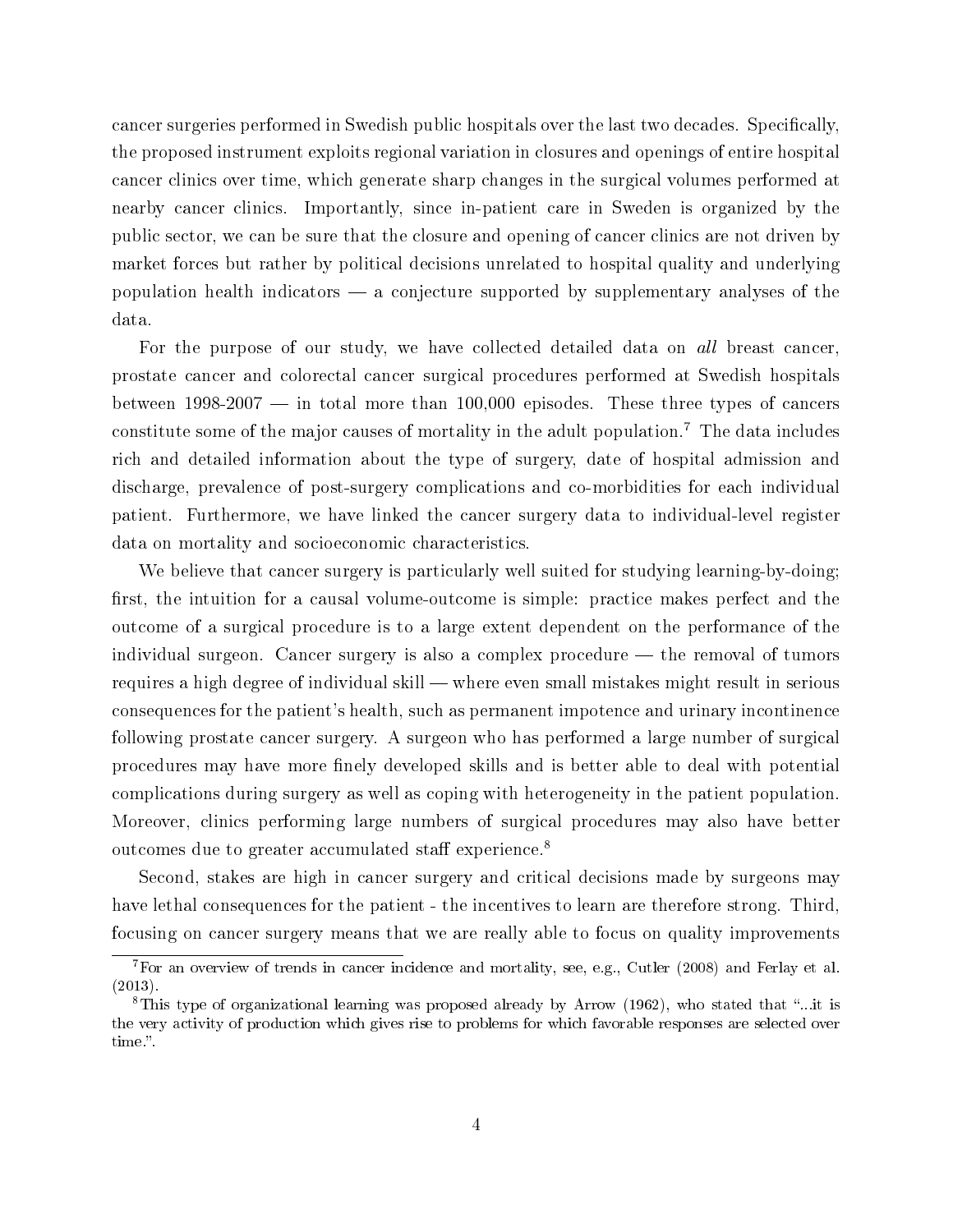in terms of survival following surgery.<sup>9</sup> Moreover, we are able to study follow-up surgical procedures and re-admission prevalence as indicators of complications due to mistakes made during the initial cancer surgery. These indicators are also useful in the sense that they provide less dramatic health consequences in contrast to mortality outcomes. Such data on direct mechanisms has, with a few exceptions, been lacking in the previous literature.

Fourth, we test for heterogeneity in learning-by-doing by comparing results between different types of cancer surgery of varying degrees of complexity. This allows us to test the hypothesis of whether more learning takes place during more advanced tasks as compared to more trivial ones. As most of the general learning-by-doing literature has focused on learning in the manufacturing industry  $-$  which typically concerns manual labor  $-$  we are able to provide more insight regarding the learning process by estimating separate effects by complexity of the surgery.

Fifth, as an cancer surgery is normally planned months in advance we do not have to worry about the potential confounding influence of distance to nearest hospital in our analysis. This would be more problematic for more acute types of health events, e.g. acute myocardial infarctions, where any gains from learning due to the centralization of in-patient care may be offset by reduced health care access for patients living further away from a hospital.

Our focus on the Swedish public health care system brings some advantages for our empirical analysis. In this setting, we can rule out certain effects of mergers on the quality of outcomes that are not mediated through learning-by-doing.<sup>10</sup> Importantly, in a competitive system, consolidation and mergers lead to reduced competition which may have a negative impact on the incentives to improve quality in order to attract patients.<sup>11,12</sup> Thus, this effect has the opposite effect of learning-by-doing effects. In Sweden, patients are normally referred to a designated hospital (usually the closest one), leading to little competition between public hospitals in Sweden. For that reason we can rule out competition effects.

<sup>9</sup>Focusing directly on quality improvements helps to establish learning-by-doing compared to focusing on costs, since any negative relationship between costs and accumulated production can also be explained by the ability to use less and less skilled labor as more tooling and standardized procedures are introduced (Thompson, 2012).

 $10A$  related literature looks at the effects of hospital mergers on various outcomes, such as patient health, staff behavior, and costs, see for instance Ho and Hamilton (2000); Dranove and Lindrooth (2003); Currie et al. (2005); Harrison (2011); Gaynor et al. (2012a).

 $11$ Since US health care consumers face few differences in out-of-pocket expenditure across hospitals it has been suggested that the incentive is strong for hospitals to compete for patients on quality dimensions rather than on financial dimensions  $(Gaynor, 2006)$ .

<sup>&</sup>lt;sup>12</sup>For studies on the effect of hospital competition, see for instance Kessler and McClellan (2000); Propper et al. (2004); Volpp et al. (2005); Propper et al. (2008); Gaynor et al. (2011, 2012b).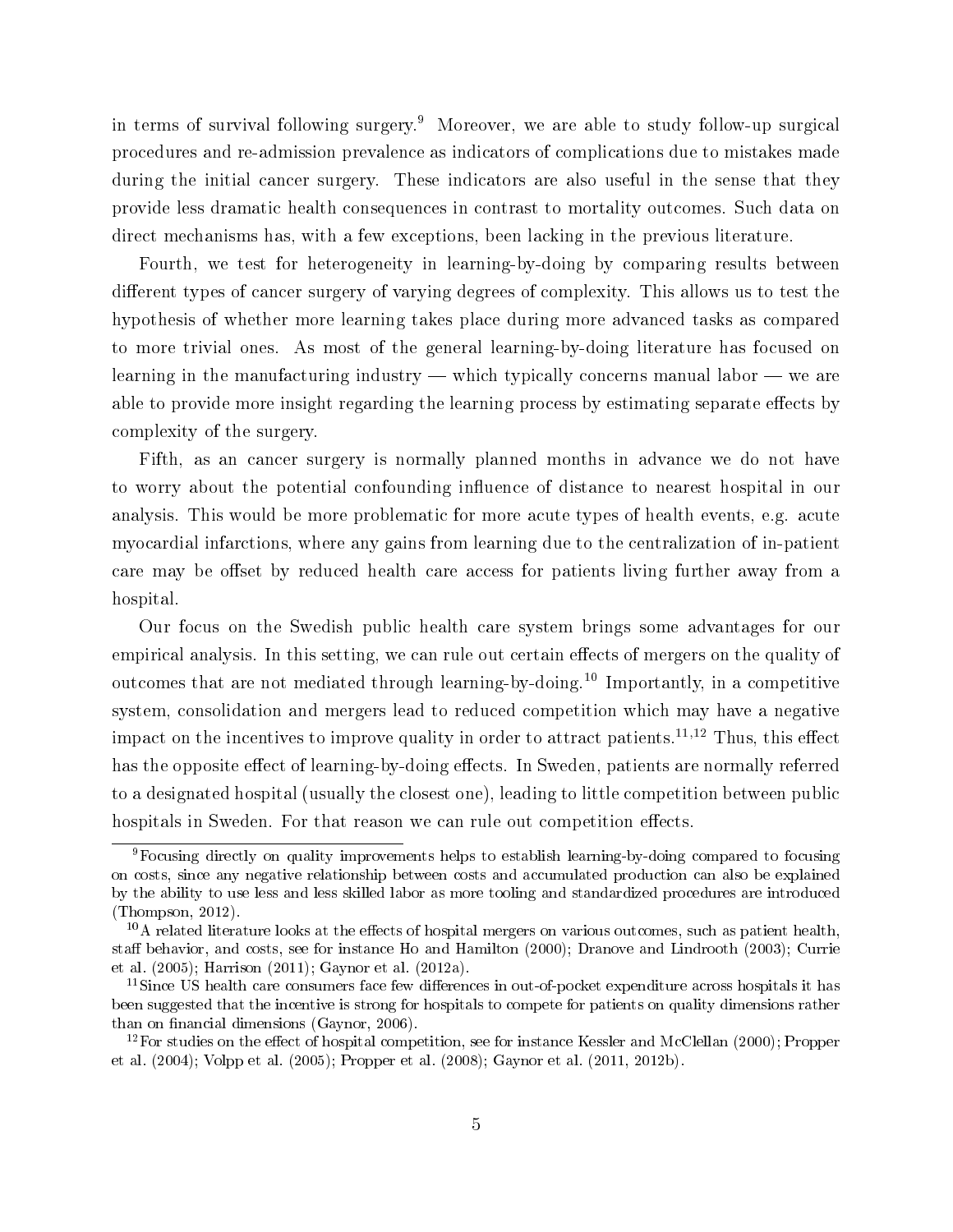Focusing on the volume-outcome nexus in a public health care system is also of great policy relevance. Most existing evidence for learning-by-doing comes from competitive markets where organizational changes facilitating learning-by-doing mechanisms are likely to have been intentionally implemented and exploited by profit-maximizing agents. In the public sector, competition is often heavily restricted and regulations control market entries and exits – implying that efficiency-enhancing organizational changes are more likely to remain unexploited. In many countries, the health care sector is an example of such a heavily regulated market where stakes are at the same time high and in which efficiency gains can be counted in lives saved. Moreover, given the rapidly increasing health care costs experienced by many countries, there is a great need to identify the determinants of productivity in the health care sector. Clearly, evidence of learning-by-doing would have important policy implications, for example, with respect to health care concentration policies.

Our results suggest rapid gains of increased surgical volume. In our preferred IVspecification our results imply a death rate elasticity with respect to surgical volume of about 0.22. Relating the size of this effect to the variation in hospital volume across hospitals in Sweden we nd that increasing the volume of a given hospital from the 25th to the 50th percentile of the hospital volume distribution would imply an estimated decrease in cancer mortality rate with about 4.1 percentage points, or  $18.7$  percent. We also find that the learning effects increase with the complexity of the procedure  $-$  learning effects are greater for prostate and intestine cancer than for breast cancer. Moreover, we find that higher surgical volume reduces the probability of another cancer surgery. Given that multiple cancer surgeries for the same patient may indicate e.g. subsequent metastases that the surgeon may have missed when performing the initial surgery, we interpret this result as a surgeon learning effect.

We consider a number of threats to our IV-design. First, even if changes in volumes are exogenous you could argue that the estimated effect of volume on mortality runs not only through learning-by-doing but also through changes in patient characteristics. In particular, the exclusion restriction would be violated if the additional patients who after a closure are referred to a non-closed cancer clinic have a different underlying mortality risk than other patients treated at the same clinic. The estimated effect of an increase in volume may then also reflect a change in the composition of patients. We deal with this potential problem by i) including a battery of individual-level health indicators such as medical history and socioeconomic factors in order to capture heterogeneity in health and  $ii$ ) by exploiting an institutional feature of the Swedish health care system in which individuals are assigned to a hospital based on their geographical location and not on choice. We are thus able to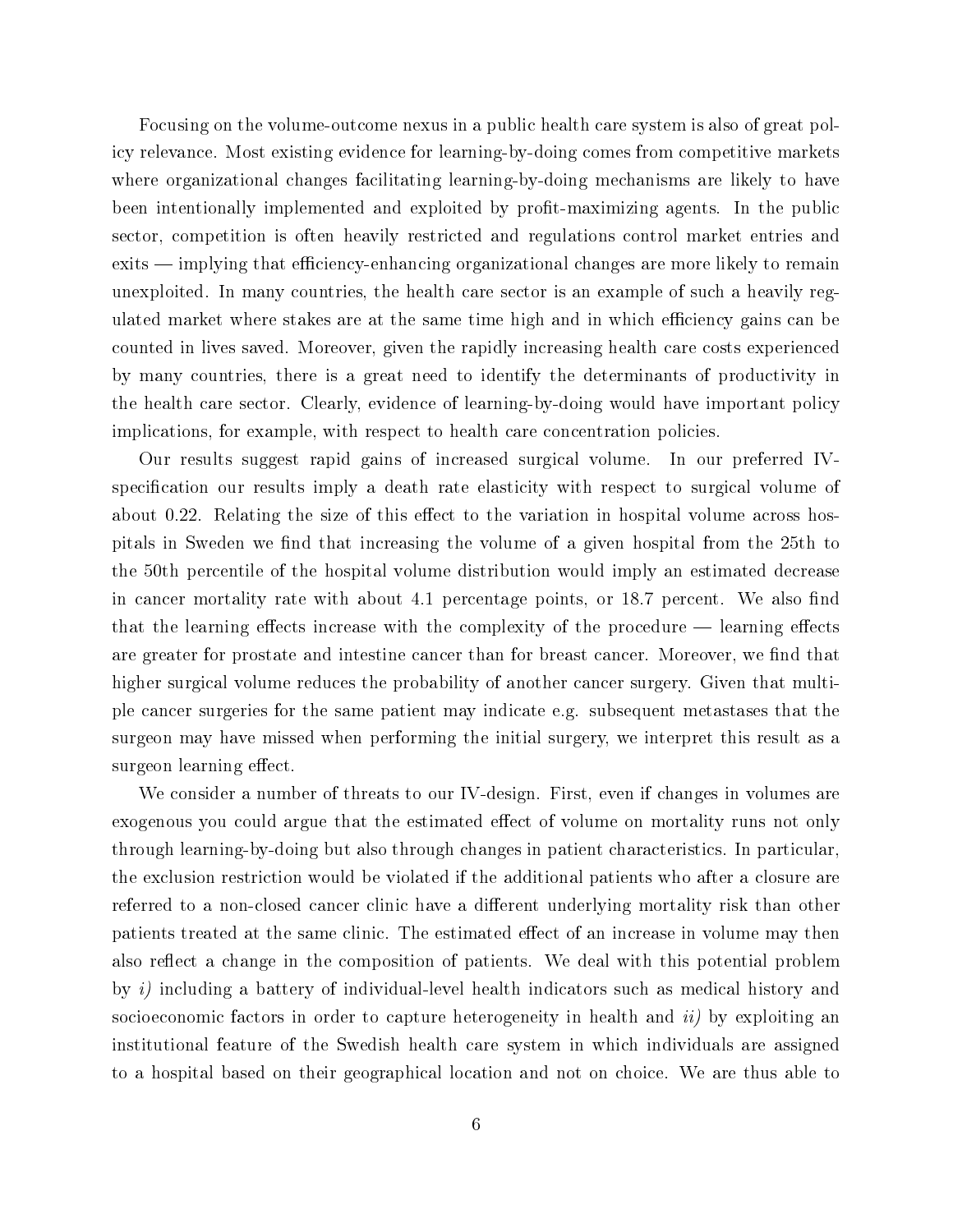keep the underlying patient population constant by only studying the outcomes of those who belonged to the hospitals catchment area *before* the inflow of additional cancer patients from other catchment areas, ensuring that the population studied remains the same in terms of both observed and unobserved factors. The results are not affected when we impose this restriction.

Second, the exclusion restriction could fail if the closure or opening of cancer clinics cause more general organizational changes at the remaining hospitals. Any improved patient health outcomes at remaining cancer clinics could then be a consequence of these changes rather than increased learning in cancer surgery. If this were the case, we would expect patient outcomes to also be improved in other types of surgery at the same hospital  $-$  even in the absence of an increase in surgical volumes for these other types of surgery.<sup>13</sup> We look for signs of such organizational changes by exploiting that the surgical volumes for other types of surgery other than cancer do not change when cancer clinics close at nearby hospitals. However, if increased volumes also correlates with, for instance, more resources for all types of surgery at the hospital level, we still expect a reduced form effect on the non-cancer surgery types. Utilizing information on another type of advanced surgery — cardiovascular surgery — we find that closures of nearby cancer clinics do not affect the volume of ischemic heart surgeries performed in remaining hospitals. Moreover, the reduced form effect of the closure of cancer clinics on the outcomes of heart surgeries is indistinguishable from zero, hence lending support to our exclusion restriction assumption.

Third, the closure and opening of cancer clinics may affect the technology used in the remaining cancer clinics as well as the composition of surgeons, which may have an effect over and above any learning effects from increased volume. By exploiting detailed data on surgical procedures and the technology used, such as robot-assisted surgery, we find no support for the former hypothesis. Moreover, by using linked employer-employee data from administrative registers we are able to show that changes in surgeon characteristics is an unlikely explanation for our estimated effects. In fact, we show that an increased operation volume, following the closure of nearby cancer clinics, does not lead to any signicant increase in the number of surgeons at the remaining hospitals. Hence, this finding suggests an increased case load per surgeon subsequent to the cancer clinic closures.

Finally, closures and openings also affect the distance to the nearest cancer clinic for cancer patients. Even though we expect the distance to the nearest hospital to have less of an effect on patient outcomes for planned cancer surgeries, we collect data on the exact

 $13$ Note, however, that such a pattern could also arise if there are substantial productivity spillovers between clinics at the same hospital and may therefore not necessarily reflect a violation of the exclusion restriction.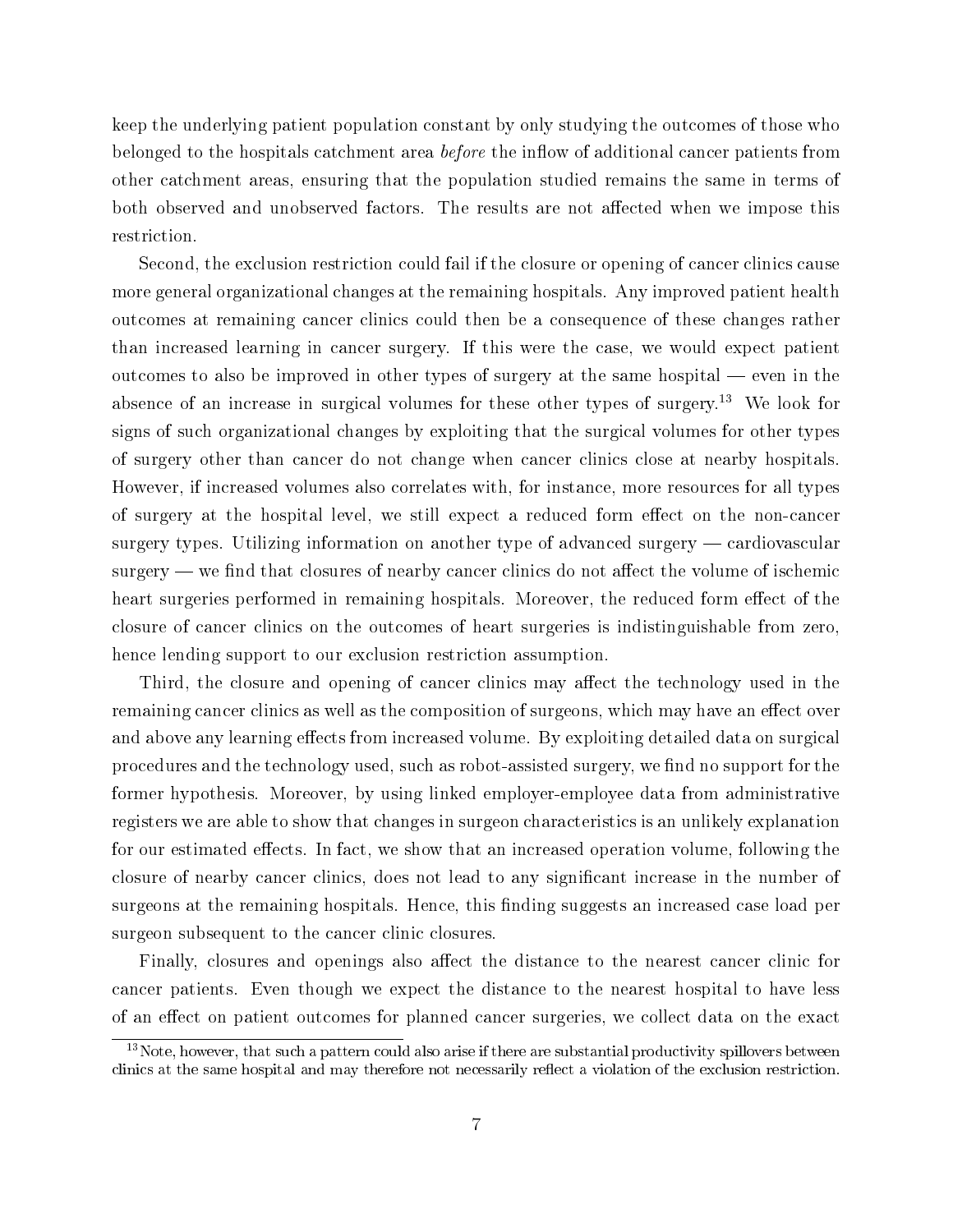distance between an individual patient's place of residence and the nearest hospitals, and use this measure as an additional control in our regression model. As expected, controlling for changes in the distance to the nearest hospital does not affect our estimates.

To shed light on some of the mechanisms behind our estimated effects, we consider nonlinearities in the estimated volume-quality relationship with respect to the existence of a learning threshold, as is often found in the general learning-by-doing literature. Specifically, surgeons in low-volume hospitals may gain important experience from each additional surgical procedure they perform while, at larger hospitals, surgeons may already have had the opportunity to gain experience through a large number of surgical procedures.<sup>14</sup> In order to study the non-linear effects in more detail, we complement the IV-analysis with a hospital fixed-effects analysis, relying on within-hospital changes in volumes over time. Our estimation results suggest that the volume effect is more prominent for lower surgical volumes whereas for larger volumes there are practically no volume effects at all, hence supporting the hypothesis that learning-by-doing is relatively more important at lower levels of surgical volumes.

To sum up, our paper contributes to two strands of the literature. First, we contribute to the general literature on learning-by-doing by providing new evidence of a causal relationship between production volumes and product quality as well as on the possible mechanisms through which this effect is mediated. Moreover, we contribute with implications for health care policy as our results largely imply that health care consolidation in the context of the public health care sector may lead to important health gains. This is an important finding, not least with respect to the particular institutional setting we have studied, as a large number of hospitals in our data operates below the empirical learning threshold we have identified.

The remainder of the article proceeds as follows: Section two outlines the basic characteristics of the types of cancer surgery in our study, with a particular focus on the scope for a learning-by-doing effect. Section three describes the data we use for estimation and section four provides relevant information on the institutional features of the Swedish health care setting and the rationale for why this particular context provides us with plausibly exogenous variations in hospital volumes. Section five presents the results from our main analysis of the effect of operation volumes on cancer survival along with a number of robustness checks to test the sensitivity of our results. Section six discusses potential mechanisms of the estimated

<sup>14</sup>One may also argue that increased hospital volumes below a certain point could have a negative impact on hospital quality. This would be the case if too high volumes lead to less efficient information channels, less efficient decision-making, exhausted medical staff and greater coordination problems.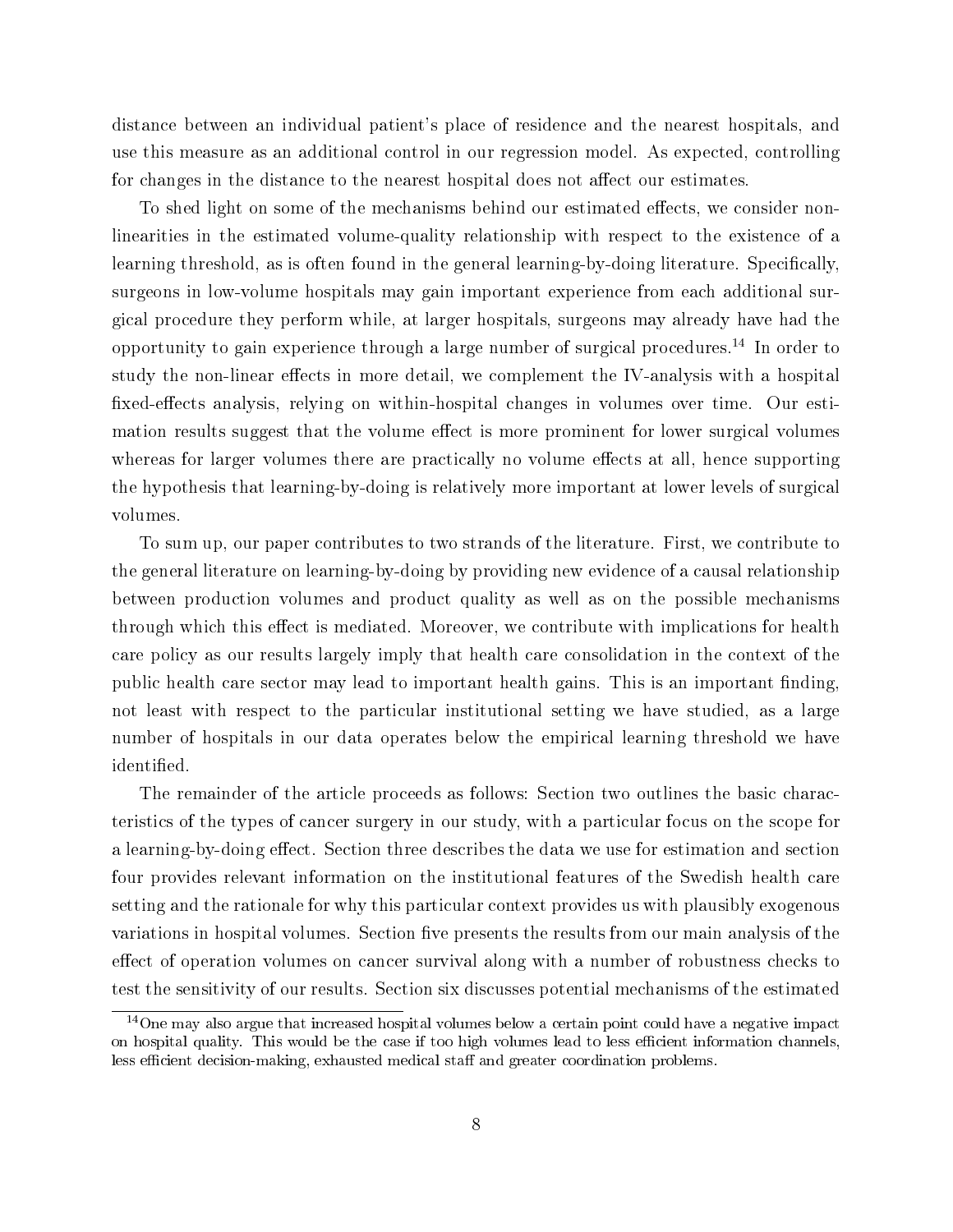results supplemented with empirical analyses in order to assess these mechanisms. Finally, section seven concludes with a brief discussion about the policy implications of our results.

# 2 Cancer surgery and Learning-by-doing

In our analyses, we focus on the three most common cancer types of the Western world, i.e. breast, prostate and colorectal cancers. Prostate (breast) cancer is the most common type of cancer among men (women) in Sweden, accounting for 37 (30) percent of cancer incidence in 2003. Colorectal cancer is the second most common type of cancer for both sexes, constituting about 11 percent of all cancer diagnoses in the same year (Socialstyrelsen, 2007). In general, cancer operations are a common surgical procedure and require highly skilled medical staff in order to be performed.

Breast cancer is commonly diagnosed via triple assessment consisting of a physical examination, mammography/ultrasound and a biopsy. The biopsy usually includes sentinel node biopsy (SNB) where the sentinel node  $-$  the first breast lymph node to which cancer cells are most likely to spread — is diagnosed for cancer. After diagnosis, surgical treatment of the cancer may be performed through either a partial, full or a modified radical mastectomy depending on factors such as the size and spread of the tumor and the diagnostic results from the SNB. A partial, or breast-conserving, mastectomy is preferred due to its relatively low invasiveness while a full or radical mastectomy is performed for more complicated and aggressive cancer types. We include all three types of surgery in our analysis.

The surgical treatment of prostate cancer normally involves removing the entire prostate gland via a radical prostatectomy. We include the two most common types of radical prostatectomy: the retropubic and the endoscopic prostatectomy. The procedures differ according to the type of strategy the surgeon uses in order to access the tumor  $-$  in the retropubic prostatectomy the surgeon makes a large incision in the abdomen (so-called open surgery), while in the endoscopic prostatectomy several small incisions are made in order to insert surgical instruments into the body (so-called minimally invasive surgery). The latter is also called a laparoscopic prostatectomy due to its common use of a laparoscope for visualization and can be performed either manually or with the assistance of a robot. We also include in the analysis two additional palliative surgery procedures aimed at slowing down the progression of the disease. One is an orchidectomy which involves surgically removing one or both testicles in order to reduce the amount of testosterone in the body which increases the progression of cancer, and the other a transurethal resection of the prostate (TURP) in which a part of the prostate gland is planed away using a resectoscope in order to facilitate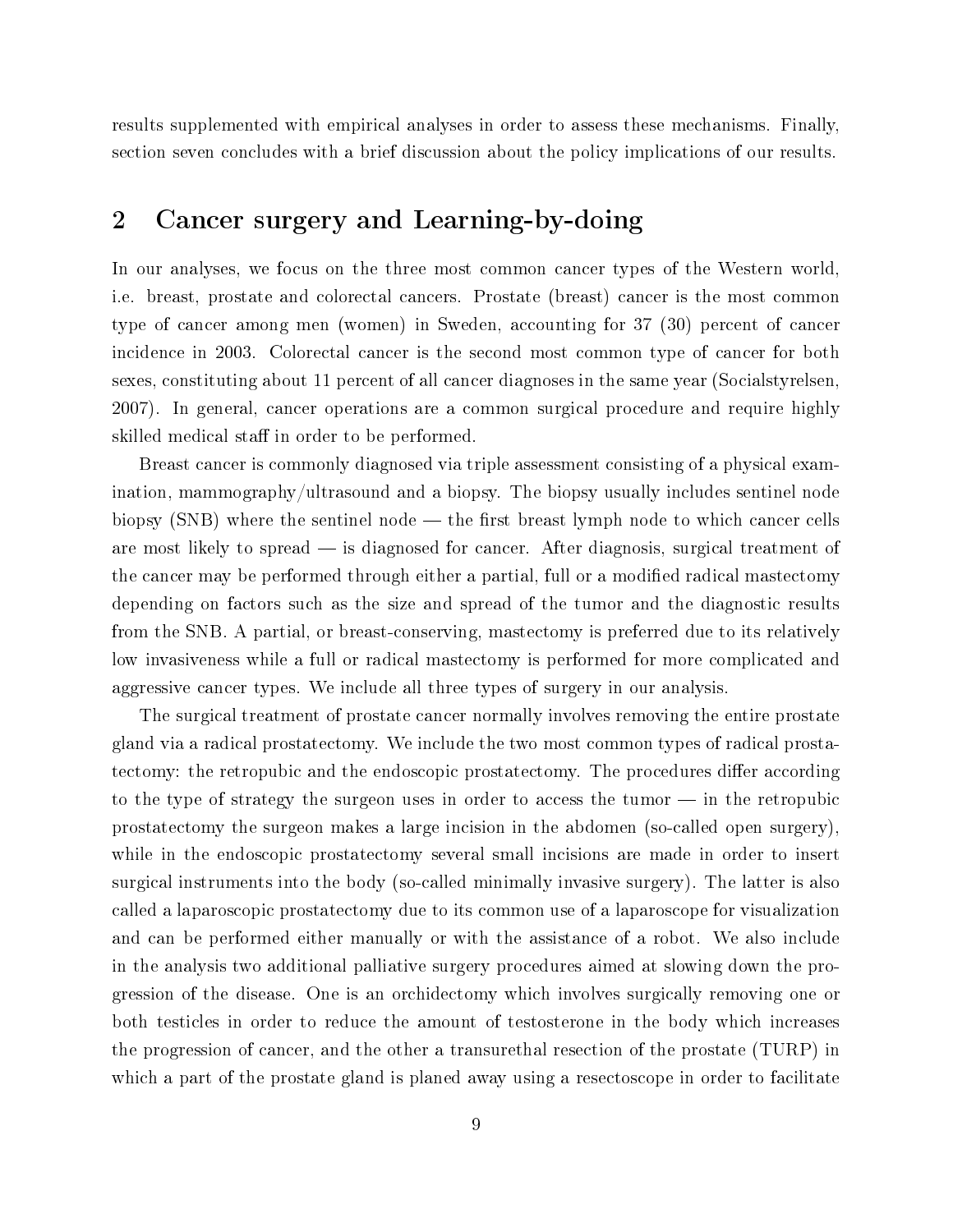urination for end-of-life patients.

Approximately two-thirds of all colorectal cancers in Sweden are colon-situated while one-third are located in the rectum. We include the three most common colorectal surgeries from each type in our analysis. The specific procedures of each colorectal cancer type is typically chosen depending on where in the intestine the cancer is situated. For rectal cancer, a low anterior resection (LAR) is performed if the cancer is situated in the upper third part of the rectum while an abdominoperineal resection is typically performed if the tumor is located closer to the anus. While the former procedure usually allows for a so-called anastomosis in which the bowels are sewn together again after surgery, the latter normally results in a colostomy  $-$  an opening in the skin of the abdomen to provide a channel for body feces to leave the body. A surgical resection of the rectosigmoid colon, known as the Hartmann's procedure, is sometimes also performed in acute cases when there is no possibility of reconnecting the bowels after surgery. In latter years the procedure known as a total mesorectal excision (TME) has become popular in surgery relating to the lower two-thirds of the rectum, replacing abdominoperineal resection surgery due to both lower cancer recurrence rates but also the possibility of avoiding a permanent colostomy as the procedure involves a reconstruction of the rectum. For colon cancer the typical surgical procedure is to perform a colectomy in which a part of the colon is removed and then reattached. Specifically, we include the right and left hemi-colectomy, referring to the resection of the ascending (right) or the descending (left) colon, respectively, and the sigmoidectomy, involving the resection of the sigmoid colon.

### 2.1 Individual and organizational learning-by-doing

Even with general treatment guidelines, surgeons have a great deal of discretion regarding the choice of the type of surgical procedure and how to apply it for each patient, for example, deciding how much tissue to remove (or margin to keep). Clearly, this involves making important trade-off decisions, not only before but also during surgery, as information available regarding the tumor is incomplete and constantly updated. Hence, there exists obvious scope for individual skill in the execution of successful treatments, not only in terms of survival, but also in other aspects of post-operative patient health such as surgery complications and tumor recurrences.

Based on the discussion above, it would not be far-fetched to argue that individual skill might be related to surgical experience  $-$  since cancers and human beings are heterogeneous by nature. Performing a greater number of surgical procedures should increase the probabil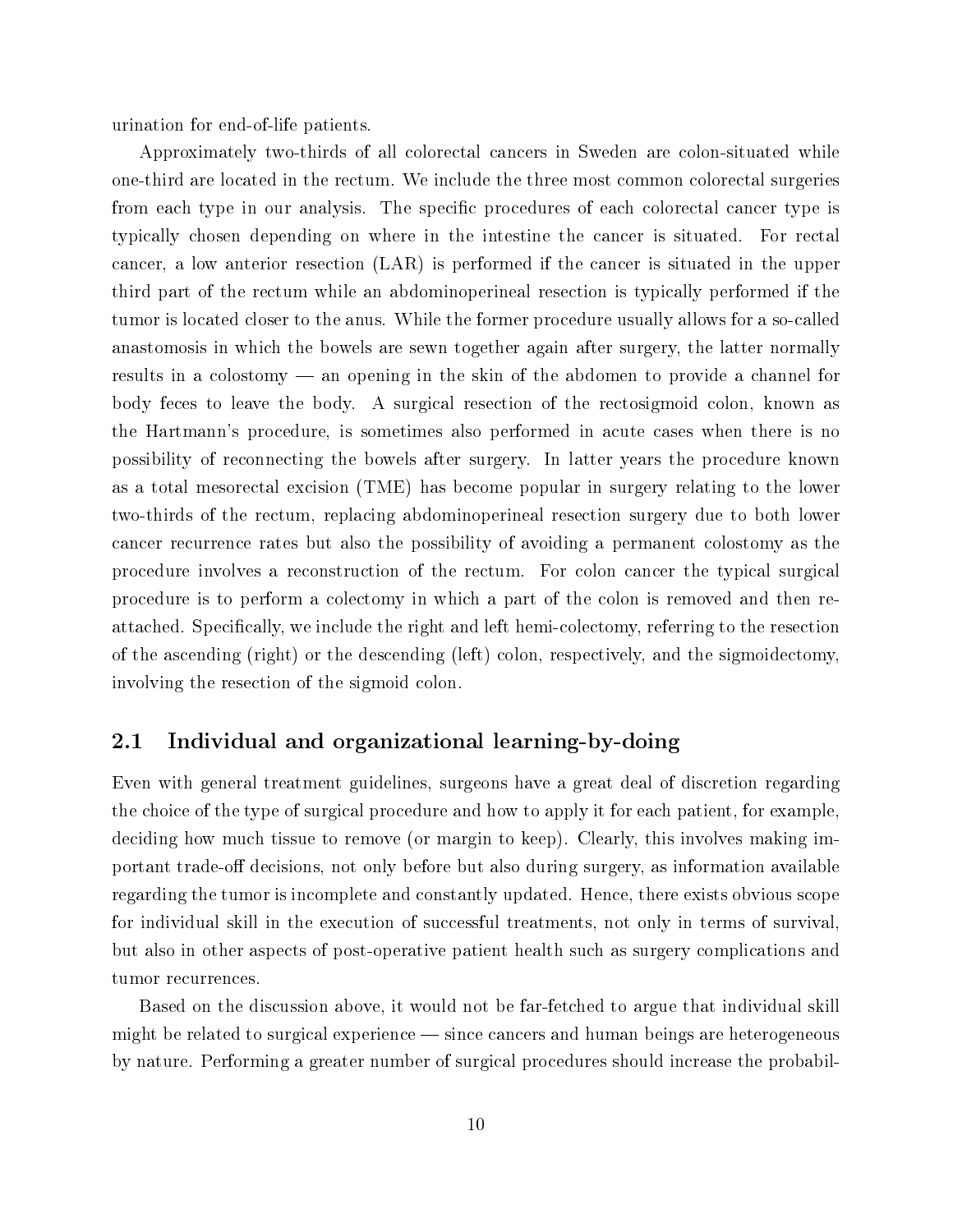ity of a previously encountered cancer type showing up again, which, in turn, could reduce initial information deficiencies regarding the particular characteristics of the disease.

Similarly, organizational learning-by-doing may arise from learning and experience gained at the organizational level. Surgeons performing surgery are assisted by a team of nurses, other specialists (e.g. gynecologists, radiologists, plastic surgeons and orthopedists) and need proper equipment and space. If the organizational environment at the clinic or hospital is poor, for example, if surgery teams are badly composed, this will also inhibit the surgeon's individual performance. Hence, greater experience may potentially lead to improved cooperation in such teams as the organization may learn over time who works well with whom. All in all, we believe that there is a clear potential in cancer surgery for both individual and organizational learning-by-doing in isolation of each other as well as possible interaction effects between the two processes on patient outcomes.

### 3 Data

Our primary data sources consist of the Swedish National Patient Register (NPR), containing population-wide information on all in-patient care in Sweden, and the National Causes of Death Register (NCDR), containing information about all deaths of individuals with their permanent residence in Sweden. The NPR contains individual-level data on the date and the hospital of admission and discharge, the nature of the admission such as the length of stay and whether it was acute or planned as well as rich medical information including main and co-diagnoses (through the International Classification of Diseases, ICD) and information about any medical procedures made in relation to the hospitalization (through the National Classification of Surgical Procedures,  $N\text{CSP}^{15}$ ). The NCDR includes information on the date. place and underlying cause of death. For both registers we have access to data until 2011.

As a major revision of the NCSP in 1997 made comparisons of procedures over time difficult, we chose to sample cancer surgery from 1998 and onwards. Furthermore, we set 2007 as our last sampling year in order to have at least a four-year follow-up period for each patient to evaluate surgical quality. As mentioned previously, we focus on breast, prostate and colorectal cancers and select the three most common surgical procedures within each category. Specifically, as some of the surgery procedures may also be performed for other diseases than cancer (e.g. a TURP for prostatic hyperplasia) we restrict our sample to

<sup>&</sup>lt;sup>15</sup>The NCSP consists of fifteen main chapters containing operations according to the organ system, four sub-chapters, and a chapter with additional codes. The Nordic Medico-Statistical Committee (NOMESCO) published the first printed edition of the NOMESCO Classification of Surgical Procedures (NCSP) in 1996.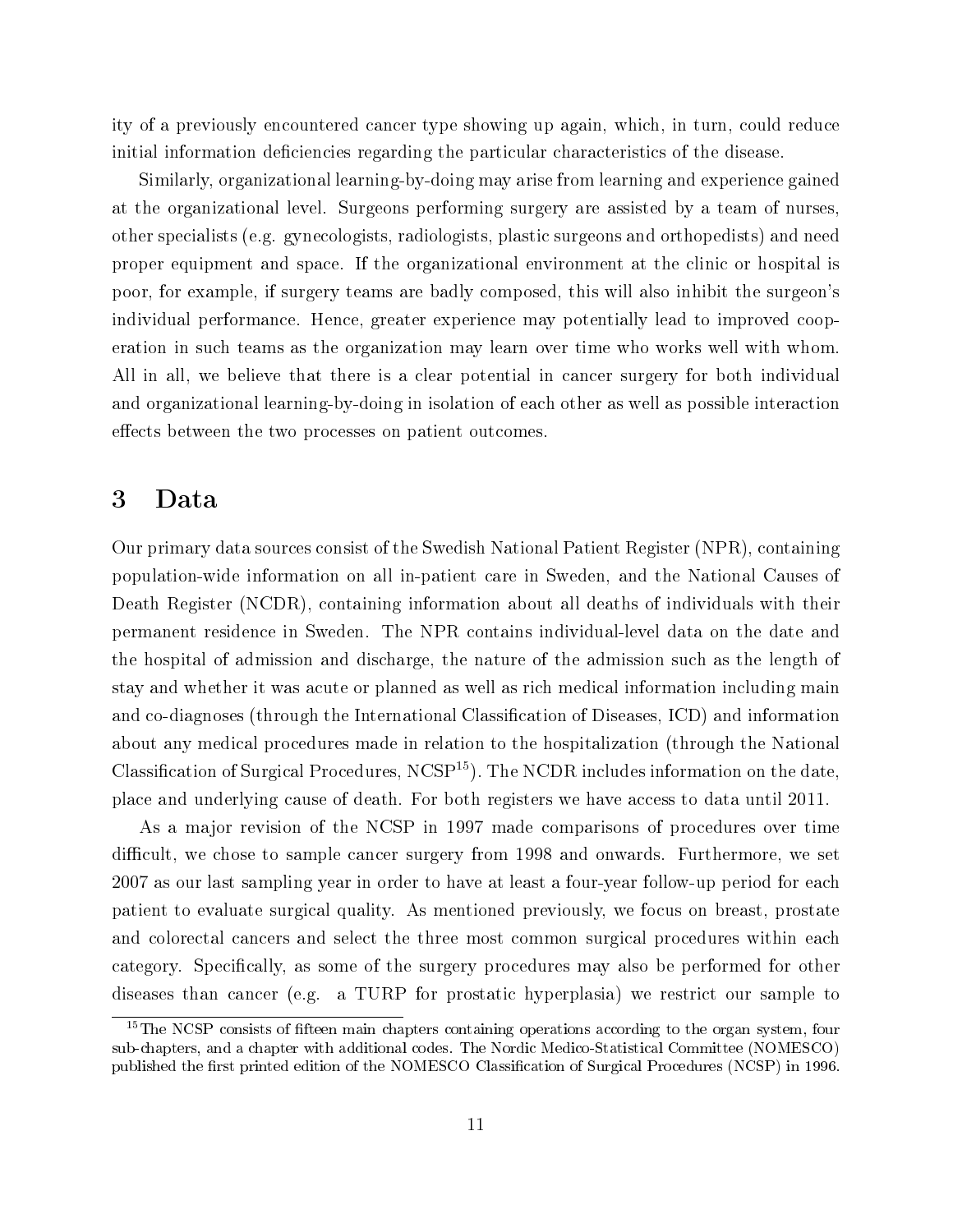individuals that had a cancer diagnosis at the time of hospitalization.

As our main outcome variable, we use survival four years after surgery, constructed using the exact dates of hospitalization and death. Using the information in the NPR, we additionally construct a number of other quality-related health outcomes such as readmission prevalence, multiple cancer surgeries and the number of days spent in hospital.

Table 1 presents sample statistics of the three cancer types included and the corresponding surgery procedures. Our sample consists of in total 109,761 observations of which 48 percent are breast cancer operations, 28 percent are colorectal cancer operations, and the remaining 24 percent are prostate cancer operations. The table also indicates a slight increase in the number of surgical procedures and a substantial decrease in the four-year mortality rate over time. On average, 39 percent of the patients in our sample die within four years after having undergone surgery. The four-year mortality rate is highest for colorectal cancers (56 percent) and lowest for breast cancer (28 percent). Finally, breast cancer patients are on average substantially younger than colorectal and prostate cancer patients.

### 4 Empirical strategy

#### 4.1 Descriptive background

Before presenting our empirical strategy in more detail, we illustrate the variation we use in our data graphically. The lefthand figure of Figure 1 plots the raw correlation between the annual number of cancer surgical procedures and the four-year survival rates for each hospital and year. Each dot in the figure corresponds to the average survival rate for a given hospital-year combination. The smoothed average, estimated from a local polynomial regression and indicated by the solid line in the figure, shows that survival rates are higher for hospitals which perform more surgical procedures annually. This observed pattern is in accordance with a learning-by-doing hypothesis. However, the positive volume-outcome correlation visible in the descriptive figure could clearly also be explained by other mechanisms. such as patient or staff selection from e.g. selective referrals or selection in the underlying case-mix of patients in the catchment areas of small and large hospitals.

The righthand figure of Figure 1 describes our data from a more traditional learning-bydoing outset. Specifically, the figure evaluates the existence of a learning curve by plotting the relationship between cumulated surgical volumes and survival rates.<sup>16</sup> Each dot in the

 $16$ Accumulated volume is defined as accumulated volume from 1998 onwards due to the changes in NPR coding that occurred in 1997 (see the data section).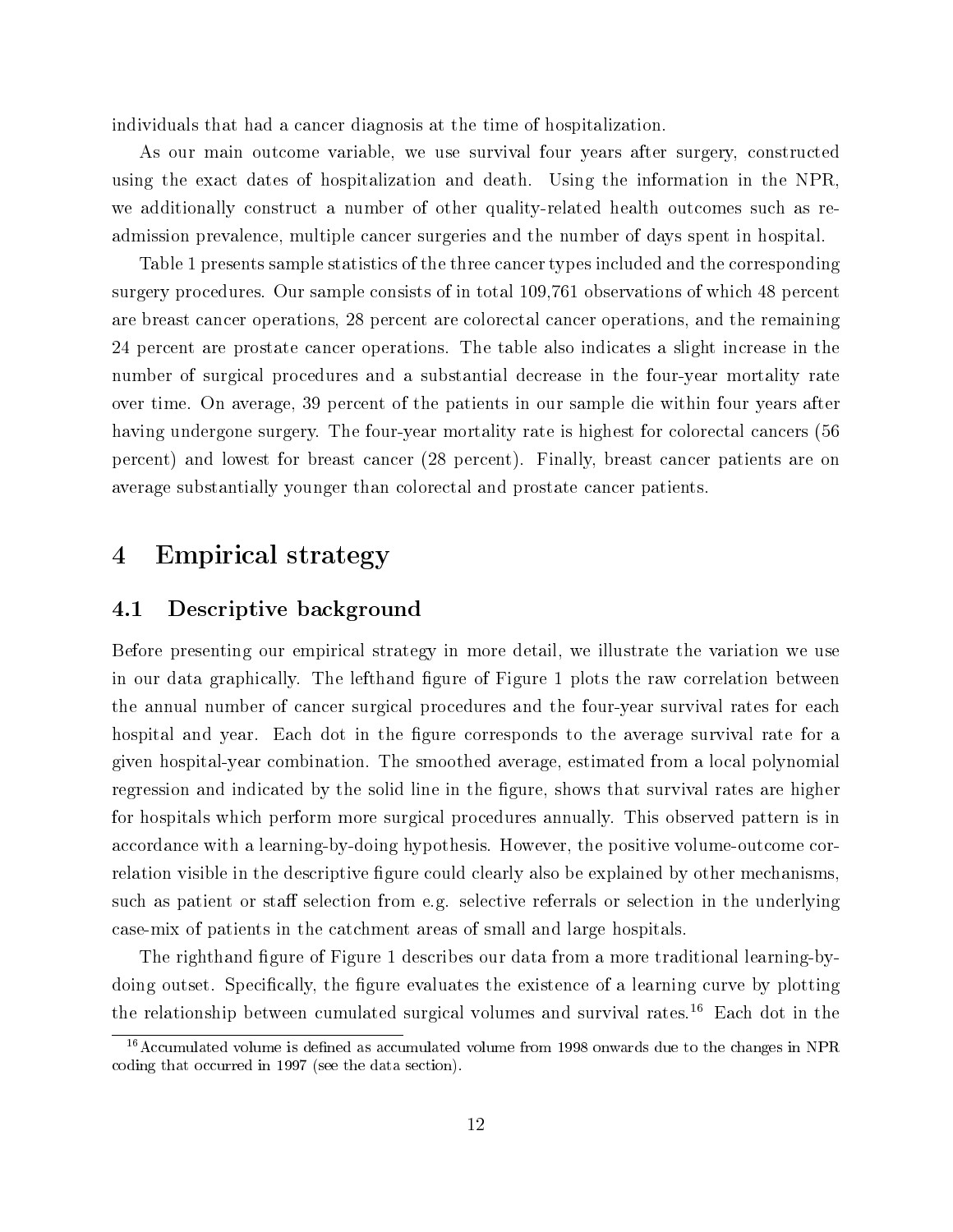figure corresponds to the average survival rate as a function of cumulated volume in bins of ten surgical procedures, pooled over all hospitals and years. Interestingly, we see from the figure that the average survival probability increases substantially with cumulative hospital volumes, again suggesting a pattern that is consistent with a learning-by-doing mechanism. However, this analysis does not consider the influence of other confounding factors such as time trends for general surgical improvements, serially correlated health or cost shocks affecting both the number of procedures and changes over time in hospital quality and selective referral.

Thompson (2012) concludes in his overview of the learning-by-doing literature and the problems of identifying such effects that: "The solution, of course, is to find settings in which cost shocks do not induce changes in input use, or to find instruments for cumulative output.". In the remainder of the paper we continue our empirical investigation by applying such an instrument, hence shifting focus from discussing general volume-outcome associations towards making causality claims.

#### 4.2 The instrument

In order to motivate our instrument we first provide some relevant background information on the Swedish health care system. In contrast to the U.S., the health care sector in Sweden is highly regulated and the vast majority of hospitals are owned and run by the public sector. Moreover, inpatient health care is organized and mainly financed at the regional level. Sweden is divided into 21 regions, Stockholm being the largest (about 2 million inhabitants) and Gotland the smallest (about 60,000 inhabitants). Organizing health care is the single most important responsibility for the regional authorities. For instance, in 2012 about 82 percent of the regional budgets were used for health care.

The regions in Sweden are run by a political council, elected every fourth year. Besides following some general laws and guidelines set by the government, e.g., that health care must be provided to all citizens, the regional authorities are more or less free to organize the health care in their region. In effect, since the hospitals are almost exclusively run by the public sector, the members of the regional board have a great influence in deciding the specific organizational features of the regional health care system  $\frac{1}{n}$  in particular the degree of centralization.

We exploit the fact that the substantial regional autonomy of the Swedish health care system leads to very different responses to the general health care centralization trend which took place in the early 2000s. Specifically, the central government passed a law in 2000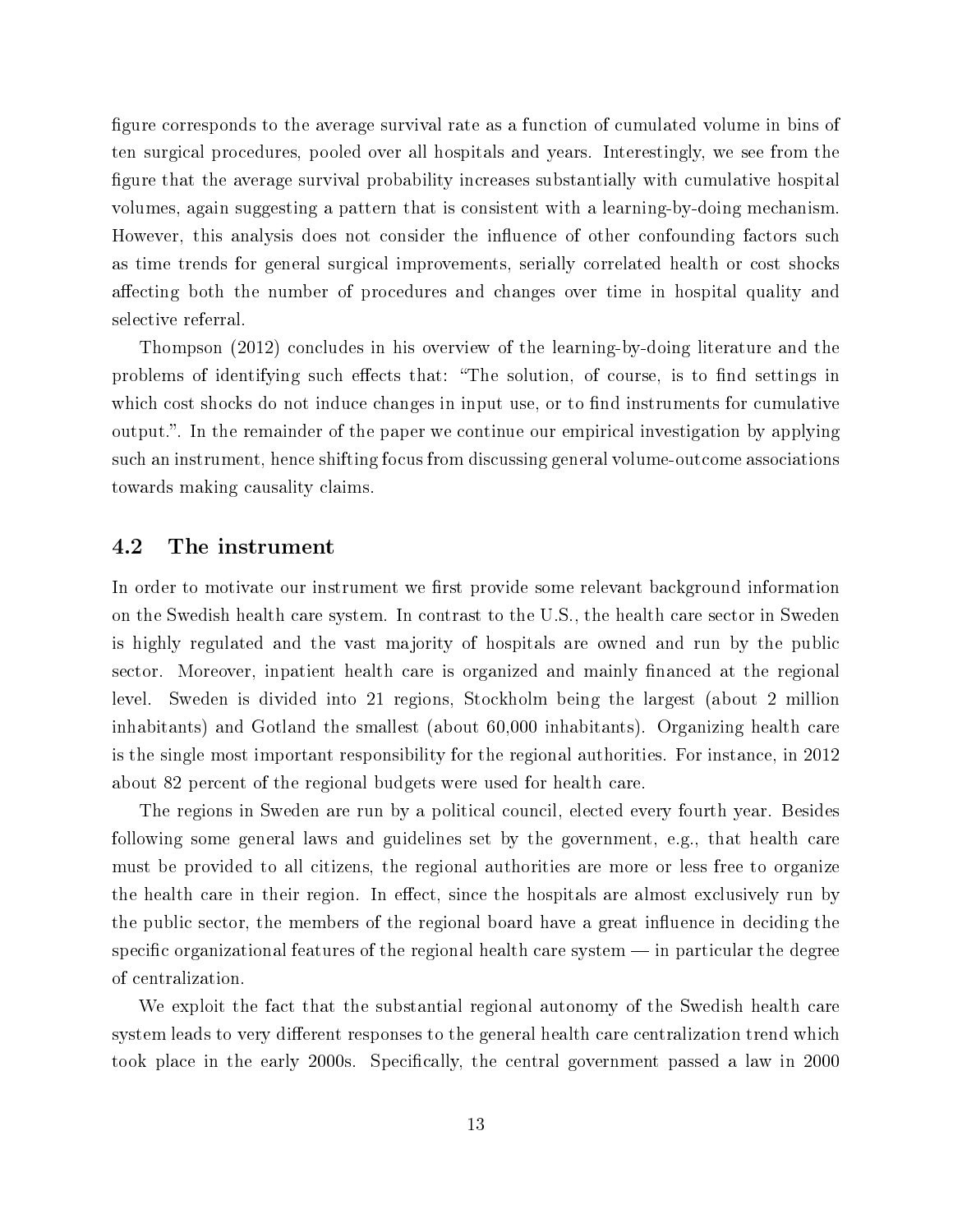stipulating that the regional councils were no longer allowed to run budget deficits. A consequence of this law was that many regions started discussing and proposing centralization measures in order to cut costs and increase efficiency, but, due to the different outcomes of the political negotiations, these proposals were only implemented in some of the regions (Lindbom, 2013; Larsson Taghizadeh, 2009). In this paper, we utilize the closure of cancer surgery clinics generating discontinuities in the number of cancer surgical procedures at remaining nearby hospitals within the same region across time. Applying these closures ensures that we utilize volume changes derived from political processes rather than surgical volume swings caused by regional health shocks, patient sorting and case-mix selection in hospital catchment areas. Moreover, as we have access to very detailed data stretching over a long period of time, we are able to perform extensive robustness checks to validate that the closures provide us with exogenous variations for our purpose.<sup>17,18</sup>

Using the NPR we define a cancer surgery clinic as closed (open) if the total number of procedures is two or fewer (greater) over three consecutive years. With this denition we obtain seven closures and two openings during our study period. The two openings constitute two formerly closed hospitals that were re-opened. To supplement the data we also validate the closures/openings using information obtained from local newspapers and political protocols.

In order to illustrate the variation we use, the lefthand figure of Figure 2 displays an indexed measure of the number of cancer surgical procedures performed at the closed clinics before and after the closure. Clearly, there are striking drops in the number of operations performed during the closure years. Moreover, the righthand figure of Figure 2 illustrates how the closures affect remaining nearby clinics in terms of surgical volumes  $-$  i.e. the first step of our proposed IV strategy. Specifically, the figure plots the difference in hospital volumes between remaining hospitals in regions with closures and hospitals in regions without any closures. For non-closing regions, the year of closure represents the year a clinic potentially could have closed in the region  $-$  i.e. a placebo closure.<sup>19</sup> The closures evidently implied a substantial increase in the number of surgeries at nearby, remaining, hospitals in the region (on average about twenty percent) in contrast to non-closing regions.

 $17\,\text{We}$  are also able to rule out competition effects that are important in some other health care markets (see e.g. Bloom et al. (2011)). The reason is that patients in Sweden are normally referred to a designated hospital (usually the closest one) so that competition between hospitals is essentially non-existent.

<sup>&</sup>lt;sup>18</sup>Note that we only consider closures of cancer surgery clinics  $-$  not entire hospitals  $-$  which means we can rule out any general merger effects. Moreover, recent evidence in Gaynor (2006) suggests limited merger effects.

<sup>&</sup>lt;sup>19</sup>Since the first and last closure in our data occurred at the beginning and the end of the sampling period, respectively, the difference can only be displayed two years before and after the potential year of closure.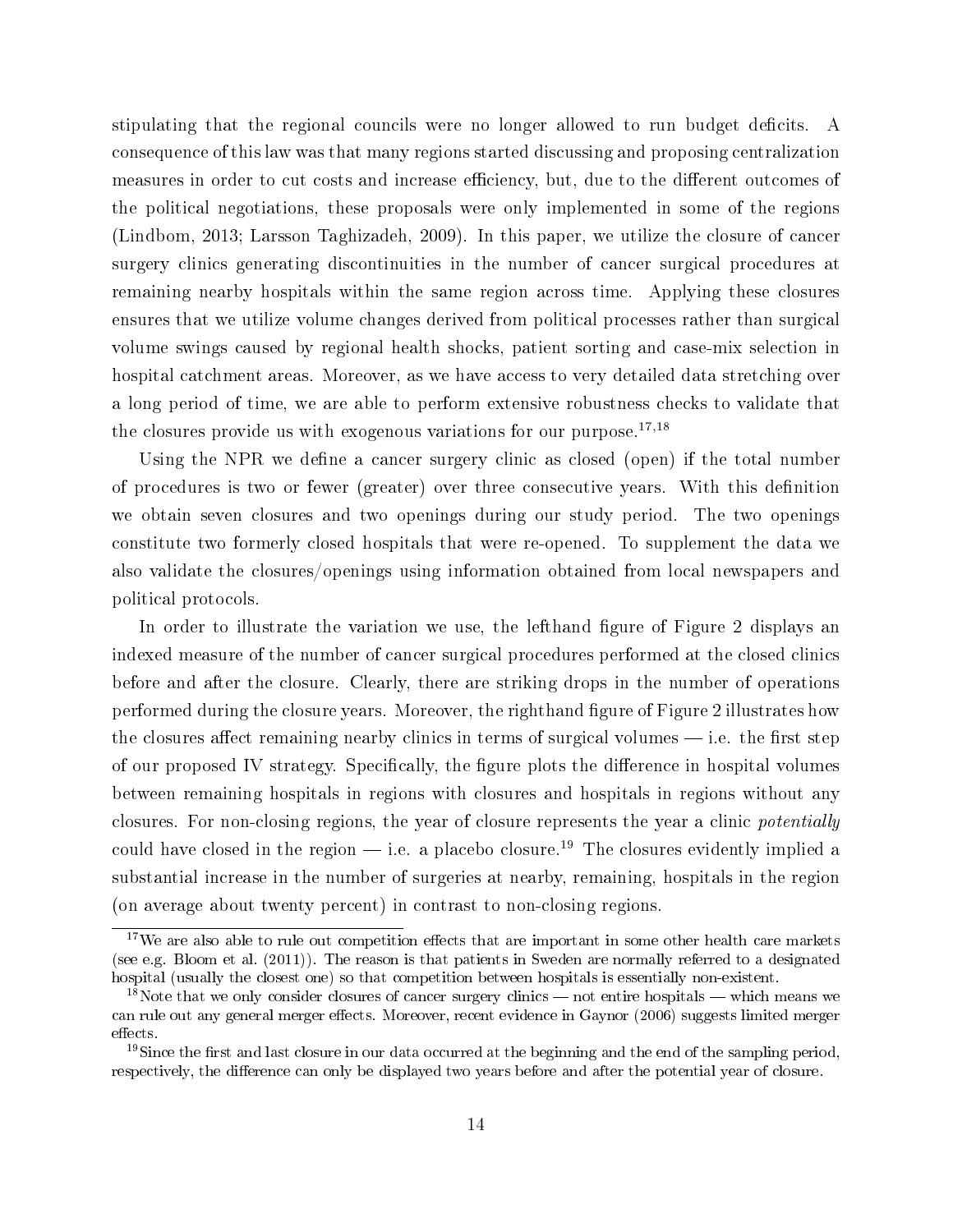Our empirical strategy using openings and closures would be invalidated if the political processes leading up to the closures and openings were influenced by demographic changes such as urbanization, business cycle effects or underlying trends in public health and/or in the population mix. In order to explore this potential threat to identification, Figure 3 plots key economic and health variables for regions with at least one opening or closure and unaffected regions, before and after the change took place, respectively. The figures reveal that regions affected by a hospital closure or opening on average have larger populations and higher average morbidity than the corresponding unaffected regions. However, we find no differences in unemployment, share of cancer hospitalizations and cancer mortality.

Due to these group differences in observable characteristics we include hospital and calendar time fixed effects and regional linear time trends in the analysis.<sup>20</sup> Including these controls ensures that the variation provided by our instrument will be exogenous unless the timing of the openings/closures are correlated with underlying non-linear time trends from unobserved factors. As is evident from Figure 4, showing a plot of the residuals obtained from this regression, there is now no evident differences between the two groups.<sup>21</sup> Hence, this supports our empirical strategy.

The remaining threat to our instrumental variable approach concerns the potential existence of any direct effects of the closures on our outcomes of interest  $-$  i.e. whether the closures affected the surgical quality at the remaining cancer clinics through other mechanisms than through changes in operation volumes. To investigate this possibility, we collect additional data and perform a series of specification checks. In particular, we test whether the closures systematically affected the case-mix in the remaining cancer clinics, since these clinics now had to take on a number of additional new patients. A change in the case mix would be problematic if the new patients treated at the remaining clinics had different underlying health characteristics compared to other patients. For this reason, we run regressions where we exclude the additional patients from our analysis and only focus on the patients that belonged to the remaining clinics' catchment area before the increase in volume. Importantly, in this case-mix adjusted analysis we exclude individuals treated at closed clinics both before and after the closure. Hence, systematic hospital closures arising from, e.g., different health care quality trends across closed and remaining cancer clinics are by definition not a problem in this analysis, since closed units are entirely excluded from the analysis.

<sup>20</sup>As a robustness analysis we have also estimated models with linear hospital trends instead of regional trends, resulting in practically unchanged estimates.

 $21$  For ease of comparison we have added the variable means to the residuals.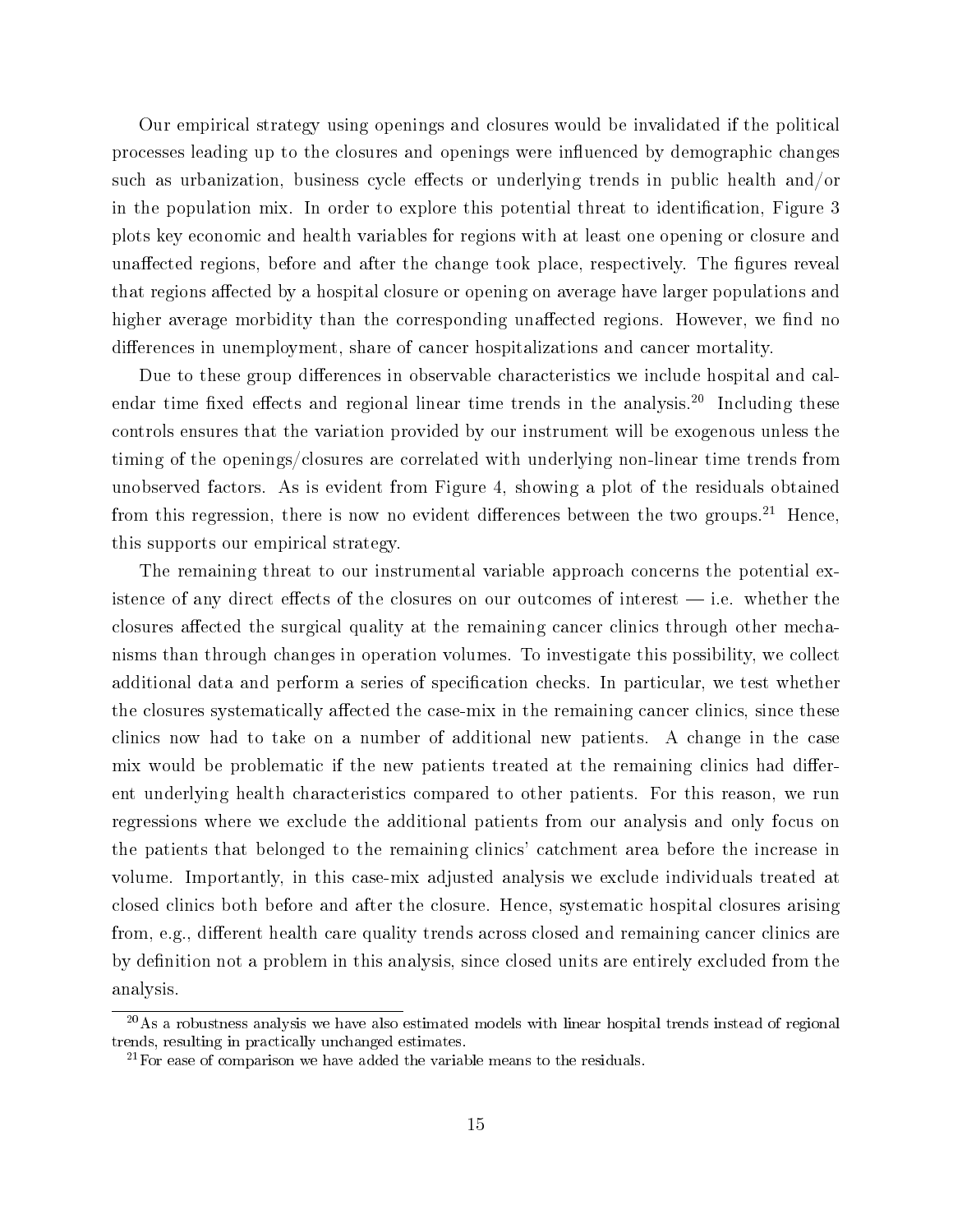Moreover, to assess the exclusion restriction further we;  $i)$  examine whether hospital surgery staff change their procedures (by, e.g., changing type of surgery) as a response to the additional inflow of new patients;  $ii)$  test for effects from potential organizational changes coinciding with a closure or opening using data on other type of surgical procedures unaffected by the cancer clinic closures; *iii*) collect data on the exact distance from each patient's place of residence to all hospitals in order to examine whether hospital distance affects surgery outcomes; and iv) track all surgeons at hospitals where a cancer clinic closed in order to investigate to what extent the composition of surgeons changed in the remaining hospitals after the closure.

#### 4.3 Econometric model

We specify a linear probability model for the probability of surviving at least four years after cancer surgery. Formally, our baseline model for survival of individual  $i$  undergoing surgery s at hospital  $h$  in calendar year  $t$  is:

$$
y_{ihst} = \lambda_t + \lambda_h + \lambda_s + \gamma \log(volume_{ht}) + X_i\beta + \epsilon_{ihst}
$$
\n<sup>(1)</sup>

Here, volume<sub>ht</sub> is the number of total cancer procedures performed at hospital h in calendar year  $t$ . This baseline model controls for general time trends through calendar time fixed effects  $\lambda_t,$  general differences between different hospitals through hospital fixed effects  $\lambda_h,$ and differences across type of surgery through surgery fixed effects  $\lambda_s$ . A set of individual characteristics  $X_i$ , such as gender, age, level of education and pre-surgery health factors such as the number of previous hospitalizations and time since last the hospitalization, is also included in the model to account for individual heterogeneity in survival probability. Finally, we also include region-specific linear time trends in the model. $^{22}$ 

We initially follow the traditional medical literature and estimate (1) by OLS. We then proceed by estimating FE-IV models applying the first-stage equation

$$
log(volume_{ht}) = \alpha_t + \alpha_h + \delta D_{rt}^{closure} + u_{ihst}.
$$
\n(2)

where our instrument,  $D_{rt}^{closure}$ , is implemented as an indicator variable, taking the value one if a cancer surgery clinic in region r closed in year t or earlier.<sup>23</sup> This captures the idea that

 $22$ The health variables are constructed using the data on hospitalizations presented in the data section and the socioeconomic variables are constructed using data from Statistics Sweden on the entire Swedish working age population. For older individuals we use the latest available information.

<sup>&</sup>lt;sup>23</sup>Similarly, if a clinic is re-opened the closure dummy takes the value zero in the re-opening year and all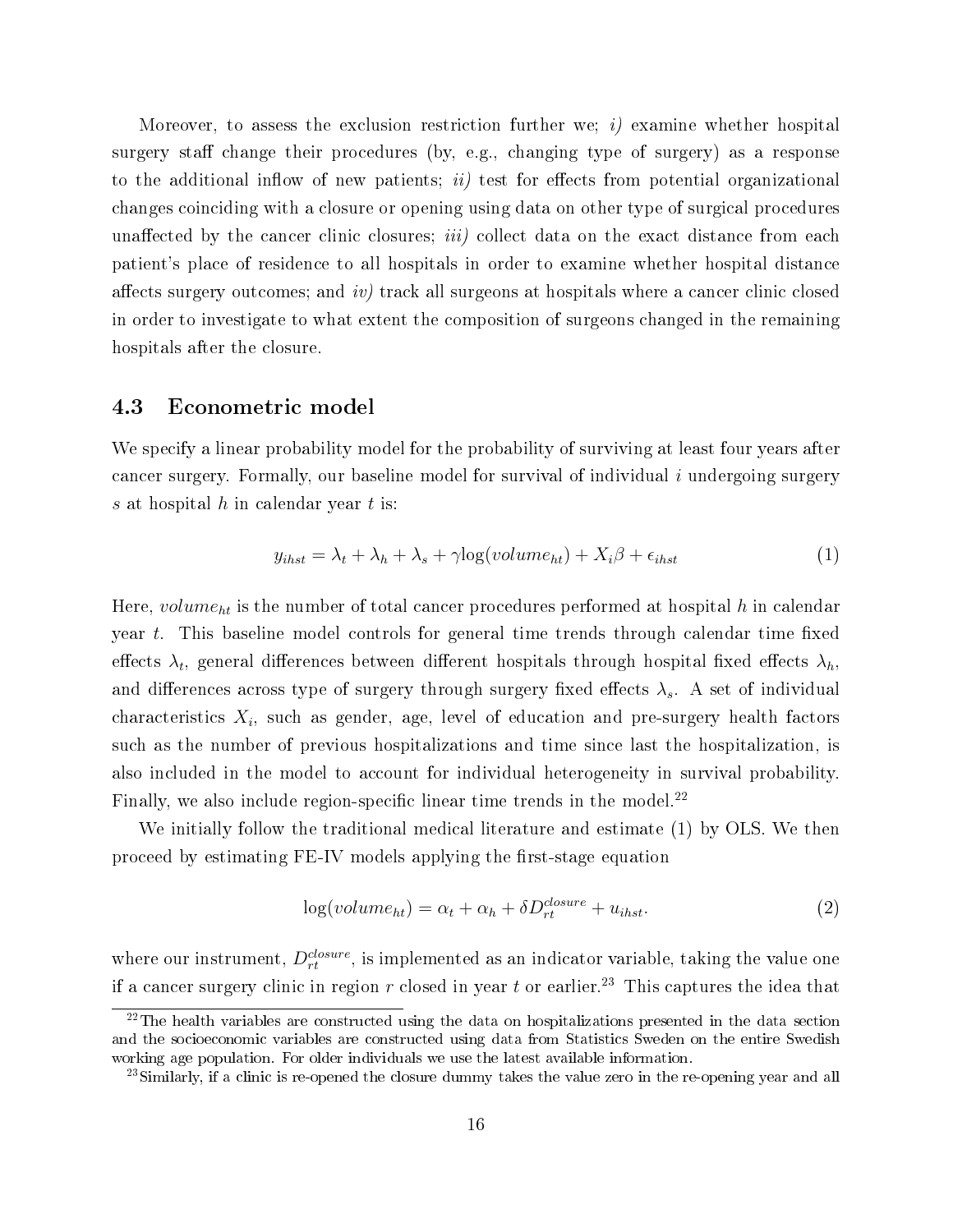closures generate a shift in surgical volumes at the remaining clinics in the region. Initially, we estimate the model in  $(2)$ , with a single closure dummy. This restricts the volume effect to be the same in all regions, which is restrictive for several reasons. One reason is that in one region two cancer clinics were closed at the same time. Another reason is that in some regions rather large clinics were closed, while in others a smaller clinic was closed. We utilize these differences by specifying separate closure dummies for each region with at least one closure. This unrestricted version of the instrument captures the idea that effects on the remaining hospitals' volumes may differ across regions, for instance, depending on the size of the closing clinic and the number clinics that are closed.

The model in (1) is a restricted version of the standard power law formulation of learningby-doing models, since in (1) only current volume and not cumulative volume affects current quality.<sup>24</sup> In order to investigate the learning dynamics in more detail, we replace current volume in (1) with cumulated volume in a subsequent analysis. We explore experience in the last year, last two years and full cumulated volume from 1998 and onwards.<sup>25</sup> In these analyses we use lagged versions of our instrument in order to instrument for cumulated volume. The intuition is that the volume shifts induced from the closures cumulates over time as the surgeons gain additional experience for each year after the closure occurred. However, this elaborate analysis stretches the limit of what can be estimated using the variation created by closures and openings, which is also why we mainly focus on the effects of the current volume in the results section.

### 5 Main results

We begin this section by presenting results on the raw volume-quality relationship, estimated from a simple bivariate regression of hospital volumes on the four-year survival rate. As seen from column 1 of Table 2, there is a strong and signicant volume-quality association in our data. The estimate implies that a hospital performing twice as many cancer surgical procedures as another hospital has on average about 5.7 percentage points higher four-year survival rates.

We next turn to our instrumental variables strategy. Column 2 of Table 2 presents the first-stage estimates for our instrument when the closure effect is restricted to being

subsequent periods.

<sup>&</sup>lt;sup>24</sup>See e.g. Thompson (2012) for a discussion of various organizational learning models.

 $^{25}$ Since the code classification changed in 1997, we are not able to track volumes further back than that year.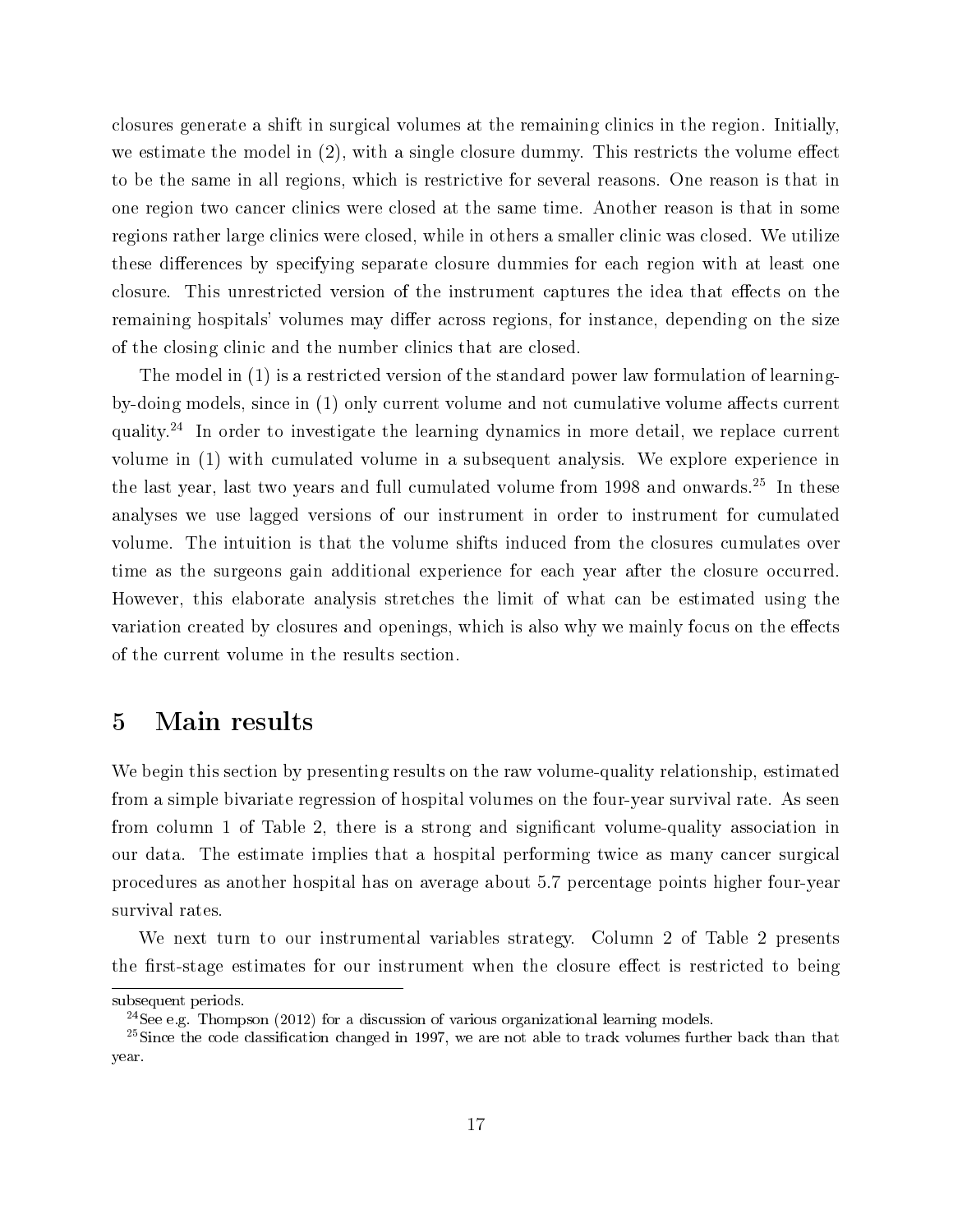homogeneous across regions. The estimated coefficient on the closure indicator from equation (2) is statistically signicant and positive, indicating that the closure of a cancer surgery clinic increases the average number of procedures performed at the remaining nearby clinics in the region. The standard errors are clustered at hospital level since we estimate individual level effects using variation at the hospital level.<sup>26</sup>

Next, consider the baseline IV estimate using the restricted IV model presented in column 3 of Table 2. The estimated coefficient suggests a sizeable, but not statistically significant, effect of surgical volume on the four-year survival rate. In Column  $4$  we switch to the unrestricted version of our instrument. The more flexible use of the closure instrument results in a reduction of the standard error of the volume effect estimate by more than 50 percent. The effect is now highly significant. The F-statistic is 29.3, and this shows that we have no problems with weak instruments. Table 2 also presents estimates from additional IV specifications using the unrestricted version of our instrument. As patients treated at different hospitals may be heterogeneous with respect to health we add a set of individuallevel covariates to the model in column 5. The inclusion of these factors leaves the IV estimates practically unchanged.

In the last column of Table 2 we also condition on unobservable changes in the case-mix of cancer patients by re-estimating the model on a restricted sample, including only individuals belonging to a remaining hospital's catchment area prior to the closure. The intuition is the following: while we include these additional patients when predicting hospital volumes in the first stage equation (our surgical volume measure includes all types of surgery) we subsequently exclude them in the structural equation. Note that these individuals still contribute when calculating volumes, since surgeons also learn from these procedures. $27$ Excluding patients from closing hospitals has little effect on our volume effect and from this we conclude that our main effects are robust to unobservable changes in the patient case-mix.<sup>28</sup>

The estimate from our preferred model in the last column of Table 2 implies that doubling the per annum number of surgical procedures at a hospital will on average increase the survival rate with 4.8 percentage points. The average four-year mortality rate in our sample is 0.22 so that the death rate elasticity with respect to surgical volume is about 0.218, which

<sup>&</sup>lt;sup>26</sup>We have also estimated standard errors clustered at regional level and multi-level standard errors clustered at both hospital and regional level. This exercise shows that clustering at hospital level renders the most conservative inference.

<sup>&</sup>lt;sup>27</sup>See section three for a discussion on how patients are assigned to hospitals. Descriptive sample statistics show that 86% of the cancer surgery patients are treated at their designated hospital.

<sup>&</sup>lt;sup>28</sup>We have also re-estimated the case-mix adjusted model using volume in levels instead with essentially the same results.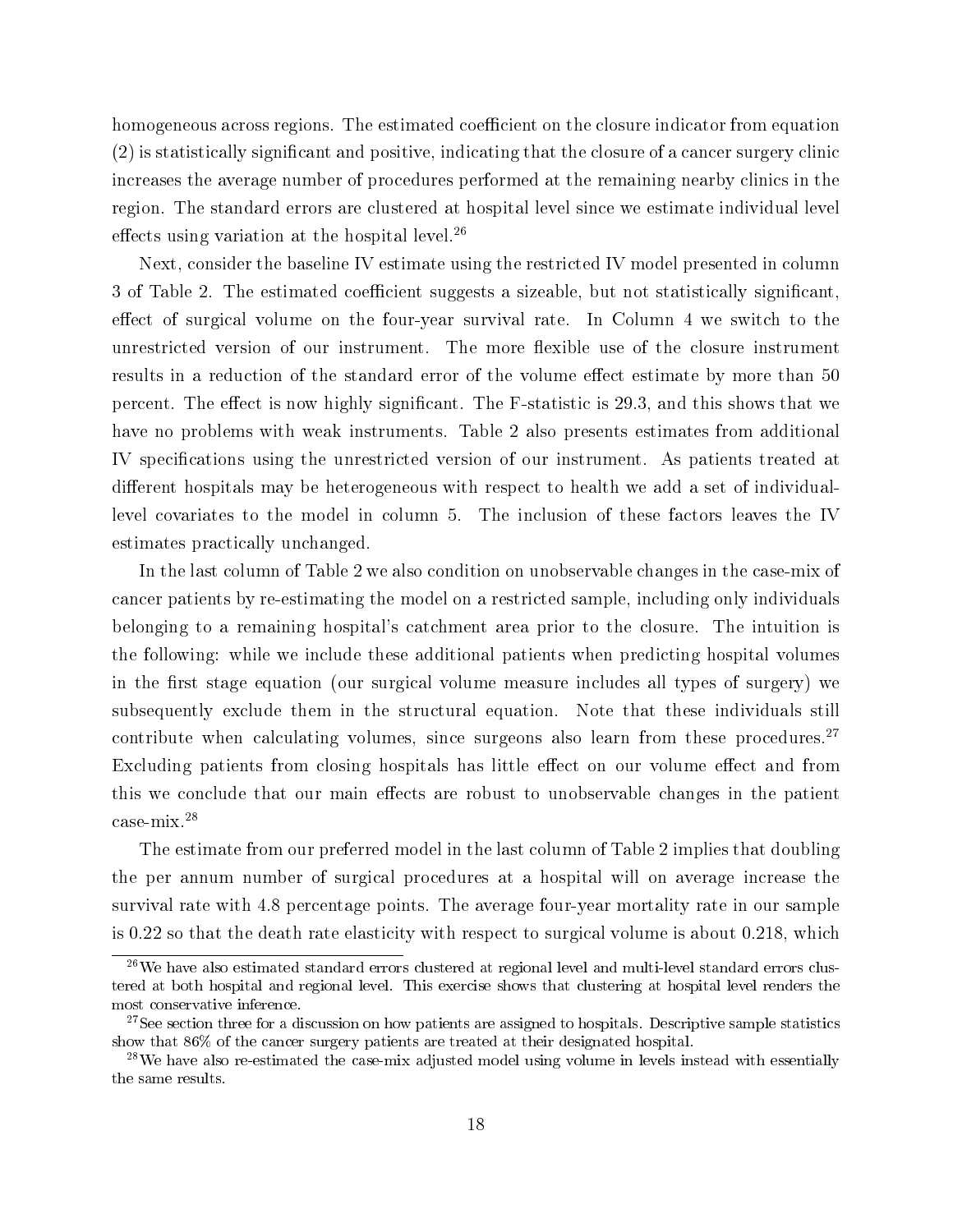we regard as a sizable effect. Moreover, relating the estimated effect to the sample variation in hospital surgical volumes, we find that increasing the volume of a hospital from the 25th percentile to the 50th percentile of the volume distribution (i.e. from 70 to 130 procedures per annum) would decrease the four-year mortality rate with about 4.1 percentage points, or 18.7 percent.

Our preferred IV estimate is, while not signicantly so, somewhat smaller than the OLS estimate. When interpreting this difference it is important to keep in mind that some factors may bias the OLS estimate upwards and others may bias the estimate downwards. For example, a selective referral story in which high-quality hospitals have a higher volume simply because they attract more patients would imply the former bias, while selective referral in which more severe cases directed to large hospitals will imply the latter bias. Moreover, any sorting of patients into areas with varying hospital sizes will also bias the OLS estimate but in an a priori unknown direction. Finally, an additional possibility is that the IV estimate captures a LATE effect, i.e. the effect on a subset of the hospital volume distribution.

### 5.1 Learning to avoid mistakes

While an increased survival probability is likely to be the most important outcome for cancer patients, other important post-surgery outcomes such as subsequent complications are also meaningful quality measures. Moreover, such measures offer an opportunity to study learning effects directly, since an increase in learning should lead to fewer complications and fewer re-admissions for additional cancer surgery.<sup>29</sup> In order to study complications, we use data from the hospitalization records and construct detailed information on re-admissions and subsequent cancer surgery. If surgeons can lower re-admission and re-operation incidence rates with additional experience, this suggest that greater volumes lead to experience gains and fewer mistakes in surgery.

Specifically, we estimate our preferred IV model using the probability of a re-admission within one year and a new cancer surgery within three years from the initial surgery as outcomes.<sup>30</sup> The first two columns of Table 3 present the results from this exercise. The estimate from column 1 suggests a statistically significant reduced probability of subsequent

<sup>&</sup>lt;sup>29</sup>Note, however, that since the level of invasiveness of the surgical procedure performed may be inversely related to survival probability, survival prospects and post-surgery life quality may sometimes be traded o against each other.

 $30\,\text{We}$  have also used other follow-up time periods for the re-admission and re-operation measures which give similar results.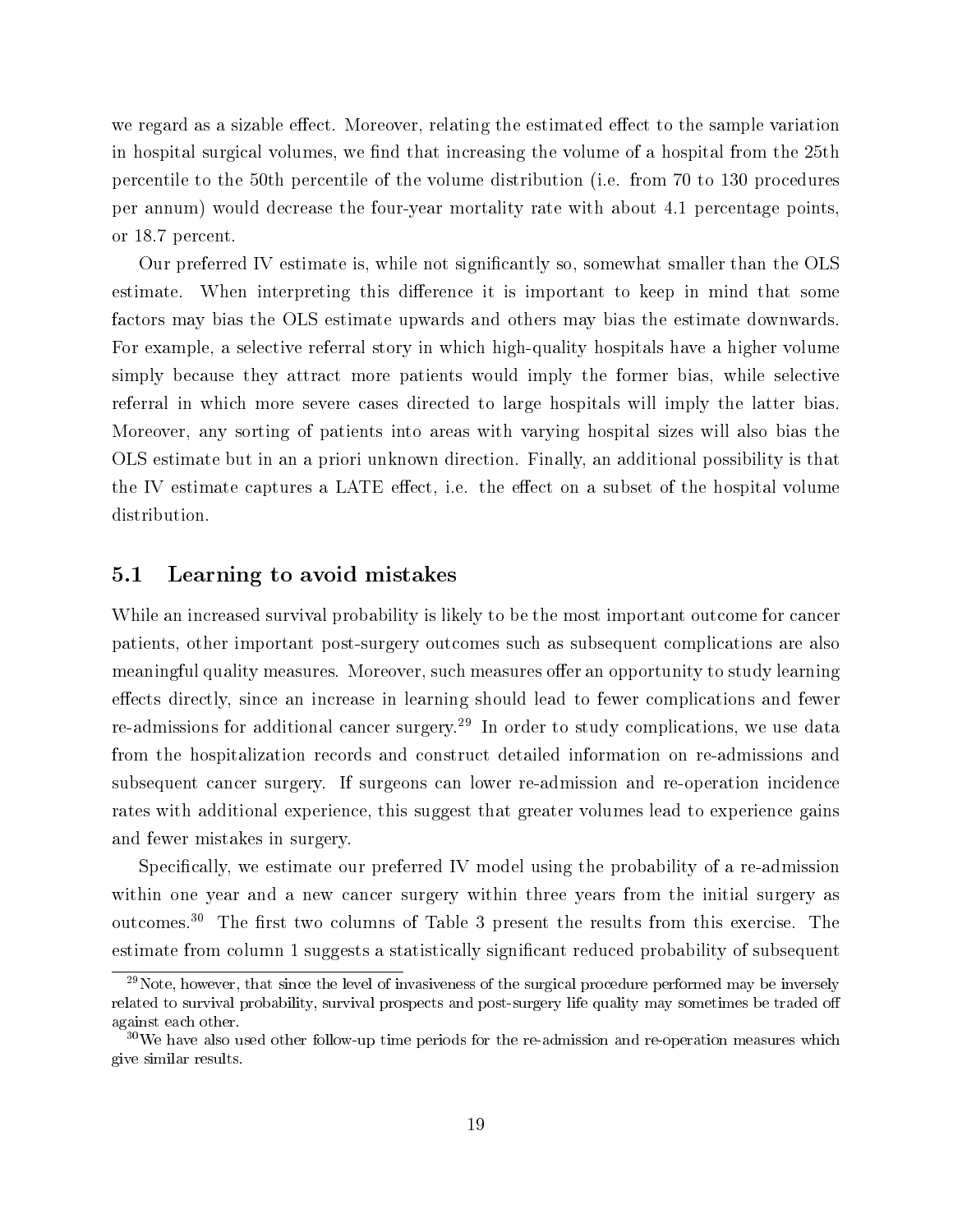cancer surgery within three years from the initial surgery. In particular, if hospital surgical volumes are doubled, then, on average, the probability of another surgery decreases with about 0.034. With a mean sample probability of follow-up cancer surgery of 0.08, this translates into a sizable effect.<sup>31</sup> Finally, the re-admission point estimate also has a negative sign, however indistinguishable from zero at standard levels of significance, which also points in the direction that learning-by-doing not only affects the survival dimension of health care quality but also other aspects of post-surgical life quality.

### 6 Alternative interpretations

Our results so far suggest beneficial effects of an increase in operation volumes. While these effects can be interpreted as learning in cancer surgery, there are other interpretations as well. Below, we consider a number of such alternative interpretations.

#### 6.1 Organizational changes

If the closure of cancer clinics leads to more general organizational changes at hospitals with remaining cancer clinics, this could bias our volume estimate if such changes have a direct impact on the survival rate following cancer surgery. We investigate this by using data on other types of advanced surgical procedures which were not affected by the cancer clinic closures. Specifically, we utilize in-patient data on the most frequently performed heart surgeries, arguing that outcomes following these closely related types of procedures should also be affected by any general organizational changes, but that the mechanics of this effect would not run through any changes in volumes (since volumes should be unaffected by the closure of a cancer clinic). Thus, we effectively force the reduced form effect to only include potential direct effects from the closures and not the indirect volume effects from the first stage. Re-estimating the reduced form model using our closure instrument on heart surgery will thus act as an informal test of whether any important organizational changes at the remaining hospitals coincided with the increase in the volume of cancer operations.

The last two columns of panel A of Table 4 present the first-stage and reduced form estimates from our model only on heart surgeries while the first two columns report the baseline cancer surgery results for comparison. The first-stage estimate using cancer clinic

 $31$ These estimates suffer from a competing risk problem since deceased patients cannot undergo additional surgery. However, since we find that higher volumes increase the survival probability then, if anything, our estimates should be biased towards zero.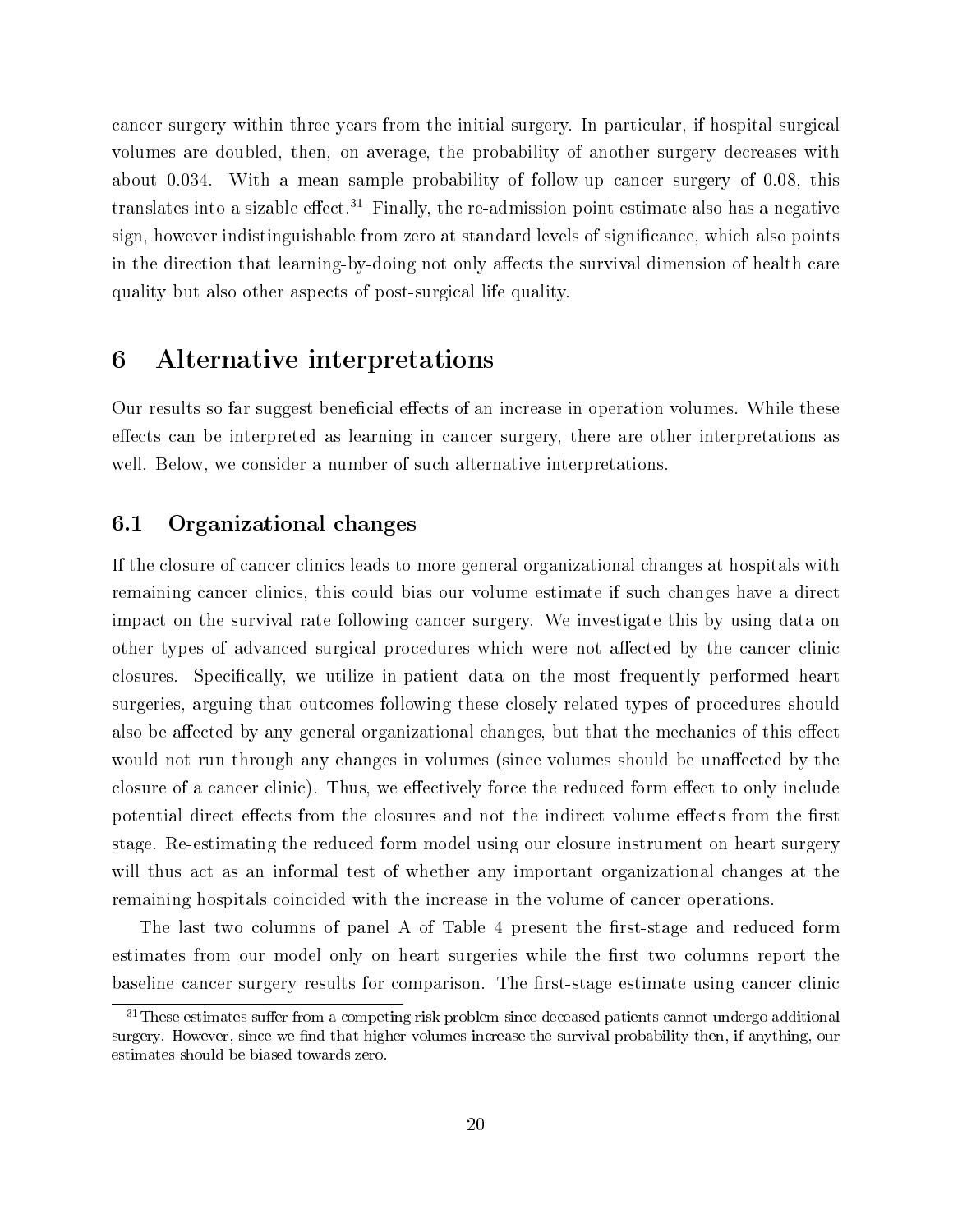closures as an instrument for heart surgery volumes is small and insignicant indicating, as expected, that the instrument is irrelevant for this particular sample. Moreover, the reduced form estimate is also insignificant and close to zero, implying that there is no direct effect of the closure of cancer clinics on the probability of surviving heart surgery. On the other hand, both the first stage and the reduced form estimates are significant for the cancer sample. Taken together, we interpret these results as evidence for the absence of any important general hospital organizational changes that coincided with the cancer clinic closures, which would have violated our exclusion restriction.

#### 6.2 Sta

The closure of a cancer clinic could lead some surgeons to transfer to other hospitals or to become unemployed. At the same time, clinics with a greater inflow of patients may recruit new surgeons in order to meet the increased number of patients. If a large share of the surgeons at closed-down clinics are recruited to other clinics within the same region, our exclusion restriction might be violated because of staff compositional changes at the remaining clinics. Thus, the estimated positive effect of volume on survival might reflect the fact that the new surgeons recruited to the remaining clinics are more skilful. To address this concern, we have gathered information on surgeons employed at hospitals which shut down their cancer clinics in order to check to what extent these surgeons migrated to nearby hospitals in the region. To this end, we use the Swedish employment register, providing annual information on all hospital employees. Together with information on attained levels of education from a Swedish population register called LOUISE this allows us to identify surgeons at all hospitals and to follow them over time as they switch jobs. Moreover, the data also provides background characteristics of each individual.<sup>32</sup>

We focus on all surgeons at hospitals where a cancer clinic has been shut down, distinguishing between surgeons staying at the same hospital and surgeons transferring to other hospitals. In the first row of panel A of Table 5, we see that 69 percent of all surgeons who were employed at a hospital one year before the hospital closed its cancer clinic remained at the same hospital after the closure occurred. In contrast, 18 and 13 percent of the surgeons transferred to hospitals within and outside the region respectively in the year of the closure. In total, however, the transferring surgeons only constitute 2.4 percent of the total number of surgeons at the remaining hospital, implying that it is unlikely that the surgeon mix has

 $32$ The population registers contain detailed information on type of education. We identify surgeons as individuals who have completed their medical education specializing in surgery or other surgery related specialties like anesthesia or emergency care.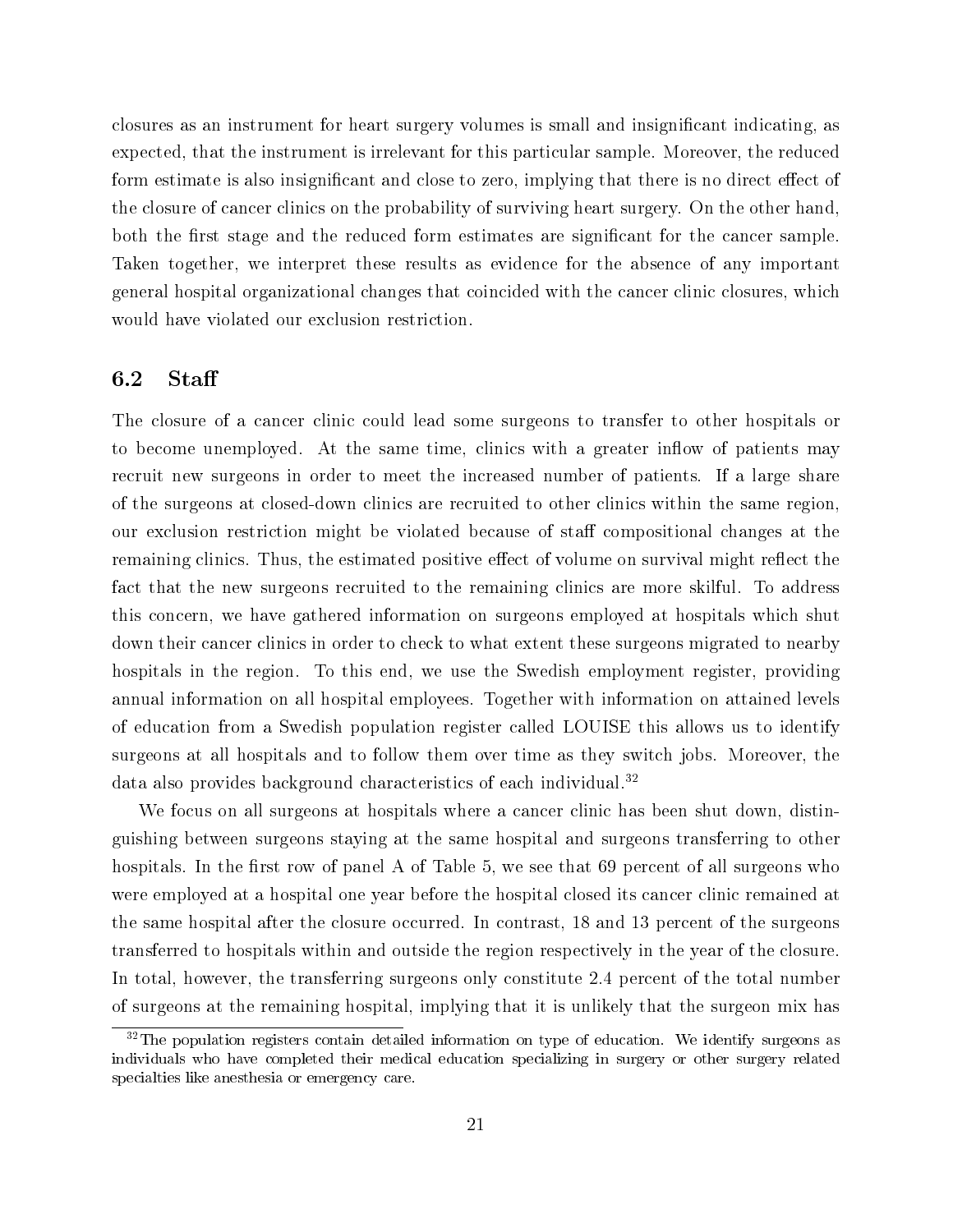changed to any dramatic extent after the closures.<sup>33</sup> Even so, we can compare the characteristics of the surgeons who transferred to nearby hospitals to those of already existing surgeons at these hospitals. In the remaining rows of panel A of Table 5, we see that the labor earnings of surgeons transferring within the same region are higher than the labor earnings of surgeons that stay on, perhaps implying that more experienced surgeons are more likely to leave the closing hospital. However, since the average earnings of transferring surgeons are significantly lower than the average earnings of surgeons at the remaining hospitals, where operation volumes increase, there is nothing to suggest that the productivity of the surgeons that transfer is higher than the average productivity of the already existing surgeons. If anything, the opposite is more likely to be the case, since transferring surgeons are about the same age on average but have lower earnings. The main message from this exercise is that changes in the composition of surgeons are unlikely to explain our estimates.

Another way of testing for potential changes in staff composition is to estimate the direct impact of the closure of a cancer clinic on the number of surgeons employed at the remaining hospitals.<sup>34</sup> If the increase is negligible, we would be less concerned about picking up changes in staff composition in our estimates. This is indeed what we find, as shown in column 3 of Table 3. A closure does not lead to any signicant increase in the number of surgeons in the remaining hospitals. This finding is well in line with the observation that transferring surgeons only constitute 2.4 percent of all surgeons at remaining hospitals. These results also suggest that each individual surgeon has to take on more patients and, hence, that there is scope for learning at the individual level. We will return to this question when we discuss individual versus organizational learning below.

#### 6.3 Distance

Shutting down a cancer clinic also means changing the distance to the nearest clinic for some patients. Even though the distance to a clinic should be less important for the outcome of cancer surgery  $-$  which is normally planned months in advance  $-$  we investigate whether changes in distance, implied by the closures, affect our results. For this, we merge detailed geographical information from Statistics Sweden on the place of residence of each patient

 $33$ In panel B, we examine the transfer of surgeons three years before a closure. During these years, only six percent of all the surgeons at the hospitals which shut down a cancer clinic three years later transferred to another hospital within the region. Hence, this result reinforces the conclusion that there were only limited excess transfers of surgeons following the cancer clinic closures.

<sup>&</sup>lt;sup>34</sup>Note that any additional surgeons recruited do not necessarily have to come from other nearby shut down cancer clinics. By focusing directly on the number of new surgeons recruited, we can include any surgeons, irrespective of where they were recruited from.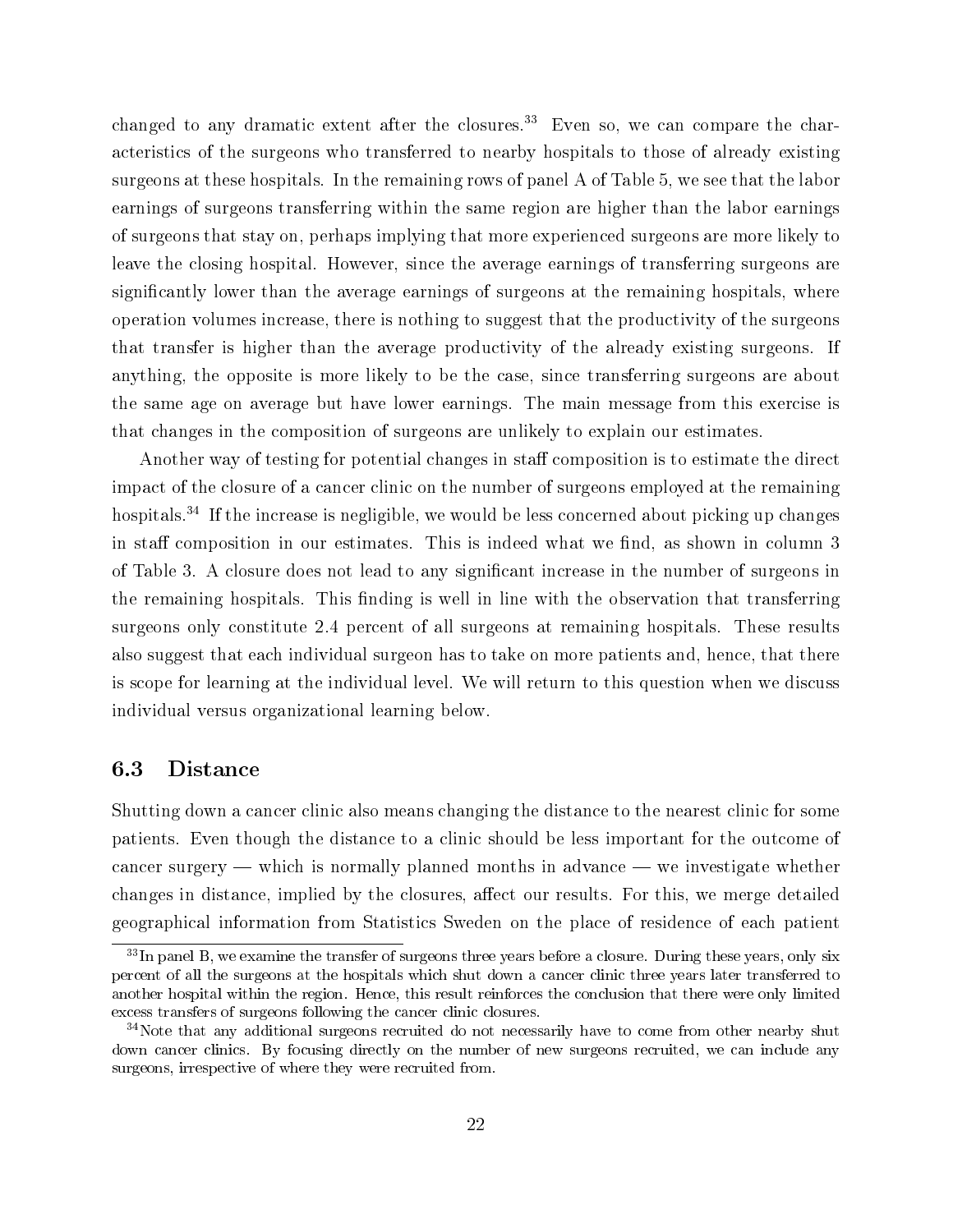in our sample down to the level of a single block. Together with geographical data on all hospitals, this allows us to calculate the exact distance to each hospital. As we only have geographical data for the working age population, i.e. for individuals younger than 65, we proxy hospital distance for older patients using the average distance to the hospital for younger patients living in the same municipality.

In panel B of Table 4 we present the IV estimates including hospital distance (in kilometers) as a control variable in the model. We use two different measures of distance; distance to the treating hospital (reported in column 2 of the table) and distance to the nearest hospital (reported in column 3). For comparison, column 1 reports the baseline estimate from Table 2 without controlling for hospital distance. As the point estimates for the volume effect are similar in all three specifications, we conclude that changes in the distance to hospital do not affect our results.

#### 6.4 Technology and queues

If the inflow of additional patients to remaining cancer clinics also affects the organizational structure of the clinics, but not necessarily the hospital's organizational structure, the volume estimates might partly capture the impact of such organizational responses. We investigate two such potentially important mechanisms; changes in the type of surgical procedures performed (e.g., from more advanced and time-consuming procedures to simpler and quicker ones) and changes in waiting times.

To evaluate whether surgeons change their choice of surgical procedure as a consequence of the increase in patient inflow, we use information on the invasiveness of the surgery. Specifically, we use that partial mastectomies are less invasive but require more time than full or radical mastectomies. Also, prostatectomies can either be performed using the more invasive open retropubic surgery or via the more time-consuming, but minimally invasive, laparoscopic procedure. We estimate our IV model separately for each type of cancer using as outcome an indicator variable for whether the surgery was performed using the less invasive procedure. The results presented in panel C of Table 4 show no significant effects of the closures on the choice of procedure.

Another important technology is robot-assisted surgery. This technology also relates to scale effects, since besides learning, our estimated volume effects could in principle also arise from the utilization of more advanced technology that allow for scale economics. Note that scale effects are likely to be of less importance in advanced cancer surgery compared to other more standardized procedures. In the end, successful cancer surgery hinges to a large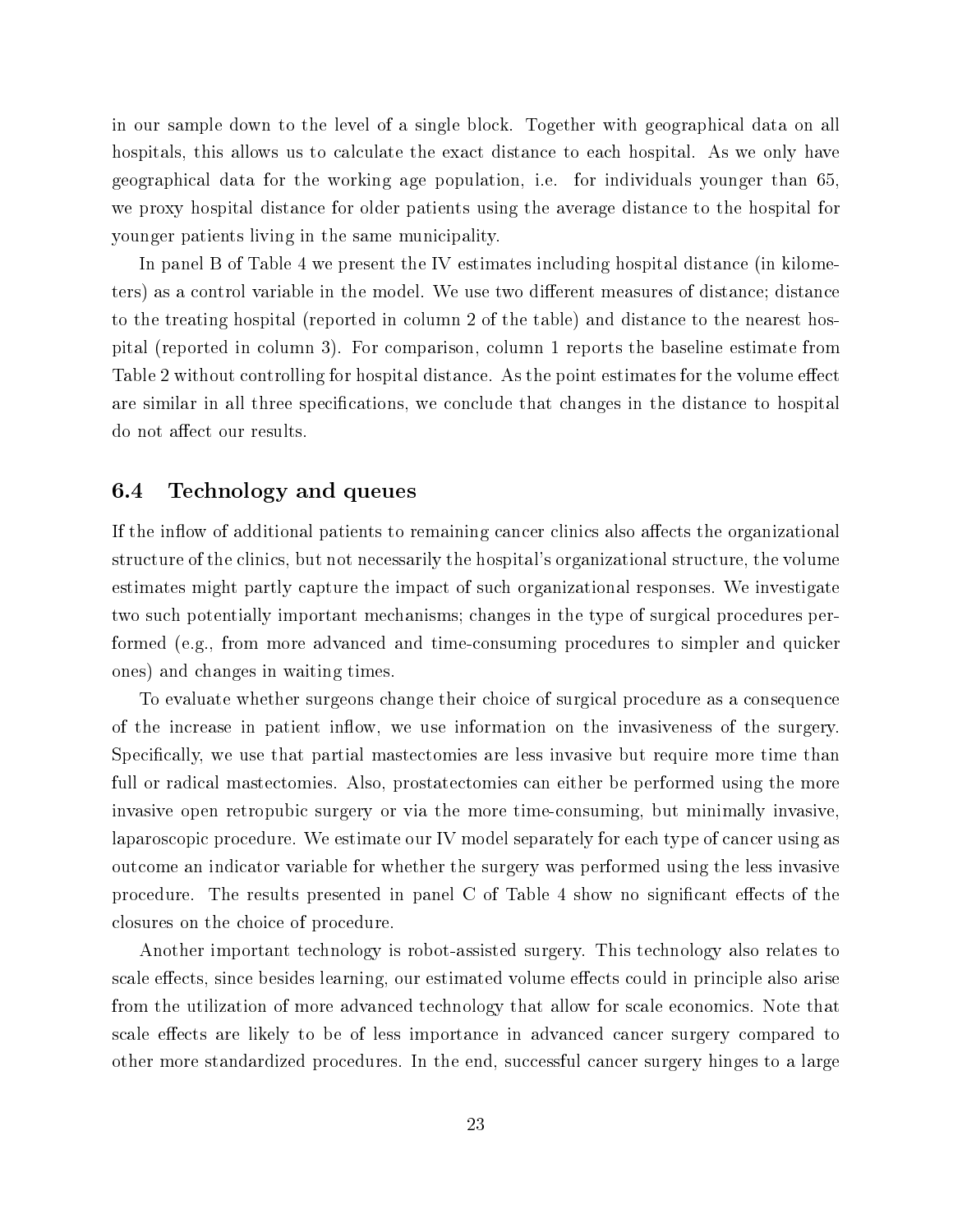extent on the skills of the individual surgeon. If, however, greater surgical volumes means that clinics can exploit scale economics  $\sim$  so that any fixed costs will be distributed over a greater number of procedures  $-$  the clinic could afford more expensive technology which could in turn potentially improve surgery outcomes. Here, we investigate potential scale effects by using complementary information on perhaps the most obvious candidate for such a technology; robot assisted surgery.

Surgery robots are expensive and advanced type of technology which could potentially lead to improved surgery outcomes. We conjecture that, if scale effects exist, one indication for their existence would be an increased usage of surgery robots in remaining hospital cancer clinics after a nearby cancer clinic closes. In our sample, robots are only used in the treatment of prostate cancers and we estimate the probability that a cancer surgery is being performed with the assistance of a surgery robot both for the aggregated sample and separately for the relevant surgery types, using our preferred IV specification.<sup>35</sup> The results are reported panel D of Table 4 and no significant increase in the probability of using a robot after a nearby clinic closes.

We look for signs of increased waiting times as volume increase by examining whether the average age of patients is affected by the additional patient inflow. If waiting times increase, we expect to see a higher average age of the patients at the time they undergo surgery.<sup>36</sup> Panel E of Table 4 reports the results from re-estimating our preferred IV-model using patient age at surgery as outcome. The point estimate is insignicant and close to zero and hence do not indicate that patients are treated at a later (or earlier) stage due to increased workload. Hence, we conclude that neither selection in surgery procedures and technology nor increased waiting times are likely explanations for the volume-quality pattern we document in this paper.<sup>37</sup>

 $35$ On average about five percent of all prostate cancer operations in our sample are performed with the assistance of a robot.

<sup>&</sup>lt;sup>36</sup>Note, however, that, if anything, we would expect a higher age at surgery to be associated with lower survival, meaning that our estimated effect would be biased downwards.

<sup>&</sup>lt;sup>37</sup>In addition, we have looked for changes in patient characteristics by replacing our main outcome variable, survival, with various socioeconomic and demographic factors. If clinics respond to an increase in volumes by prioritizing certain patient groups, we would expect to see an effect of volumes on the characteristics of the patients treated. We obtain no signs of this, however, when studying the income or the level of education of the patients treated as a function of volume.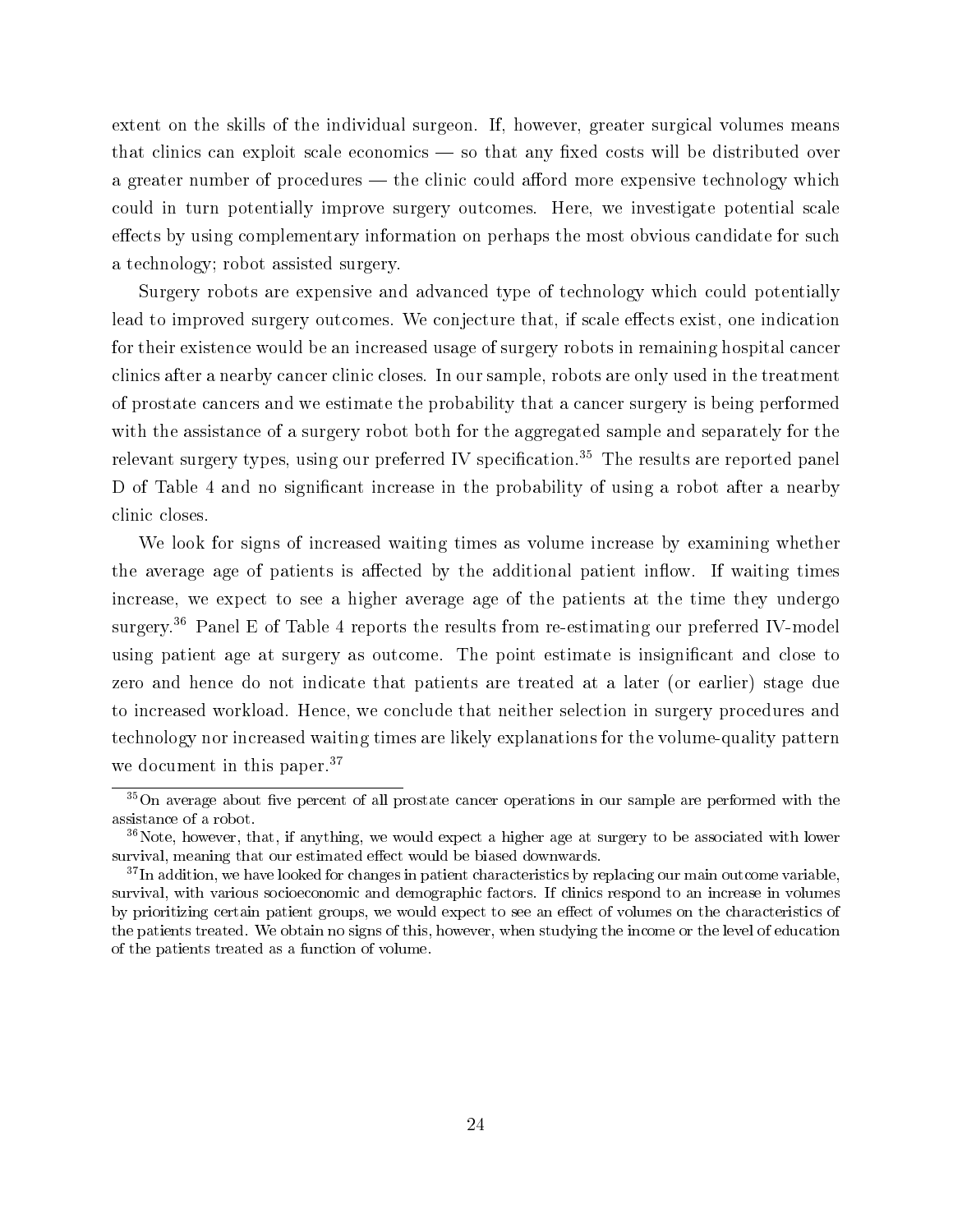### 7 Extensions and mechanisms

We have so far documented that greater surgical volumes lead to improved surgical quality outcomes in terms of both increased survival prospects and fewer post-surgery complications among treated cancer patients. We have also ruled out a number of alternative explanations for our findings. In this section, we further examine the mechanism $(s)$  and potential heterogeneity behind the estimated effects.

### 7.1 Effect dynamics and learning

In the section above, we studied the impact of current volumes on current outcomes. Below we study the effect dynamics within our empirical framework in more detail by investigating whether learning-by-doing persists over time, i.e. whether cumulative experience matters. To this end, we re-estimate our preferred specification from the last column of Table 2 and instrument the cumulated volume over one, two, and three years using the current and lagged closure status during the previous one, two and three years as instruments.

The results from this exercise are given in panel A of Table 6. First-stage F-statistics are reported for both the joint inclusion of all instruments and for each instrument separately. While the joint inclusion of the instruments is always highly significant, the three-year lagged instrument is somewhat weak, resulting in more imprecise estimates. Nevertheless, the estimated volume effects indicate important quality effects from cumulated volume. This result hence suggests that cumulative experience may have an additional impact on current surgical quality above and beyond the immediate experience acquired by the surgeon.

To further investigate the relationship between current and cumulative experience and surgical quality we include both current volumes and cumulated volumes as two separate explanatory variables in panel B of Table 6. While the standard errors are high we see an interesting pattern from the point estimates reported in the table; as experience is accumulated over several years, the estimated proportion of the effect of current experience diminishes in relation to the effect of cumulated experience. This effect pattern is expected in a situation where learning from experience is, at least partially, kept and not forgotten over time, see e.g., Benkard (2000).

### 7.2 Complexity of the surgery

Next we study whether learning is more rapid for complex than for simple tasks. We investigate this possibility by estimating the volume effects separately for each type of cancer,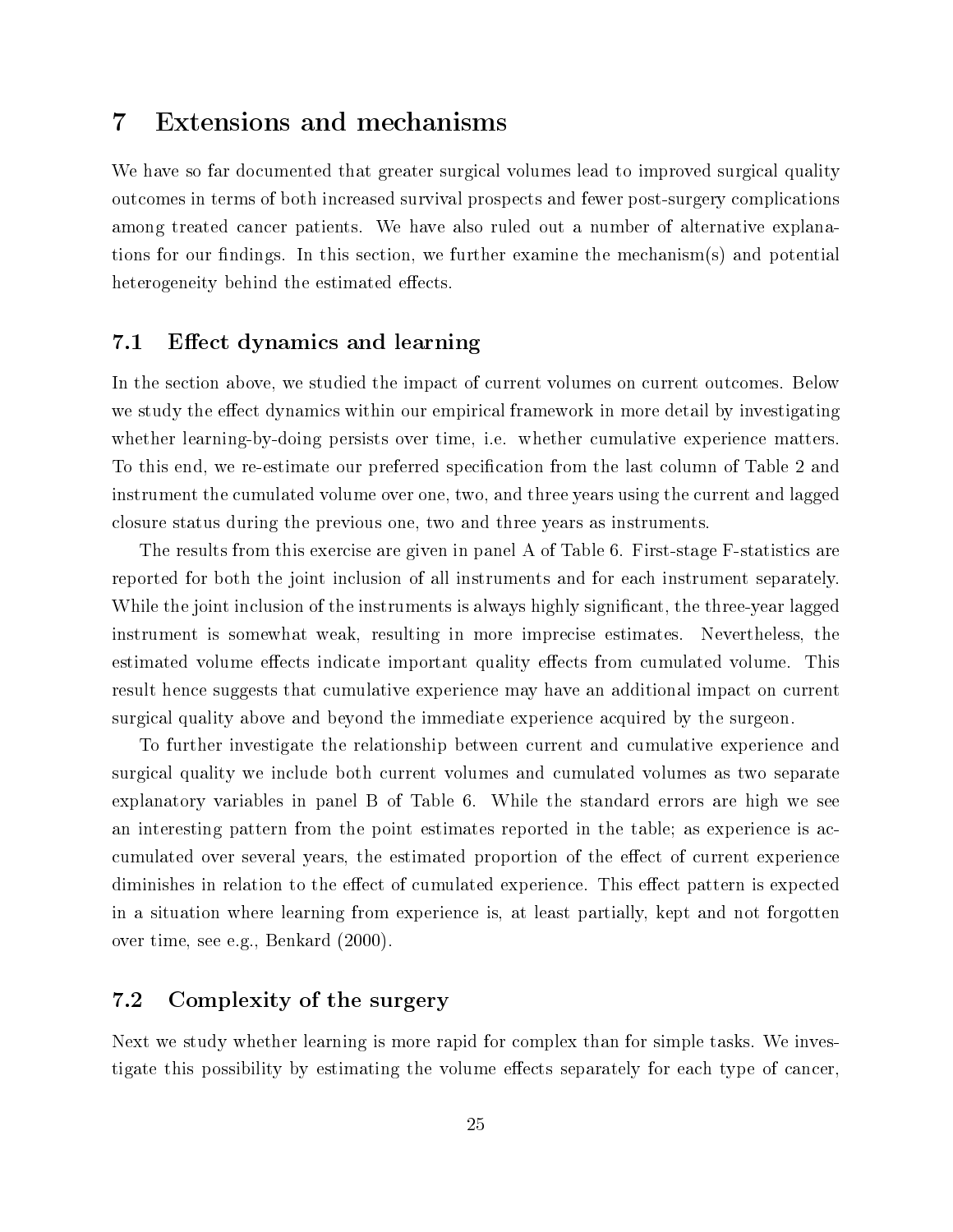making use of the fact that breast cancer surgery is generally considered a less complicated procedure than prostate and colorectal cancer surgery. This is also visible from the significantly higher average four-year mortality rate for the latter two types of cancer, as compared to breast cancer. If the effect of volume is smaller for breast cancer surgery, this is consistent with a learning interpretation. The results from this exercise is presented in Table 7 where the results show a positive, but insignificant (due to decreased sample sizes) volume effect for all three types of surgical procedures. Even if imprecisely estimated, the lower point estimate for breast cancer surgery  $\sim$  compared to colorectal and prostate cancer surgery  $\sim$ indicates a positive relationship between complexity and learning. This finding is expected if learning is more rapid for more advanced tasks.

#### 7.3 Non-linear effects

We have so far focused on linear volume effects, where our IV estimate captures a weighted average effect for hospitals of different sizes. Non-linear effects are hence difficult to investigate using this strategy. In order to analyze non-linearities, we instead use a hospital fixed-effects specification and rely on within-hospital variation over time to estimate the volume effects. In this way, we are able to specify a more flexible model by dividing volume into volume bins of twenty and to estimate separate effects for each bin. We estimate

$$
y_{ihst} = \lambda_t + \lambda_h + \lambda_s + volume_{ht}^{bin} \gamma_{bin} + X_i \beta + \epsilon_{ihst}
$$
\n
$$
\tag{3}
$$

where  $volume_{ht}^{bin}$  is a set of indicator variables for each volume bin. The estimated coefficient vector,  $\gamma_{bin}$ , normalized so that the coefficient for the first volume bin is zero, is plotted in Figure 5 along with a local polynomial smoothed line. The figure reveals interesting nonlinearities of the volume effect. Specifically, the volume gradient is high at low volumes, diminishes over the volume distribution and reaches an empirical "learning threshold" for yearly hospital volumes of over 140 procedures after which there are practically no volume effects left in our data. As a large proportion of hospitals in our data operates below the threshold of 140 surgical procedures, this result lends some support to the idea that the concentration of cancer clinics may have a substantial effect on the quality of cancer surgery in Sweden.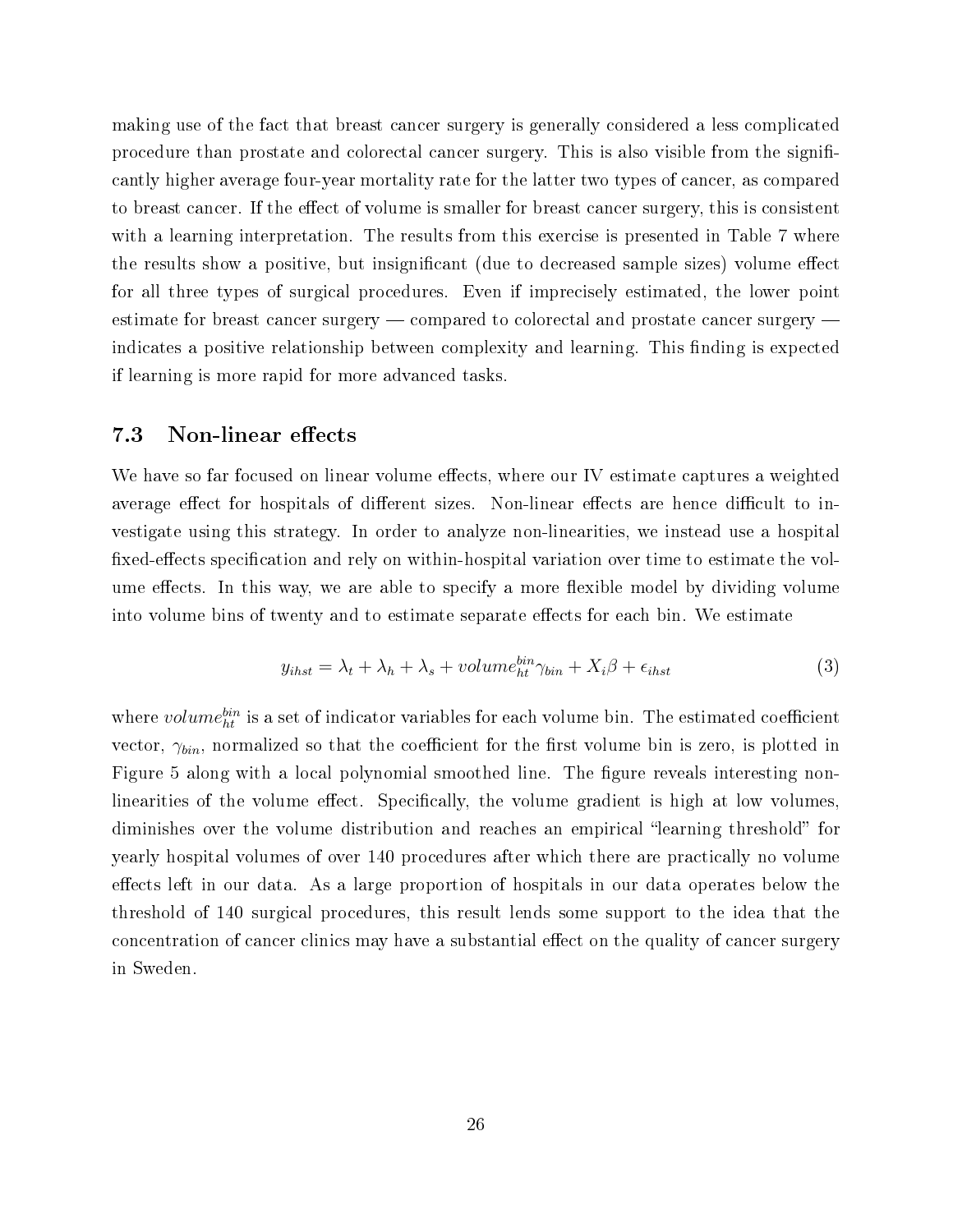#### 7.4 Individual or organizational learning

To what extent do our estimated learning effects reflect experience embodied in individual surgeons and to what extent do they reflect experience obtained at the level of the organization? This question is closely related to the individual vs. firm-specific human capital dichotomy in the labor economics literature. In our application, this distinction would mean that important sources of productivity are lost as surgeons leave a hospital if individual human capital is the driving force behind the learning effects.

While an increase in the number of operations per surgeon following the closure of a nearby cancer clinic means that there is potential for learning at the individual level, and organizational learning might operate simultaneously. In order to separate individual from organizational learning in our data, we therefore follow the ideas of Levitt et al. (2012), who argue that if organizational learning-by-doing is important, learning should be the same in organizations with high and low employee turnover. The intuition is simple; if the entire organization learns from experience, then the fact that employees are constantly replaced in high turnover organizations should not affect the relationship between volume and quality whereas, if experience is mainly embodied in individual employees, we should observe less learning in organizations with a high turnover.

We test the turnover hypothesis using supplementary information from employment records, which allows us to compute each surgeon's tenure. Based on average surgeon tenure, we divide hospitals into groups of low and high turnover, and subsequently estimate the fixed-effects model from the previous section separately for each hospital group. The result, shown in Figure 6, clearly shows that the volume effects are mainly driven by the low turnover clinics, consistent with a mechanism where the learning effects are mainly driven by the experience of individual surgeons. As suggested by the graph, there is no evidence of a positive relationship between volume and survival for hospitals with a high turnover. This is in great contrast to the line showing the corresponding relationship for hospitals with a low turnover; here we see a rapidly increasing survival rate as volumes increase, which levels off at about 140 procedures, consistent with the results shown in Figure 5. The results are different, however, in that the magnitude of the effect is much greater in hospitals with a low turnover. In sum, these results suggest that learning mainly is embodied in individual surgeons.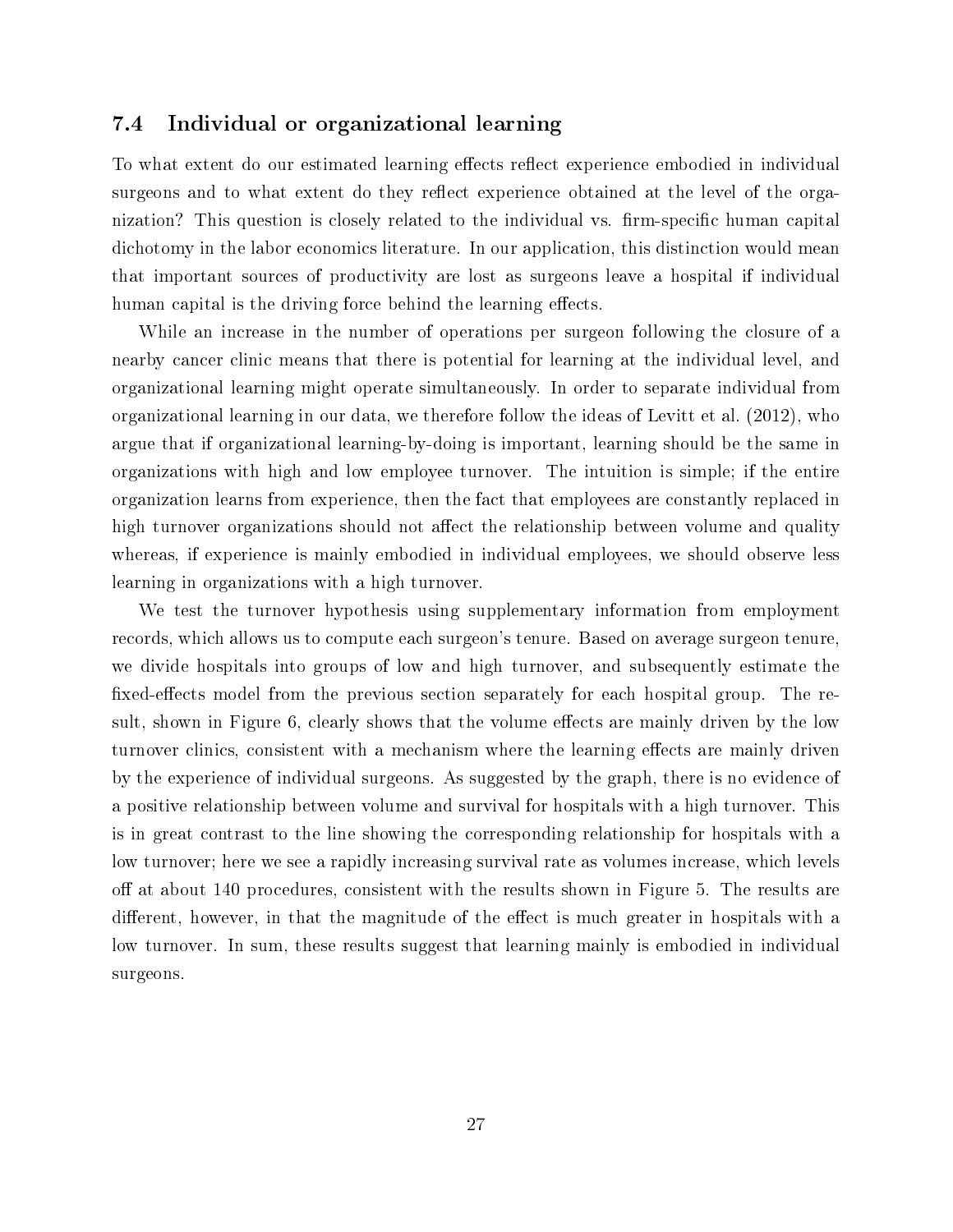#### 7.5 Production costs

Finally, besides improving patient health outcomes, it is also important for health care authorities to know whether health care production costs are affected by learning-by-doing. One important source of hospital costs is the length of the hospital admissions associated with surgery. Increased learning might reduce costs for a hospital due to shorter admission spells as the organization becomes more efficient at performing surgery. We analyze this by estimating our IV model using information on the number of days each patient stays in hospital in conjunction with surgery as the outcome. From column 4 of Table 3 we can see that the number of days spent in hospital does not change signicantly when volume increases. We conclude that this important aspect of health care production costs is not affected by increased efficiency from learning to any important extent.

### 8 Conclusions

This paper documents a causal relationship between production volumes and the quality of advanced cancer surgery using data on more than 100,000 treatment episodes in Swedish public hospitals. We find that an increase in surgical volumes increases survival rates and leads to fewer post-surgical complications. The effect is greater at the lower end of the volume distribution and for more complex procedures, consistent with a learning-by-doing hypothesis in which experience of treating highly heterogeneous patients plays a fundamental role in the learning process. We show that the effects are not driven by selective referrals or self-selection, changes in the patient population, changes in surgical procedures or technology, or by organizational changes at the hospital level.

Our paper contributes to several strands of literature; first, our findings relate to the medical literature on the operation volume-outcome nexus. By exploiting the specific features of the public health care system in Sweden, we are able to overcome some of the empirical difficulties that earlier studies have struggled with. In contrast to the U.S. health care sector, where market structure  $-$  and thus hospital volumes  $-$  is an endogenous outcome of a competitive process, the institutional context of the Swedish health care sector provides us with variations in hospital volumes that are not driven by such forces. Instead, the closure of cancer clinics, generating large shifts in surgical volumes, is driven by political and bureaucratic considerations that we show are unrelated to underlying population health and cancer morbidity.

Next, our findings relate to the general literature on learning-by-doing and productivity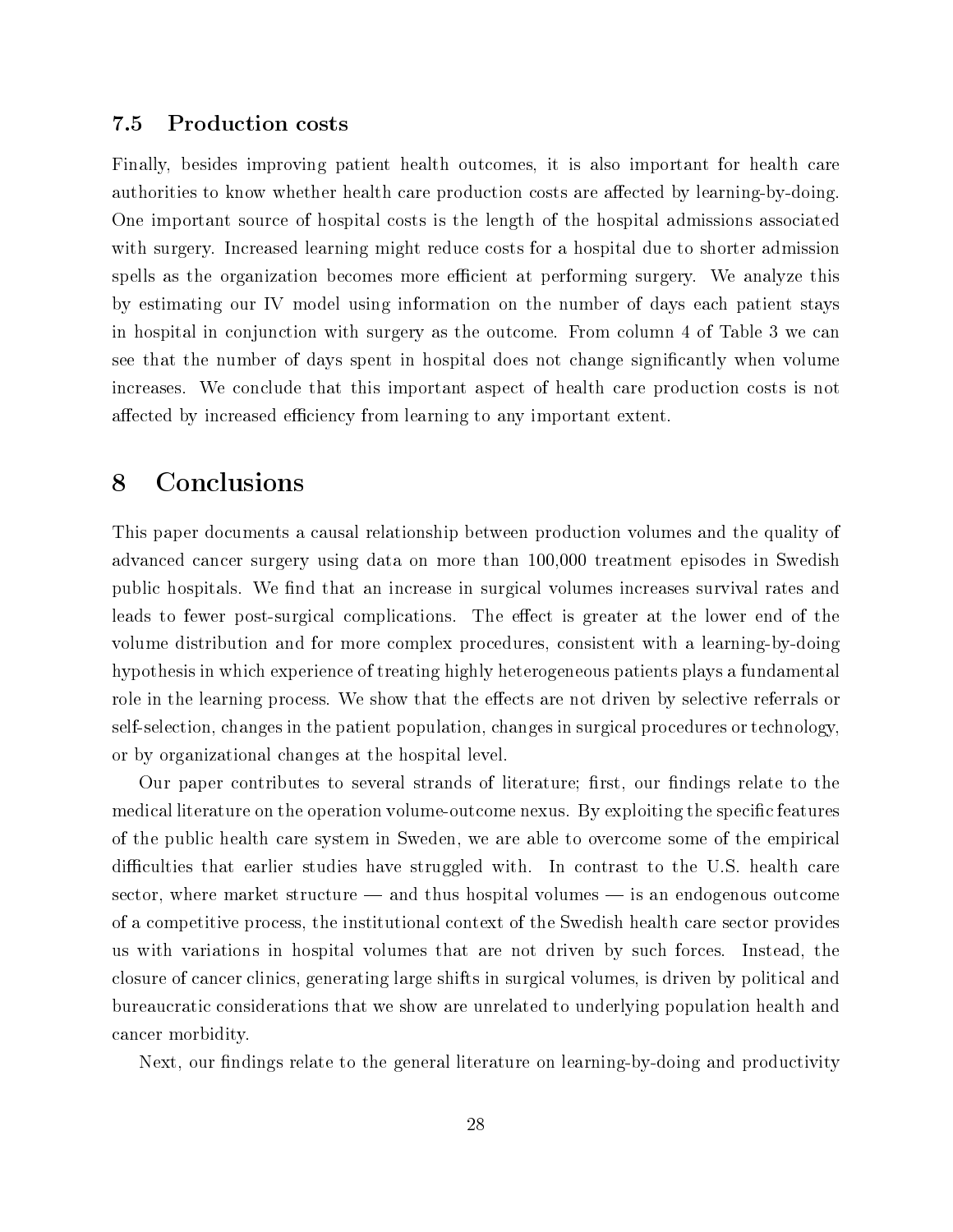growth. We contribute to the small amount of literature that provides causal evidence of learning effects and the specific mechanisms through which it operates. In contrast to the focus on learning in predominantly manual manufacturing industries of earlier literature, we provide evidence of rapid learning in a highly skilled context with high stakes. Moreover, we focus on quality improvements, such as survival rates, subsequent surgery and re-admissions, whereas most of the earlier literature has focused narrowly on production costs.

Finally, our results have implications for the organization of health care in publicly provided health care systems. Most previous studies on the volume-outcome nexus in the health care sector have taken place in the context of a competitive system where competition effects and determinants of hospital size are interconnected in complicated ways. Our results are also in contrast to some of the recent findings in the literature on hospital mergers. Gaynor et al.  $(2012a)$ , for instance, find that mergers do not lead to any positive effects on quality outcomes in the British NHS. It is important to note that the literature on hospital mergers usually focuses on mergers of entire hospitals, whereas we focus on one particular activity where there is every reason to believe that mergers can lead to rapid learning. When entire hospitals merge, there is an increase in the production of all kinds of operations, including those where there is no scope for learning, and those in which volumes may exceed some upper threshold where quality may instead decline. Moreover, and as suggested by Gaynor et al. (2012a), hospital mergers reduce competition, which may have a negative impact on quality outcomes. In the Swedish public health care sector, such competition effects can be ruled out.

Our findings support recent organizational changes in the Swedish health care system (and in other countries) where mergers in specific areas, such as certain complicated types of surgery and transplantations, have recently been implemented with the aim of improving quality (Socialstyrelsen, 2005). We find that many cancer clinics operate at volume levels where there is substantial scope for learning, suggesting that policy makers can improve patient outcomes by encouraging mergers and the consolidation of cancer surgery. One way of accomplishing such changes is to enforce minimum volume thresholds that clinics are not allowed to operate below. Such thresholds have already been called for by researchers and policy-makers alike (Epstein, 2002; Shahian and Normand, 2003). The results obtained in this paper lend some support in favor of such policies.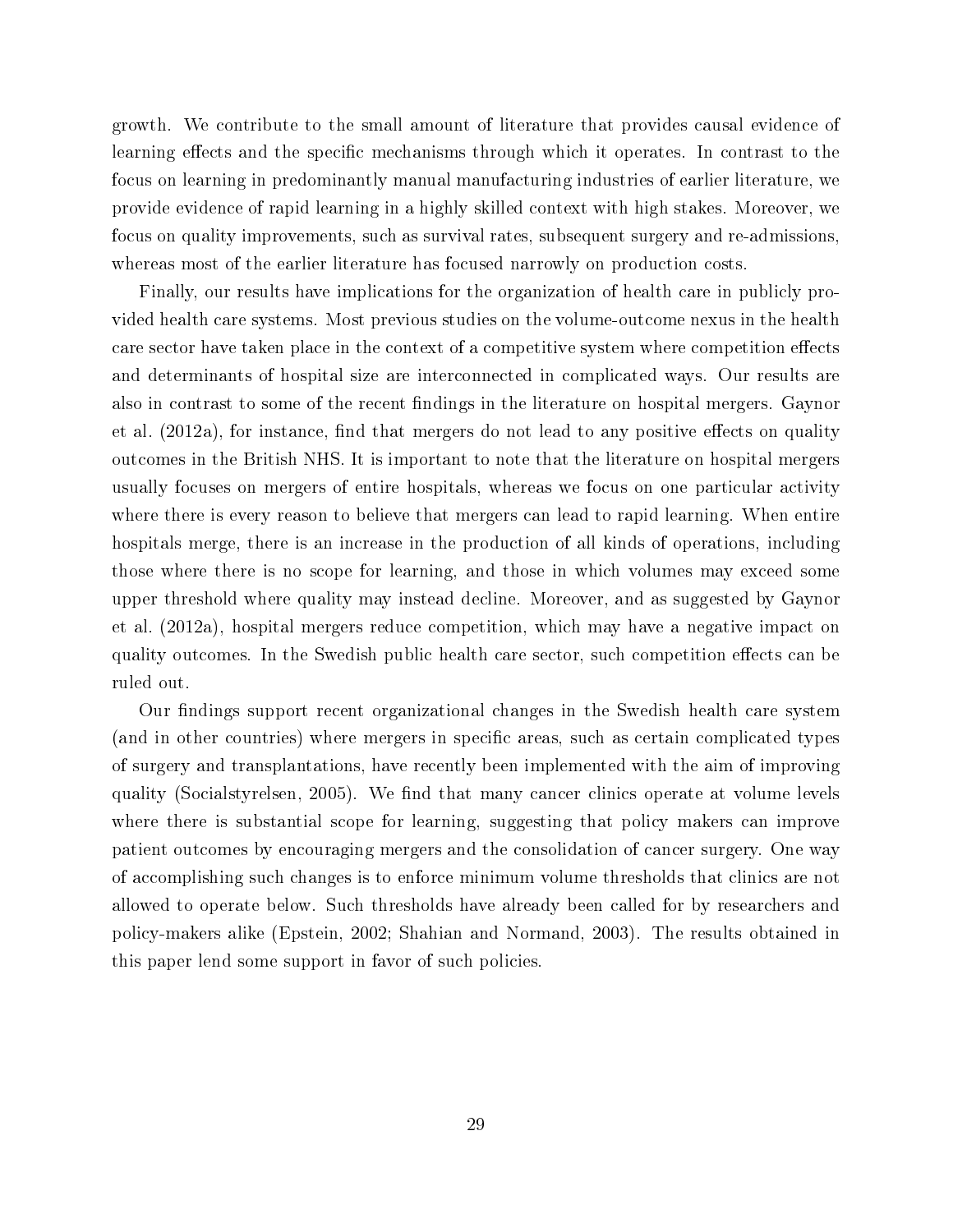### References

- Acemoglu, D. and Finkelstein, A. (2008). Input and Technology Choices in Regulated Industries: Evidence from the Health Care Sector. *Journal of Political Economy*, 116(5):837– 880.
- Angrist, J. and Krueger, A. (2001). Instrumental Variables and the Search for Identification: From Supply and Demand to Natural Experiments. Journal of Economic Perspectives,  $15(4):69-85.$
- Arrow, K. (1962). The Economic Implications of Learning by Doing. Review of Economic  $Studies, 29(3):155-173.$
- Bandiera, O., Barankay, I., and Rasul, I. (2007). Incentives for Managers and Inequality among Workers: Evidence from a Firm-Level Experiment. *Quarterly Journal of Eco*nomics,  $122(2)$ :729-773.
- Bandiera, O., Barankay, I., and Rasul, I. (2009). Social Connections and Incentives in the Workplace: Evidence from Personnel Data. *Econometrica*, 74(4):1047–94.
- Benkard, L. (2000). Learning and Forgetting: The Dynamics of Aircraft Production. Amer*ican Economic Review*,  $90(4):1043-1054$ .
- Birkmeyer, J., Stukel, T., Siewers, A., Goodney, P., Wennberg, D., and Lucas, F. (2003). Surgeon Volume and Operative Mortality in the United States. New England Journal of  $Medicine, 349(22):2117-2127.$
- Bloom, N., Eifert, B., Mahajan, A., McKenzie, D., and Roberts, J. (2013). Does Management Matter? Evidence from India. *Quarterly Journal of Economics*, 128:1–51.
- Bloom, N., Propper, C., Seiler, S., and van Reenen, J. (2011). The Impact of Competition on Management Quality: Evidence from Public Hospitals. Discussion Paper 983, CEP.
- Clemens, J. and Gottlieb, J. (2014). Do Physicians' Financial Incentives Affect Treatment Patterns and Patient Health? Forthcoming in American Economic Review.
- Croxson, B., Propper, C., and Perkins, A. (2001). Do Doctors Respond to Financial Incentives? UK Family Doctors and the GP Fundholder Scheme. Journal of Public Economics, 79:375398.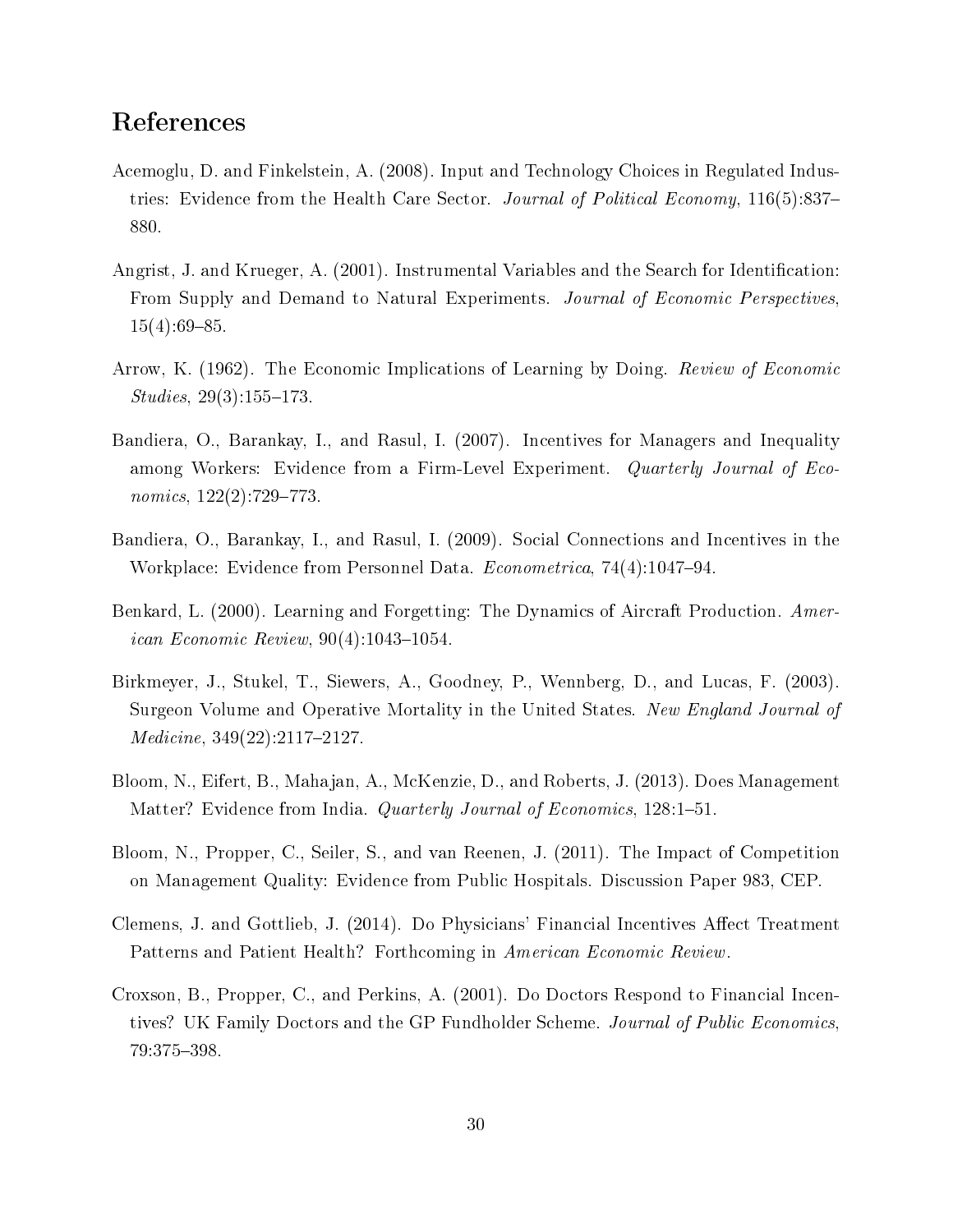- Currie, J., Farsi, M., and MacLeod, B. (2005). Cut to the Bone?: Hospital Takeovers and Employment Contracts. Industrial and Labor Relations Review, 58(3):471-494.
- Currie, J., Gruber, J., and Fischer, M. (1995). Physician Payments and Infant Mortality: Evidence from Medicaid Fee Policy. American Economic Review,  $85(2)$ :106-111.
- Cutler, D. M. (2008). Are We Finally Winning the War on Cancer? Journal of Economic Perspectives,  $22(4):3-26$ .
- Darr, E. D., Argote, L., and Epple, D. (1995). The Acquisition, Transfer, and Depreciation of Knowledge in Service Organizations: Productivity in Franchises. Management Science,  $41(11):1750-1762$
- Dranove, D. and Lindrooth, R. (2003). Hospital Consolidation and Costs: Another Look at the Evidence. *Journal of Health Economics*,  $22(6)$ :983-997.
- Epstein, A. (2002). Volume and Outcome It is Time to Move Ahead. The New England *Journal of Medicine*,  $346(15):1161-1164$ .
- Farley, D. E. and Ozminkowski, R. (1992). Volume-Outcome Relationships and in Hospital Mortality: The Effect of Changes in Volume over Time. *Medical Care*, 30(1):77–94.
- Ferlay, J., Steliarova-Foucher, E., Lortet-Tieulent, J., Rosso, S., Coebergh, J. W., Comber, H., Forman, D., and Bray, F. (2013). Cancer Incidence and Mortality Patterns in Europe: Estimates for 40 Countries in 2012. European Journal of Cancer,  $49(6):1374-403$ .
- Gaynor, M. (2006). What Do We Know About Competition and Quality in Health Care Markets? Working Paper 12301, NBER.
- Gaynor, M., Laudicella, M., and Propper, C. (2012a). Can Governments do it Better? Merger Mania and Hospital Outcomes in the English NHS. Journal of Health Economics, 31:528-543.
- Gaynor, M., Moreno-Serra, R., and Propper, C. (2011). Competition Could Substantially Benefit Healthcare. British Medical Journal, 343.
- Gaynor, M., Moreno-Serra, R., and Propper, C. (2012b). Can Competition Improve Outcomes In UK Health Care? Lessons From the Past Two Decades. Journal of Health Services Research & Policy, 17:49-54.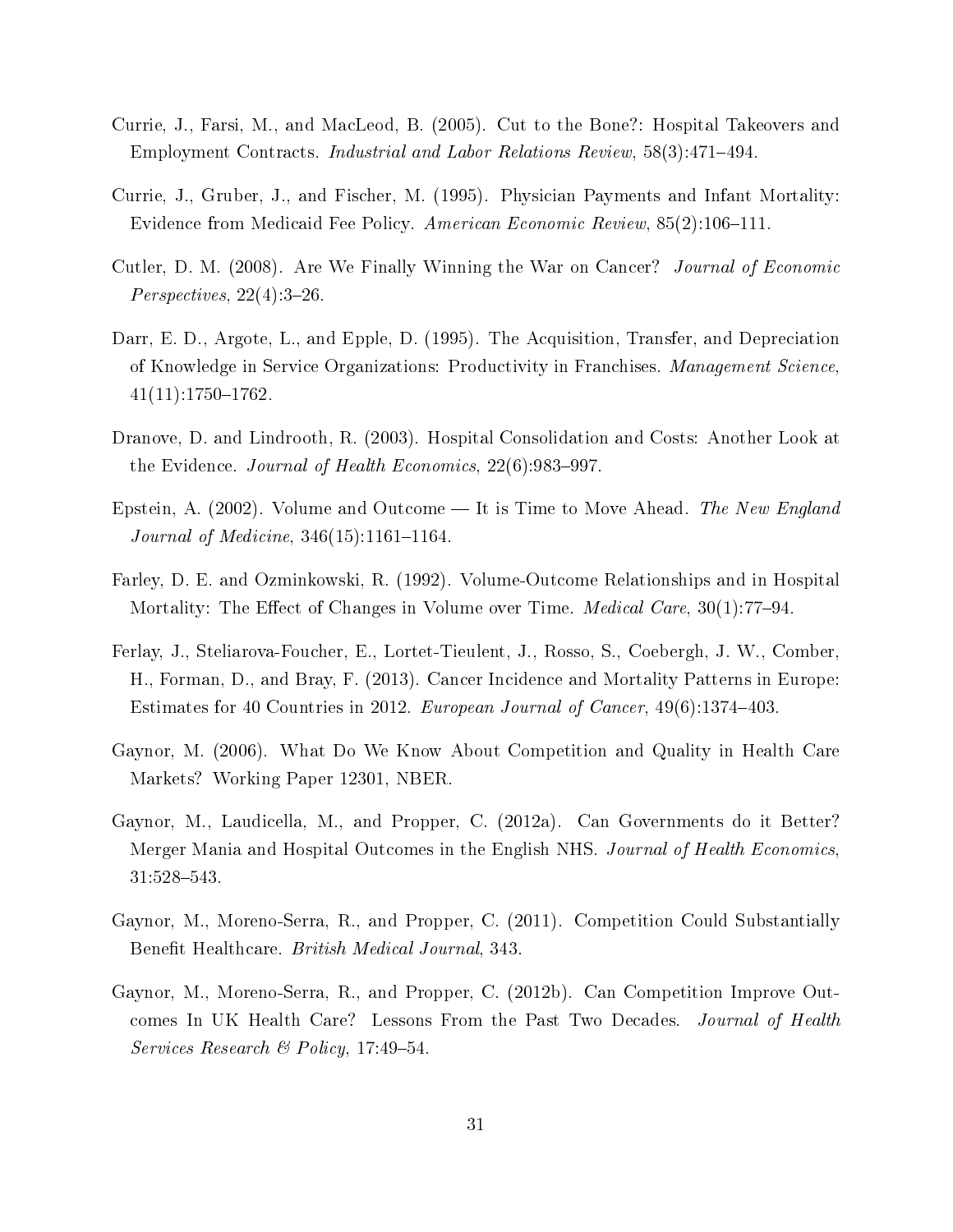- Gaynor, M., Rebitzer, J., and Taylor, L. J. (2004). Physician Incentives in Health Maintenance Organizations. Journal of Political Economy, 112(4):915-931.
- Gaynor, M., Seider, H., and Vogt, W. (2005). The Volume-Outcome Effect, Scale Economies. and Learning-by-Doing. The American Economic Review (Papers and Proceedings),  $95(2):243-247.$
- Gowrisankaran, G., Ho, V., and Town, R. (2006). Causality, Learning and Forgetting in Surgery. mimeo 17608, University of Minnesota.
- Halm, E. A., Lee, C., and Chassin, M. R. (2002). Is Volume Related to Outcome in Healthcare? A Systematic Review and Methodological Critique of the Literature. Annals of *Internal Medicine*,  $137(6):511-520$ .
- Hamilton, B. and Hamilton, V. (1997). Estimating Surgical Volume-Outcome Relationships Applying Survival Models: Account for Frailty and Hospital Fixed Effects. *Health*  $Economics, 6(4):383-395.$
- Hamilton, B. and Ho, V. (1998). Does Practice Make Perfect? Examining the Relationship between Hospital Surgical Volume and Outcomes for Hip Fracture Patients in Quebec. *Medical Care*,  $36(6):892-903$ .
- Hamilton, B., Nickerson, J. A., and Owan, H. (2003). Team Incentives and Worker Heterogeneity: An Empirical Analysis of the Impact of Teams on Productivity and Participation. Journal of Political Economy,  $111(3)$ :465-497.
- Harrison, T. D. (2011). Do Mergers Really Reduce Costs? Evidence from Hospitals. *Eco*nomic Inquiry,  $49:1054-1069$ .
- Ho, V. and Hamilton, B. (2000). Hospital Mergers and Acquisitions: Does Hospital Consolidation Harm Patients? Journal of Health Economics, 19:767-791.
- Hossain, T. and List, J. A. (2009). The Behavioralist Visits the Factory: Increasing Productivity Using Simple Framing Manipulations. Working paper 15623, NBER.
- Hughes, R., Garnick, D., Luft, H., McPhee, S., and Hunt, S. (1988). Hospital Volume and Patient Outcomes. The Case of Hip Fracture Patients. *Medical Care*, 26(11):1057–1067.
- Jovanovic, B. and Nyarko, Y. (1995). A Bayesian Learning Model Fitted to a Variety of Empirical Learning Curves. Brookings Papers on Economic Activity, Microeconomics, 1:247-305.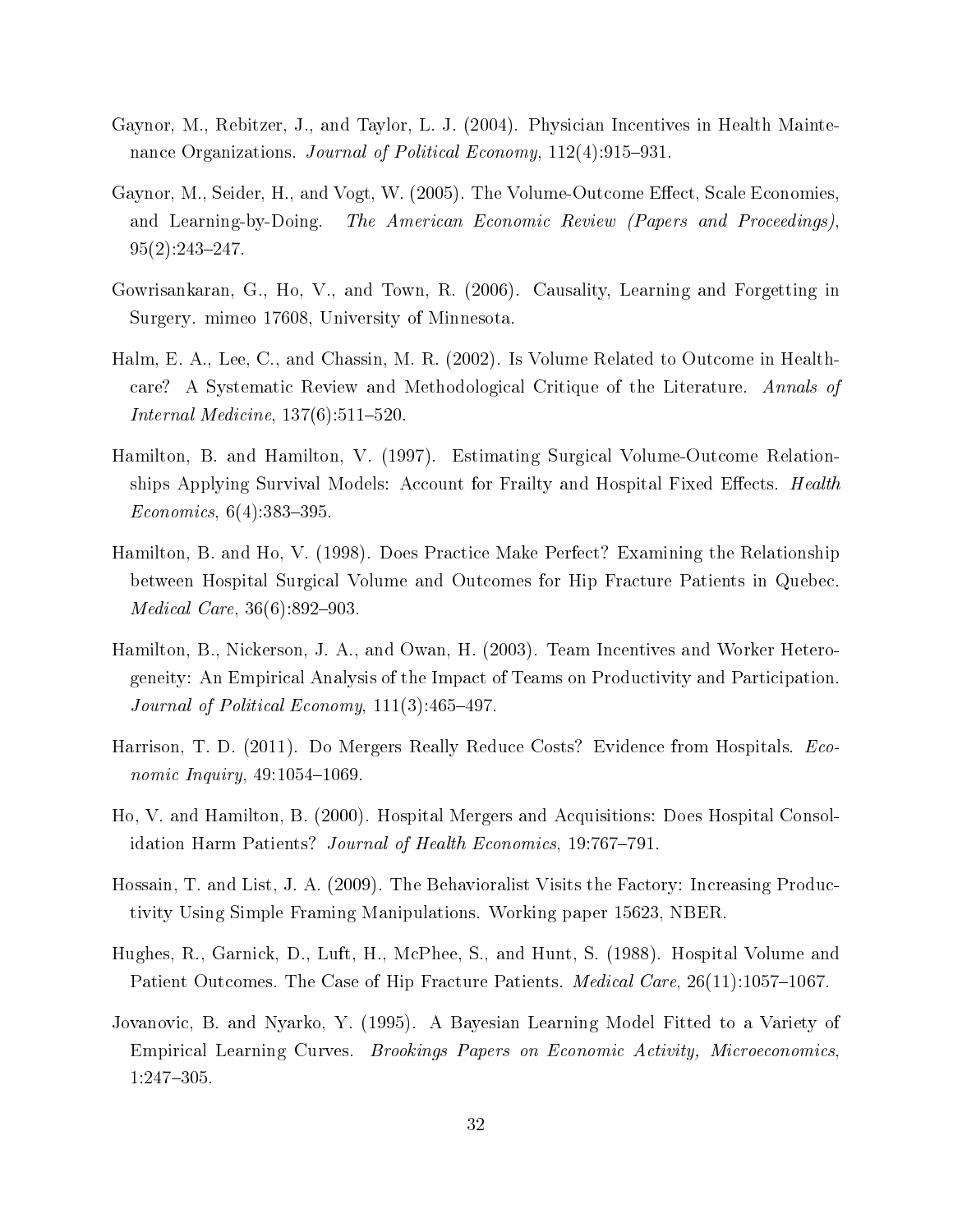- Kahn, J., Ten Have, T., and Iwashyna, T. (2009). The Relationship between Hospital Volume and Mortality in Mechanical Ventilation: An Instrumental Variable Analysis. Health Services Research,  $44(3):862-879$ .
- Kessler, D. and McClellan, M. (2000). Is Hospital Competition Socially Wasteful? *Quarterly* Journal of Economics,  $115(2)$ :577-615.
- Kizer, K. (2003). The Volume-Outcome Conundrum. New England Journal of Medicine.  $349(22):2159-2161.$
- Larsson Taghizadeh, J. (2009). Are Client Concerns Invisible and Weak in Sweden? About Protest Movements and their Influence on the County Council's Policy. Master thesis, Department of Political Science, Uppsala University.
- Lazear, E. P. (2000). Performance Pay and Productivity. American Economic Review.  $90(5):1346-1361.$
- Levitt, S. D., List, J. A., and Syverson, C. (2012). Toward an Understanding of Learning by Doing: Evidence from an Automobile Assembly Plant. Working paper 18017, NBER.
- Lindbom, A. (2013). Waking up the Giant? Hospital Closures and Electoral Punishment in Sweden. mimeo, Department of Political Science, Uppsala University.
- Lucas, R. E. (1988). On the Mechanics of Economic Development. Journal of Monetary  $Economics, 22(1):3-42.$
- Luft, H. S., Hunt, S., and Maerki, S. (1987). The Volume-Outcome Relationship: Practice-Makes-Perfect or Selective-Referral Patterns? Health Services Research, 22(2):157-182.
- Lundberg, E. (1961). *Produktivitet och Räntabilitet*. Norstedt & Söner, Stockholm.
- Norton, E. C., Garfinkel, S. A., McQuay, L. J., Heck, D. A., Wright, J. G., Dittus, R., and Lubitz, R. M. (1998). The Effect of Hospital Volume on the In-Hospital Complication Rate in Knee Replacement Patients. Health Services Research, 33(5):1191-1210.
- Propper, C., Burgess, S., and Gossage, D. (2008). Competition and Quality: Evidence from the NHS Internal Market 1991-9. *Economic Journal*,  $118(525)$ :138-170.
- Propper, C., Burgess, S., and Green, K. (2004). Does Competition Between Hospitals Improve the Quality of Care? Hospital Death Rates and the NHS Internal Market. Journal of Public Economics,  $88:1247-1272$ .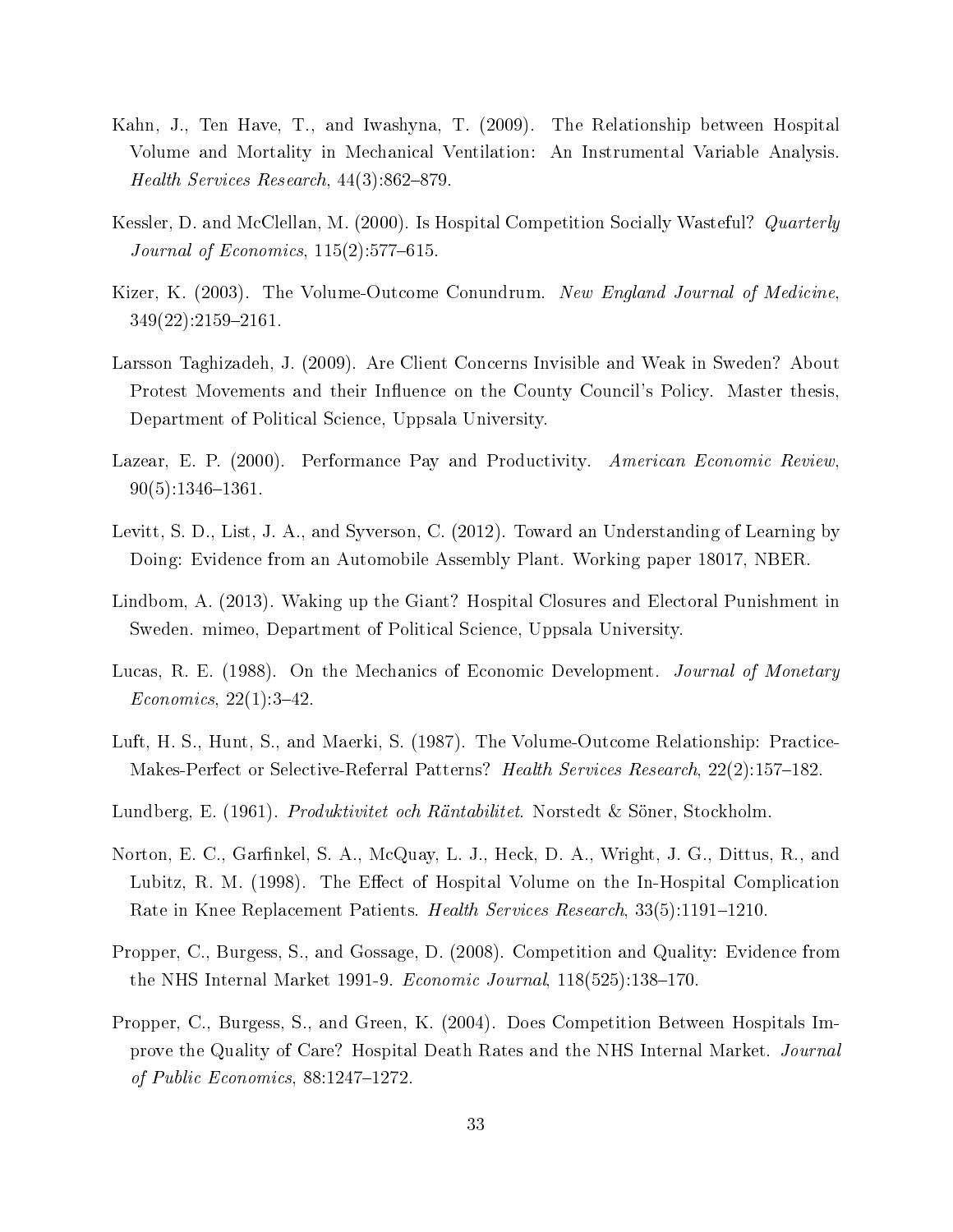- Propper, C., Sutton, M., and Whitnall, C. (2010). Incentives and Targets in Hospital Care: Evidence from a Natural Experiment. Journal of Public Economics, 94:318-335.
- Propper, C. and Van Reenen, J. (2010). Can Pay Regulation Kill? Panel Data Evidence on the Effect of Labor Markets on Hospital Performance. Journal of Political Economy. 118:222-273.
- Shahian, D. and Normand, S. (2003). The Volume-Outcome Relationship: From Luft to Leapfrog. Annals of Thoracic Surgery,  $75(3):1048-1058$ .
- Socialstyrelsen (2005). Nationell Samordning av Rikssjukvården. Technical report, Socialstyrelsen. Proposition to the Parliament 2005/06:73.
- Socialstyrelsen (2007). Cancervården i Sverige. Kvalitet, Struktur och Aktuella Utmaningar. Technical Report 2007, Socialstyrelsen.
- Thompson, P. (2001). How Much Did the Liberty Shipbuilders Learn? New Evidence for an Old Case Study. Journal of Political Economy,  $109(1):103-137$ .
- Thompson, P. (2012). The Relationship Between Unit Cost and Cumulative Quantity and the Evidence for Organizational Learning-by-Doing. Journal of Economic Perspectives,  $26(3):203-224.$
- Thornton, R. and Thompson, P. (2001). Learning from Experience and Learning from Others: An Exploration of Learning and Spillovers in Wartime Shipbuilding. American  $Economic$   $Review, 91(5):1350-1368$ .
- Tsai, A., Votruba, M., Bridges, J., and Cebul, R. (2006). Overcoming Bias in Estimating the Volume-Outcome Relationship. Health Services Research,  $41(1):252-264$ .
- Volpp, K., Ketcham, J., Epstein, A., and Williams, S. (2005). The Effects of Price Competition and Reduced Subsidies for Uncompensated Care on Hospital Mortality. Health  $Services$   $Research$ ,  $40(4):1056-1077$ .
- Wright, T. (1936). Factors Affecting the Cost of Airplanes. Journal of Aeronautical Sciences,  $3(4):122-128.$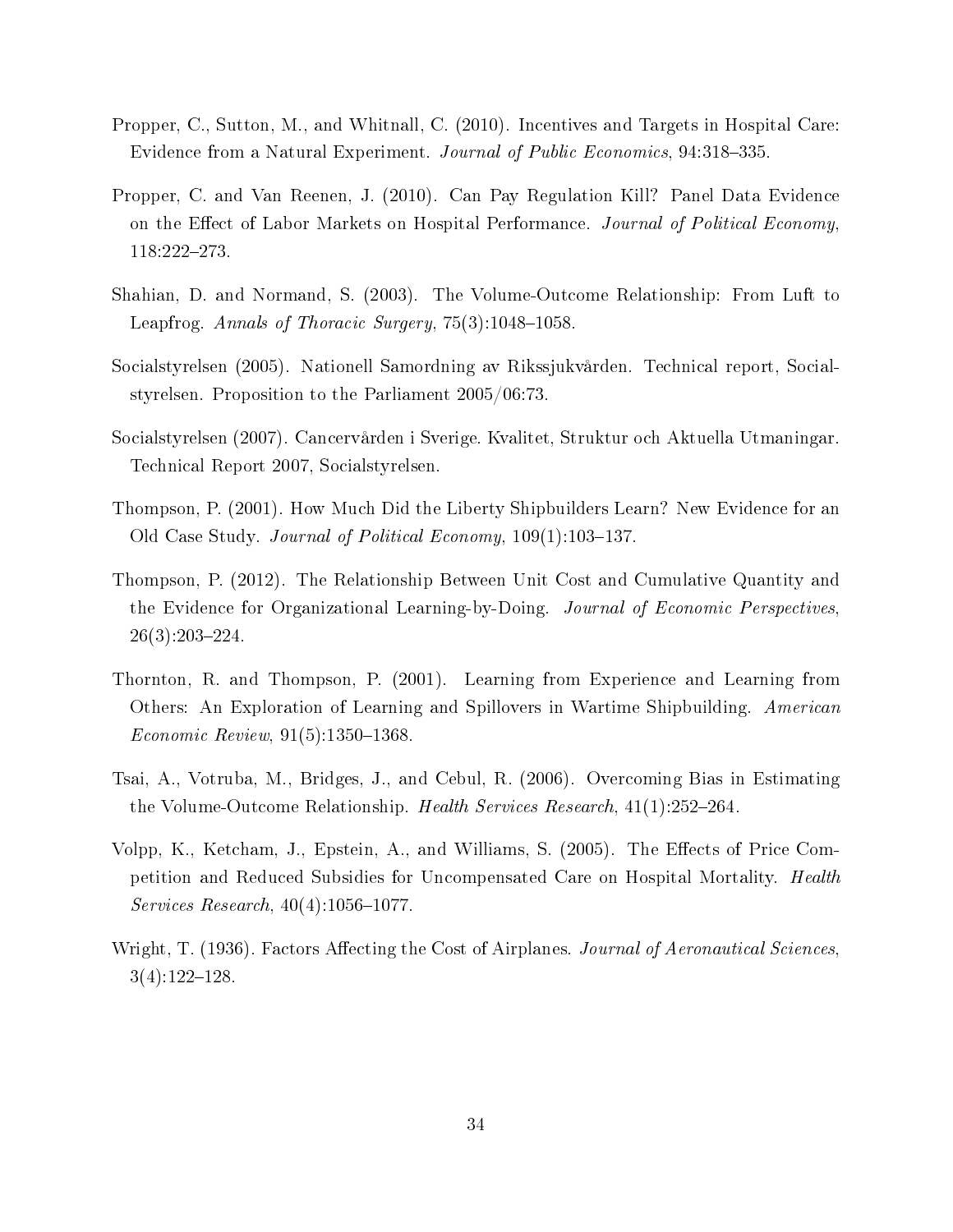# Tables and figures

FIGURE 1. Surgical volume vs. cancer survival



NOTE: The left figure relates the hospital annual number of cancer surgeries to four-year survival. The right figure plots the cumulative number of surgeries performed at each hospital since 1998 in the sample vs. four-year survival. The dots represent surgical volume averages in bins of ten.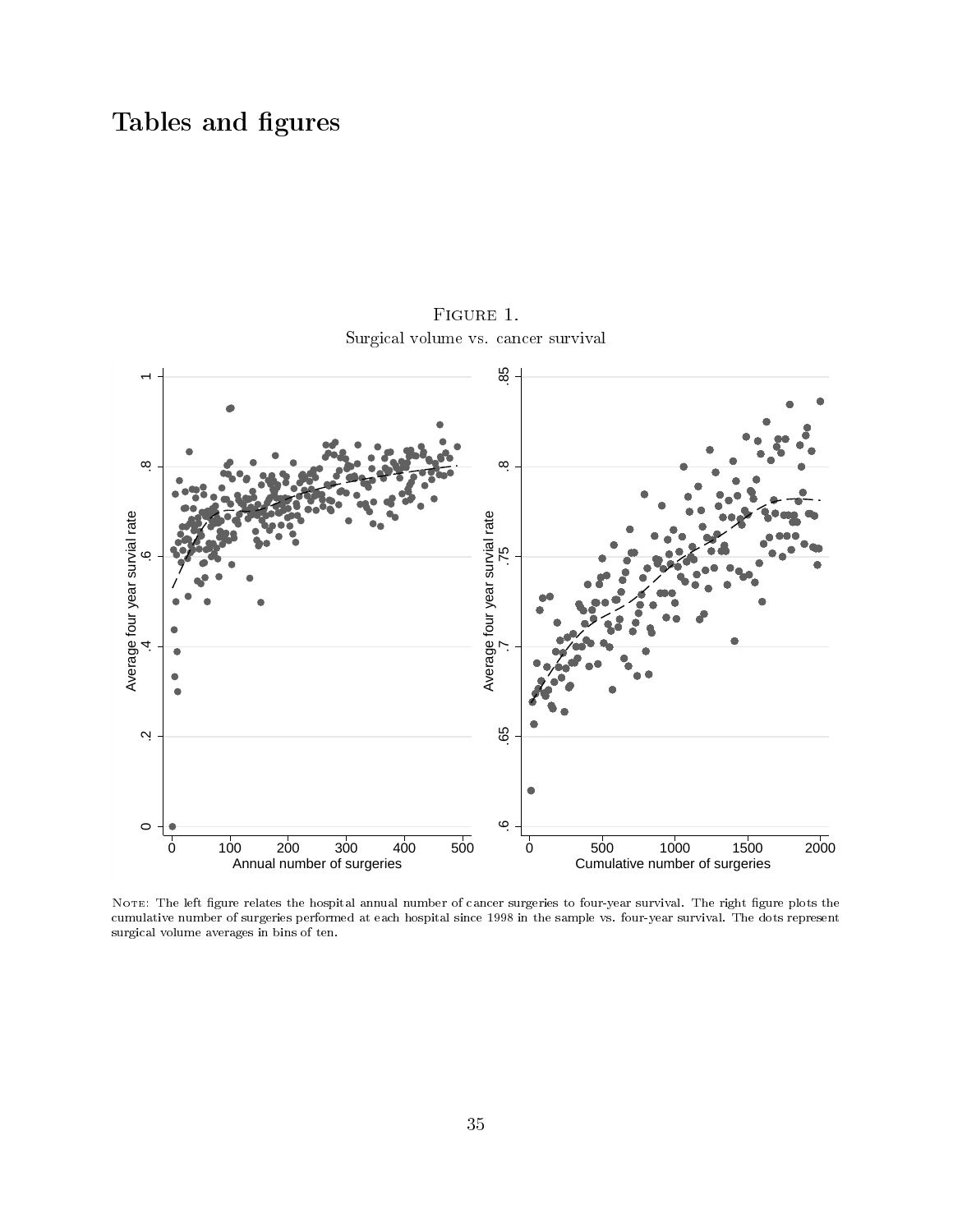

NOTE: The left figure shows annual number of surgeries (index volume three years before closure =100) for each closing cancer. The right figure presents the difference in average hospital volume for hospitals in regions with closures and hospitals in regions without any closures, adjusted by hospital and calendar time fixed effects. Unaffected regions are used as a potential closure for each year a change occurred in an affected region.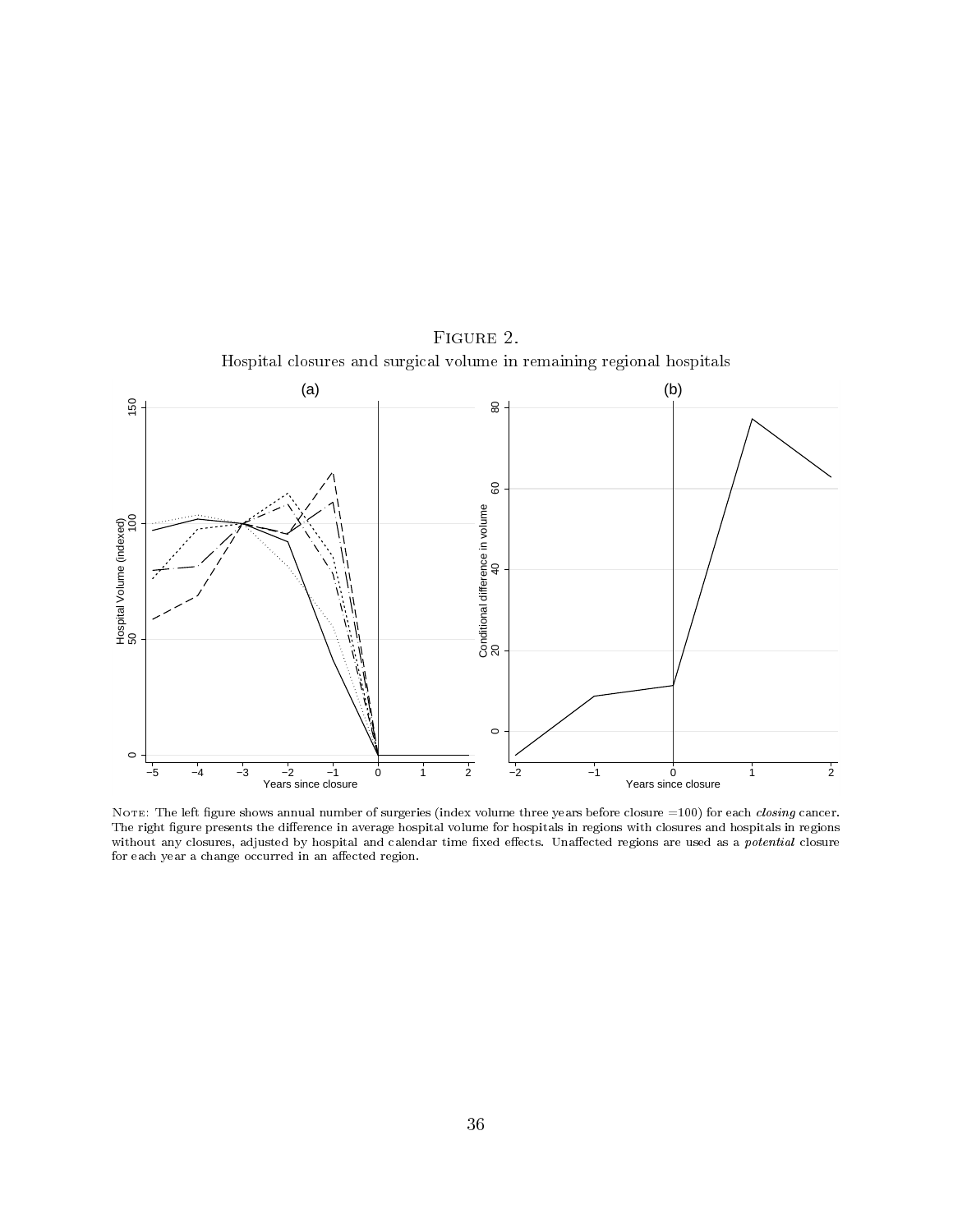

FIGURE 3. Health and socioeconomic statistics in regions with and without closures

Note: Unconditional health, population and economic statistics for regions with closures (dashed line) and without any closures (solid line). Unaffected regions are used as a *potential* opening or closure for each year a change occurred in an affected region.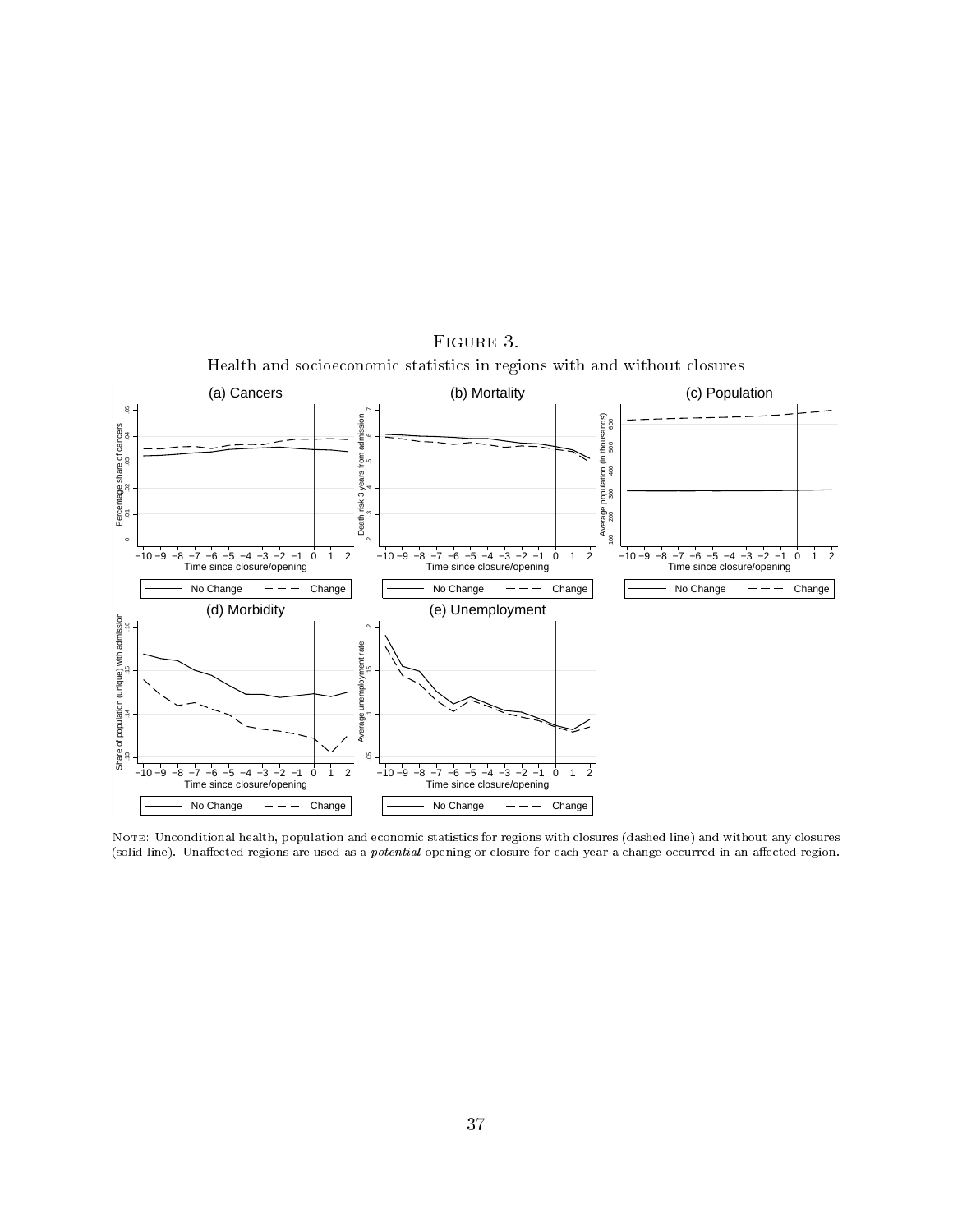

Figure 4. Adjusted health and socioeconomic statistics in regions with and without closures

NOTE: Conditional health, population and economic statistics (adjusted for calendar year and hospital fixed-effects and regional linear trends) for regions with closures (dashed line) and without any closures (solid line). Unaffected regions are used as a  $potential$  opening or closure for each year a change occurred in an affected region.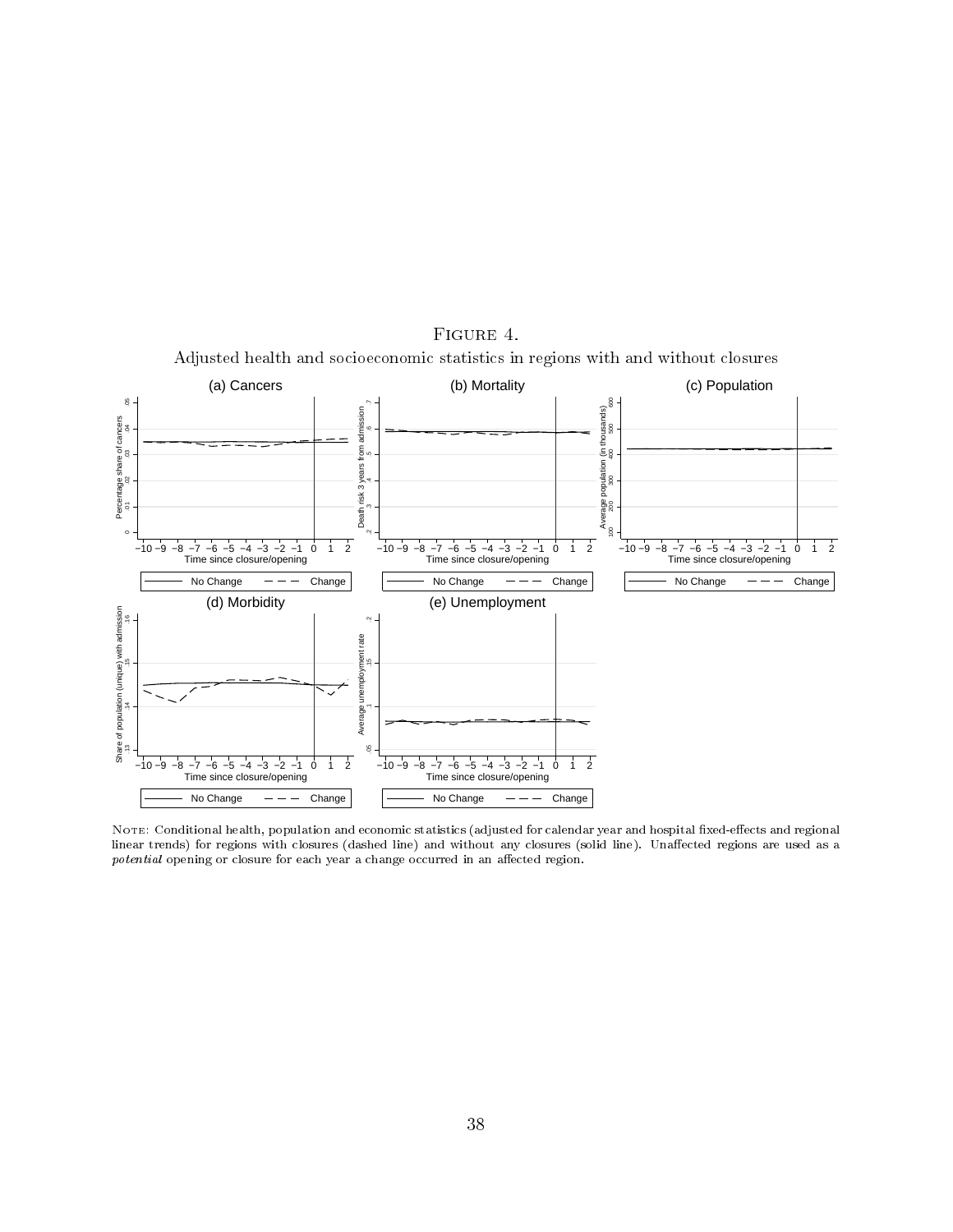

NOTE: The figure plots the estimated coefficients of surgical volume on four-year post-surgery survival from a fixed-effects regression model including regional, calendar year and surgery fixed effects, see equation 3 in the results section. The non-linear volume effects are estimated by including dummy variables for every twenty volume bin constructed from the analysis data, using the first volume bin as the reference category. The solid line pertains to the non-smoothed relationship while the dashed line is obtained by running locally weighted regressions of the estimated volume coefficients on the corresponding dependent variable.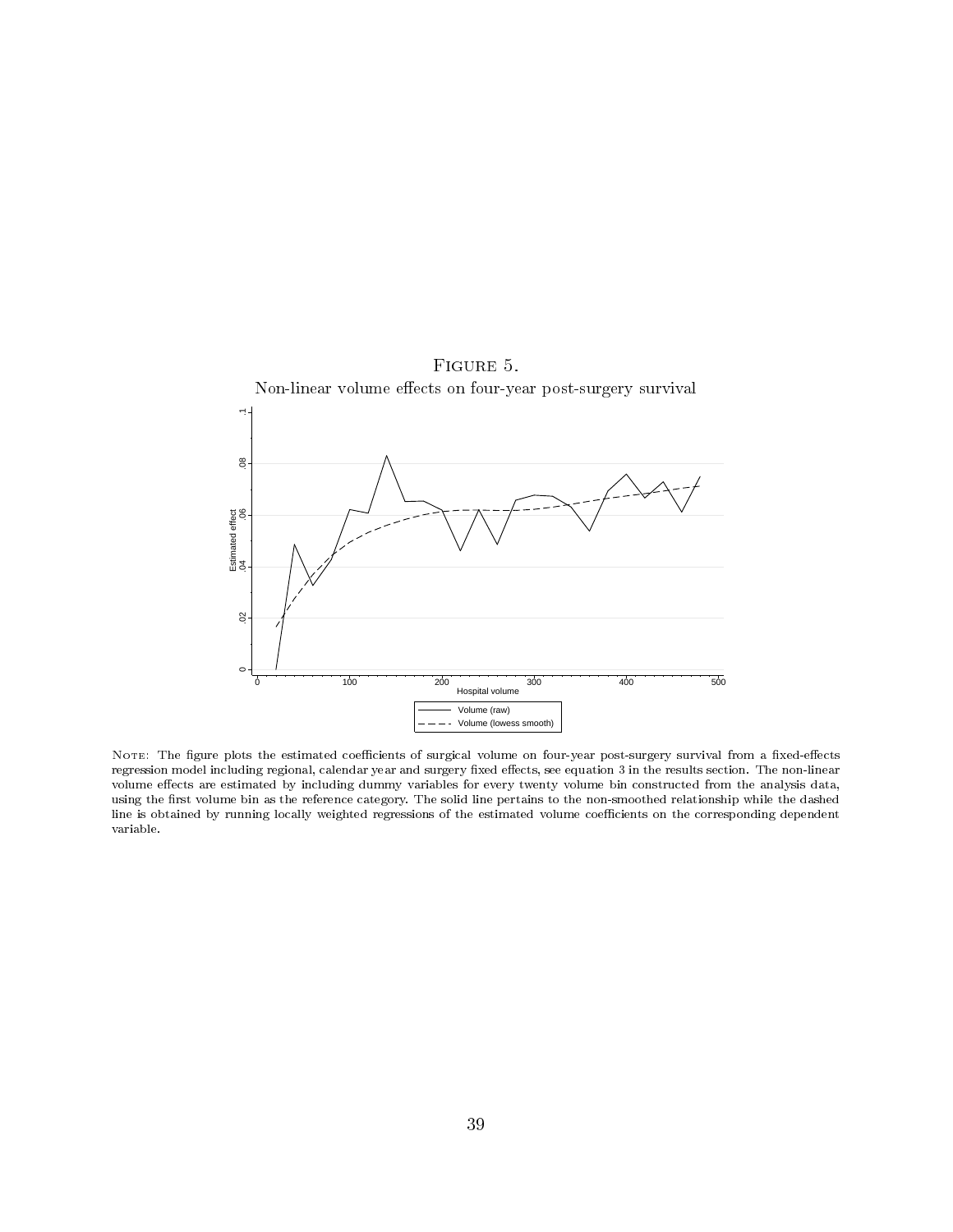FIGURE 6. Non-linear volume effects on four-year post-surgery survival probability by high and low hospital average turnover



NOTE: The figure plots the estimated coefficients of surgical volume on four-year post-surgery survival from a fixed-effects regression model including regional, calendar year and surgery fixed effects. The non-linear volume effects are estimated by including dummy variables for each twenty volume bin constructed from the analysis data, using the first volume bin as reference category. Each line corresponds to a different sample category; the solid line is for the full sample, and the dashed (dotted) is for hospitals with less (more) than median staff turnover.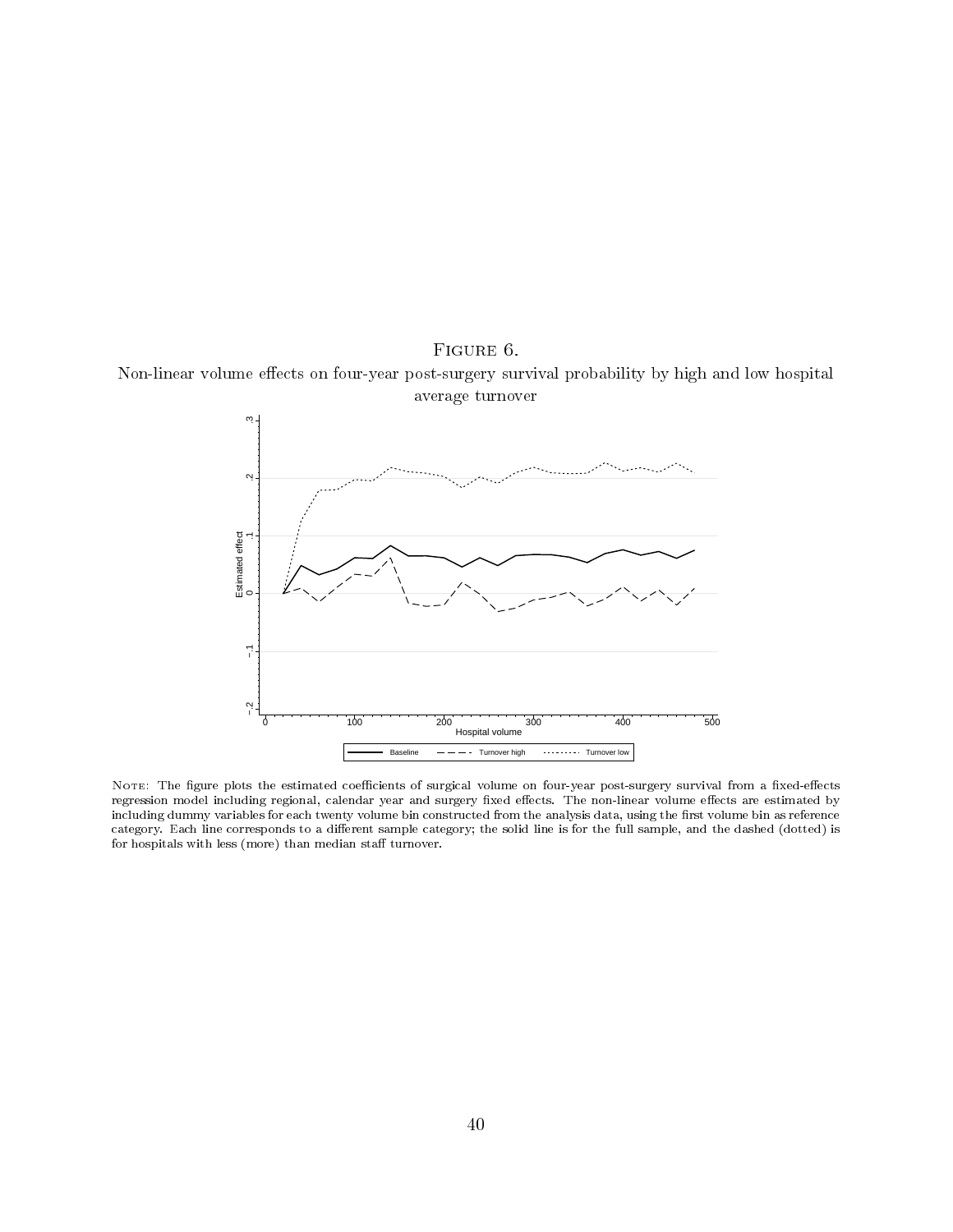| nambro nodomoron           |           |                       |          |                      |  |  |  |
|----------------------------|-----------|-----------------------|----------|----------------------|--|--|--|
|                            | Frequency | Fraction of<br>sample | Mean age | 4 year death<br>rate |  |  |  |
| Full sample                | 109,761   | 1.00                  | 66.26    | 0.39                 |  |  |  |
| 1998                       | 9,707     | 0.09                  | 66.38    | 0.58                 |  |  |  |
| 1999                       | 9,914     | 0.09                  | 66.73    | 0.55                 |  |  |  |
| 2000                       | 10,450    | 0.10                  | 66.69    | 0.51                 |  |  |  |
| 2001                       | 10,800    | 0.10                  | 66.39    | 0.47                 |  |  |  |
| 2002                       | 11,225    | 0.10                  | 66.63    | 0.43                 |  |  |  |
| 2003                       | 11,778    | 0.11                  | 66.22    | 0.38                 |  |  |  |
| 2004                       | 12,119    | 0.11                  | 65.87    | 0.33                 |  |  |  |
| 2005                       | 12,568    | 0.11                  | 66.02    | 0.28                 |  |  |  |
| 2006                       | 12,492    | 0.11                  | 65.83    | $0.25\,$             |  |  |  |
| 2007                       | 8,708     | 0.08                  | 65.99    | 0.21                 |  |  |  |
| Breast cancer              | 52,363    | 0.48                  | 62.03    | 0.28                 |  |  |  |
| Partial mastectomy         | 25,953    | 0.24                  | 59.75    | 0.18                 |  |  |  |
| Full mastectomy            | 10,022    | 0.09                  | 66.22    | 0.37                 |  |  |  |
| Radical mastectomy         | 16,399    | $0.15\,$              | 63.08    | 0.39                 |  |  |  |
| Intestine cancer           | 30,626    | 0.28                  | 70.90    | 0.56                 |  |  |  |
| Right hemi-colectomy       | 10,903    | 0.10                  | 73.15    | 0.58                 |  |  |  |
| Left hemi-colectomy        | 2,086     | 0.02                  | 70.28    | 0.53                 |  |  |  |
| Sigmoidectomy              | 5,199     | 0.05                  | 70.22    | 0.55                 |  |  |  |
| Rectum resection (LAR/TME) | 7,342     | 0.07                  | 68.29    | 0.47                 |  |  |  |
| Hartmann's operation       | 1,679     | 0.02                  | 74.41    | 0.78                 |  |  |  |
| Abdominoperineal resection | 3,473     | 0.03                  | 69.03    | 0.59                 |  |  |  |
| <i>Prostate cancer</i>     | 26,772    | 0.24                  | 69.22    | 0.43                 |  |  |  |
| Retropubic prostatectomy   | 11,525    | 0.11                  | 62.64    | 0.09                 |  |  |  |
| Endoscopic prostatectomy   | 2,245     | 0.02                  | 61.53    | 0.03                 |  |  |  |
| Transurethal resection     | 10,015    | 0.09                  | 75.79    | 0.78                 |  |  |  |
| Orchidectomy               | 2,920     | 0.03                  | 78.59    | 0.89                 |  |  |  |

Table 1. Sample statistics

NOTE: The definition of the different types of surgery is discussed in section three of the paper and classified according to the Nordic Classification of Surgical Procedures, NCSP: Partial mastectomy (HAB40), full mastectomy (HAC20), radical mastectomy (HAC22), right hemicolectomy (JFB30), left hemicolectomy (JFB43), sigmoidectomy (JFB46), rectum resection (LAR/TME) (JGB00), Hartmann's operation (JGB10), abdominoperineal resection (JGB30), retropubic prostatectomy (KEC00), endoscopic prostatectomy (KEC01), transurethal resection (KED22) and orchidectomy (KFC10).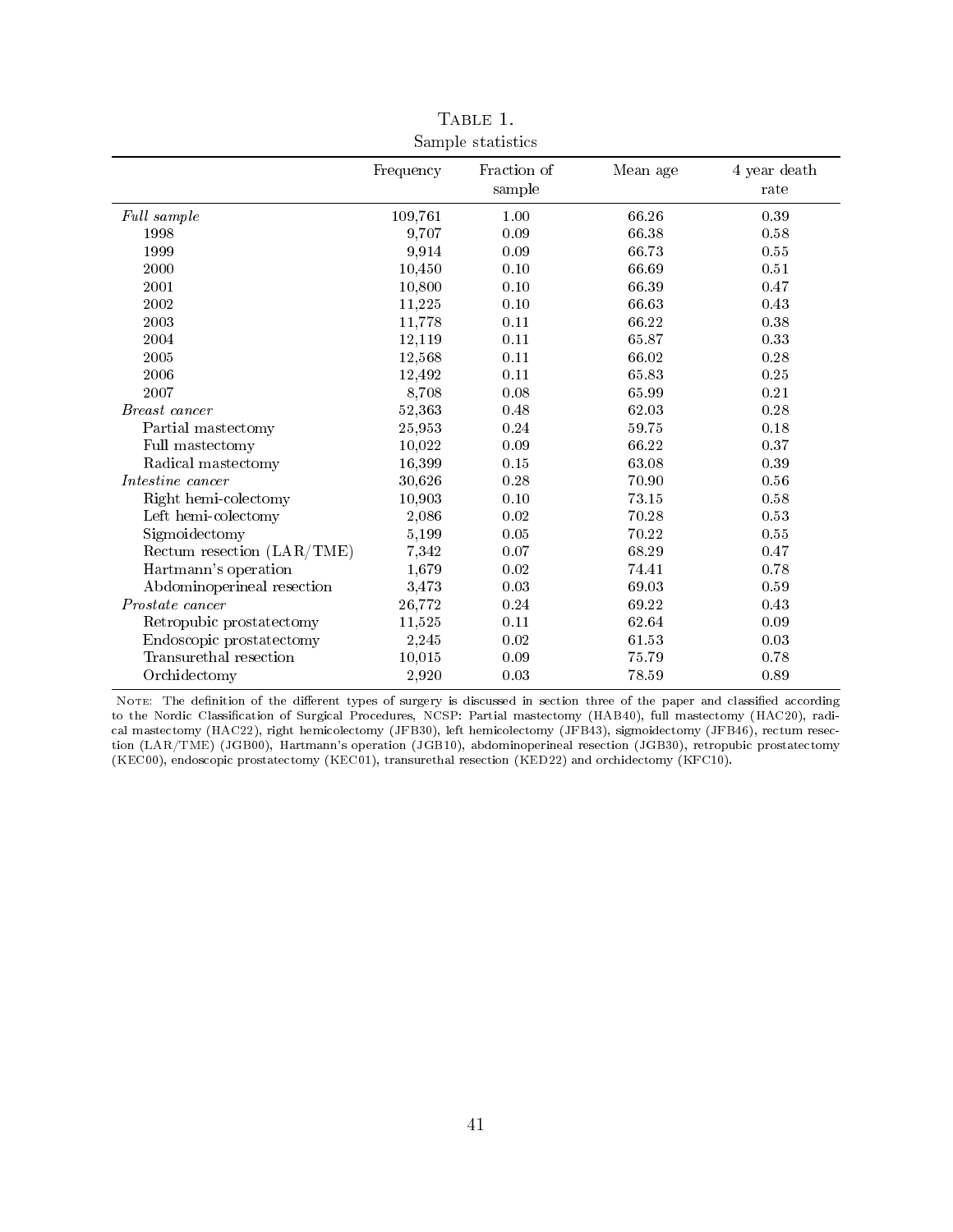|                               | (1)          | (2)                  | (3)<br>Restricted | (4)<br>Main  | (5)<br>With            | (6)<br>Case-mix        |
|-------------------------------|--------------|----------------------|-------------------|--------------|------------------------|------------------------|
|                               | OLS          | $_{\rm FS}$          | IV                | IV           | controls               | adjusted               |
| log(volume)                   | $0.057***$   |                      | 0.070             | $0.055***$   | $0.055***$             | $0.048***$             |
| Closure                       | (0.005)      | $0.167**$<br>(0.077) | (0.043)           | (0.018)      | (0.017)                | (0.018)                |
| Socioeconomic characteristics |              |                      |                   |              |                        |                        |
| Age                           |              |                      |                   |              | $0.018***$             | $0.018***$             |
| Age squared                   |              |                      |                   |              | (0.001)<br>$-0.000***$ | (0.001)<br>$-0.000***$ |
| Female                        |              |                      |                   |              | (0.000)<br>$0.059***$  | (0.000)<br>$0.060***$  |
|                               |              |                      |                   |              | (0.005)                | (0.005)                |
| Immigrant                     |              |                      |                   |              | 0.002                  | 0.003                  |
| Unknown origin                |              |                      |                   |              | (0.003)<br>$-0.012$    | (0.004)<br>$-0.009$    |
|                               |              |                      |                   |              | (0.009)                | (0.010)                |
| High school                   |              |                      |                   |              | $0.013***$             | $0.013***$             |
|                               |              |                      |                   |              | (0.003)                | (0.003)                |
| College                       |              |                      |                   |              | $0.023***$             | $0.023***$             |
|                               |              |                      |                   |              | (0.003)                | (0.003)                |
| Unknown educ.                 |              |                      |                   |              | $-0.016*$              | $-0.016*$              |
|                               |              |                      |                   |              | (0.009)                | (0.009)                |
| Previous admissions           |              |                      |                   |              |                        |                        |
| One                           |              |                      |                   |              | 0.005                  | $0.006*$               |
|                               |              |                      |                   |              | (0.004)<br>$-0.003$    | (0.004)                |
| Two                           |              |                      |                   |              |                        | $-0.001$               |
| Three                         |              |                      |                   |              | (0.005)<br>$-0.014***$ | (0.005)<br>$-0.013***$ |
|                               |              |                      |                   |              |                        |                        |
| Four                          |              |                      |                   |              | (0.005)<br>$-0.006$    | (0.005)<br>$-0.004$    |
|                               |              |                      |                   |              | (0.007)                | (0.007)                |
| More than four                |              |                      |                   |              | $-0.066***$            | $-0.065***$            |
|                               |              |                      |                   |              | (0.005)                | (0.005)                |
| Time since last admission     |              |                      |                   |              |                        |                        |
| One to three years            |              |                      |                   |              | $0.039***$             | $0.040***$             |
|                               |              |                      |                   |              | (0.004)                | (0.004)                |
| Four to six years             |              |                      |                   |              | $0.060***$             | $0.061***$             |
|                               |              |                      |                   |              | (0.004)                | (0.004)                |
| Seven to nine years           |              |                      |                   |              | $0.068***$             | $0.067***$             |
|                               |              |                      |                   |              | (0.005)                | (0.004)                |
| More than nine years          |              |                      |                   |              | $0.060***$             | $0.062***$             |
|                               |              |                      |                   |              | (0.018)                | (0.018)                |
| Time FE                       | $\checkmark$ | $\checkmark$         | ✓                 | $\checkmark$ | ✓                      | $\checkmark$           |
| Hospital FE                   |              | ✓                    | ✓                 | ✓            | ✓                      | √                      |
| Linear trends                 |              | ✓                    | ✓                 | ✓            | ✓                      | $\checkmark$           |
|                               |              |                      |                   |              |                        |                        |
| Mean survival                 | 0.78         | 0.78                 | 0.78              | 0.78         | 0.78                   | 0.78                   |
| Observations                  | 109,761      | 109,761              | 109,761           | 109,761      | 109,761                | 105,028                |

TABLE 2. Estimates of the effect of surgical volume on four-year post-surgery survival

Nore: Outcome is four year survival after cancer surgery. Model (5) and (6) also include type of surgery fixed effects. In columns (2) and (3) the closure instrument is specified as a dummy variable and in columns (3)-(6) as a set of dummy variables. The last column reports estimates from using the case-mix restricted sample excluding everyone with a designated hospital which at some point is either opened or closed. Reference categories are male, native, below high school, no previous admissions and admission the same year. Standard errors are clustered at the hospital level. \*, \*\* and \*\*\* denote statistical significance at the 10, 5 and 1 percent levels.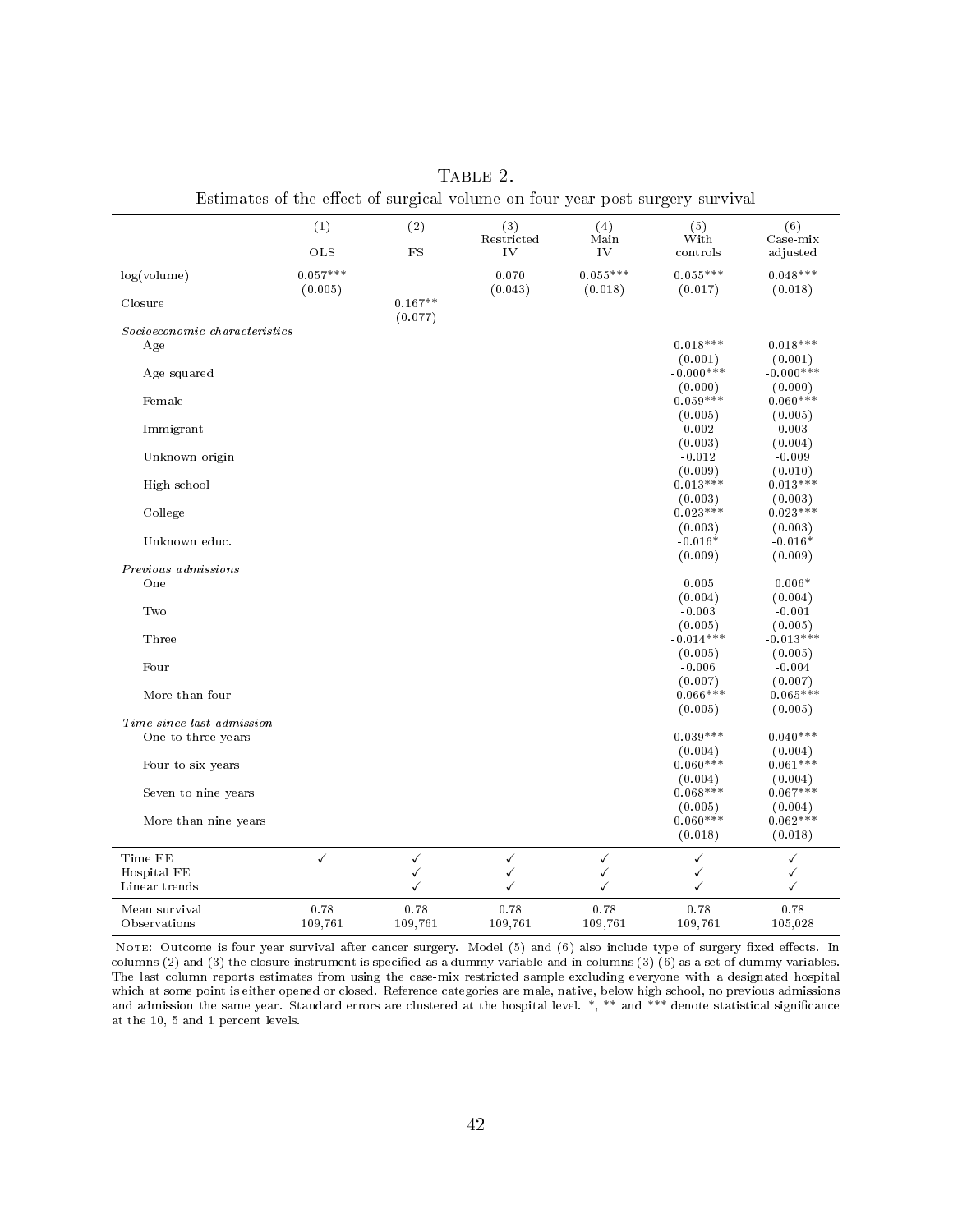| -- -- ---- --- <i>-</i> -- - <i>-</i> - <i>-</i> |                  |                   |                        |          |  |  |
|--------------------------------------------------|------------------|-------------------|------------------------|----------|--|--|
|                                                  | $\left(1\right)$ | $\left( 2\right)$ | $\left 3\right\rangle$ | 4)       |  |  |
|                                                  | New cancer       | Re-admission      | Number of              | Time in  |  |  |
|                                                  | surgery          |                   | surgeons               | hospital |  |  |
| log(volume)                                      | $-0.034**$       | $-0.041$          | 2.204                  | 0.344    |  |  |
|                                                  | (0.017)          | (0.027)           | (5.289)                | (0.401)  |  |  |
| Mean of outcome                                  | 0.08             | 0.42              | 82.87                  | 5.91     |  |  |
| Observations                                     | 105,028          | 105,028           | 80,633                 | 105,028  |  |  |

TABLE 3. Estimates of the effect of surgical volumes on additional outcomes

Note: IV estimates using the case-mix adjusted sample (excluding everyone with a designated hospital which at some point is either opened or closed). New cancer surgery (re-admission) is an indicator for the event of subsequent cancer surgery (hospitalization) within three (one) year(s) after the initial cancer surgery. Number of surgeons is measured as the total number of surgeons in the hospital in which the patient was treated for cancer and time in hospital is measured as the number of days of the spell in hospital at the time of cancer surgery. All models include calendar time, hospital, surgery fixed-effect and regional linear trends. Standard errors are clustered at the hospital level. \*, \*\* and \*\*\* denote significance at the 10, 5 and 1 percent levels.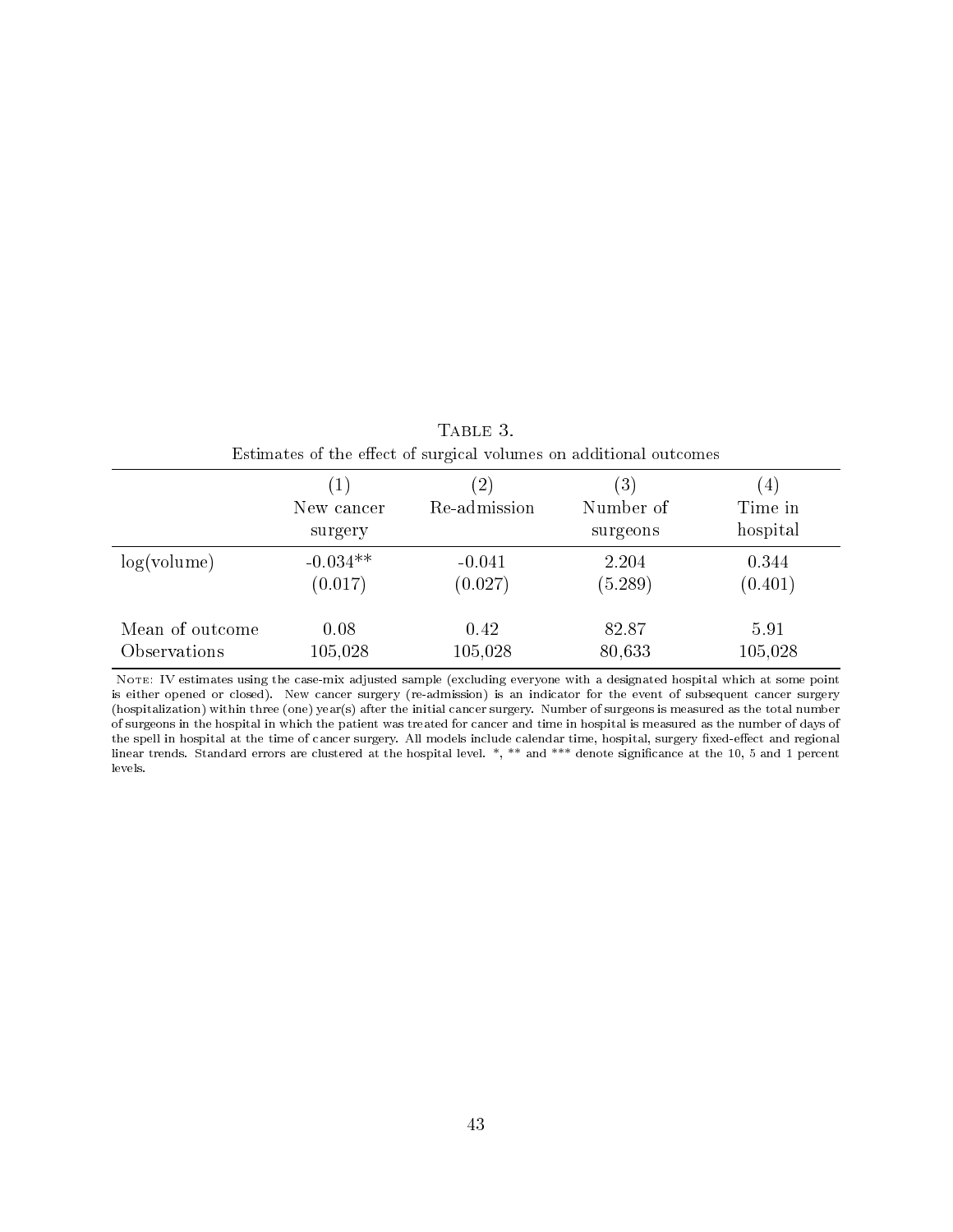|                  |                       | Panel A: First-step and reduced form estimates for cancer and heart surgeries |                                                                                                                              |          |
|------------------|-----------------------|-------------------------------------------------------------------------------|------------------------------------------------------------------------------------------------------------------------------|----------|
|                  | $\rm Cancer$          |                                                                               | Heart                                                                                                                        |          |
|                  | FS                    | $_{\rm RF}$                                                                   | FS                                                                                                                           | RF       |
|                  | (1)                   | (2)                                                                           | (3)                                                                                                                          | (4)      |
| log(volume)      | $0.167**$             | $0.012*$                                                                      | 0.038                                                                                                                        | $-0.002$ |
|                  | (0.059)               | (0.006)                                                                       | (0.057)                                                                                                                      | (0.003)  |
| Observations     | 109,760               | 109,760                                                                       | 139,976                                                                                                                      | 139,976  |
|                  |                       | Panel B: IV estimates adjusting for changes in distance to hospital           |                                                                                                                              |          |
|                  | Main                  | Distance to treating                                                          | Distance to closest                                                                                                          |          |
|                  |                       | hospital                                                                      | hospital                                                                                                                     |          |
|                  | (1)                   | (2)                                                                           | (3)                                                                                                                          |          |
| log(volume)      | $0.048***$            | $0.049***$                                                                    | $0.050***$                                                                                                                   |          |
|                  | (0.018)               | (0.018)                                                                       | (0.019)                                                                                                                      |          |
| Distance measure | No                    | Yes                                                                           | Yes                                                                                                                          |          |
| Observations     | 105,028               | 105,028                                                                       | 105,028                                                                                                                      |          |
|                  |                       | Panel C: IV estimates for choice between less and more invasive procedure     |                                                                                                                              |          |
|                  | Partial mastectomy    | Laparoscopic                                                                  |                                                                                                                              |          |
|                  |                       | prostatectomy                                                                 |                                                                                                                              |          |
|                  | (1)                   | (2)                                                                           |                                                                                                                              |          |
| log(volume)      | $-0.013$              | 0.011                                                                         |                                                                                                                              |          |
|                  | (0.039)               | (0.025)                                                                       |                                                                                                                              |          |
| Observations     | 50,096                | 25,693                                                                        |                                                                                                                              |          |
|                  |                       | Panel D: IV estimates for the choice to perform robot assisted surgery        |                                                                                                                              |          |
|                  | All surgeries         | Prostate cancer                                                               |                                                                                                                              |          |
|                  | (1)                   | (2)                                                                           |                                                                                                                              |          |
| log(volume)      | 0.015                 | 0.041                                                                         |                                                                                                                              |          |
|                  | (0.013)               | (0.044)                                                                       |                                                                                                                              |          |
| Observations     | 105,028               | 25,693                                                                        |                                                                                                                              |          |
|                  | Age at surgery<br>(1) | Panel E: IV estimates on timing of surgeries (age of patients)                |                                                                                                                              |          |
| log(volume)      | 0.061<br>(0.068)      |                                                                               |                                                                                                                              |          |
| Observations     | 105,028               |                                                                               |                                                                                                                              |          |
|                  |                       |                                                                               | NOTE: Panel A reports first-stage and reduced-form estimates of surgical volume from the cancer and heart surgery samples in |          |

|                                                                     | TABLE 4. |  |  |
|---------------------------------------------------------------------|----------|--|--|
| Organizational changes, distance to hospital, technology and queues |          |  |  |

which the cancer clinic closure instrument is used for both samples (see the results section). In Panel B, column (1) reproduces the results from our preferred specification in column (6) of Table 2 and columns (2) and (3) additionally include as control variable the distance to i) the treating hospital and ii) the closest hospital. Panel C reports IV estimates using the subsample of breast (prostate) cancer surgery in column (1) ((2)) and an indicator variable for whether the performed surgery was coded as a partial mastectomy (laparoscopic prostatectomy) as outcome variable. In panel D the outcome is an indicator for the decision to perform robot assisted surgery. Panel E reports IV estimates using patient age at surgery as outcome. For all specifications in the table, standard errors are clustered at the hospital level and \*, \*\* and \*\*\* denote signicance at the 10, 5 and 1 percent levels.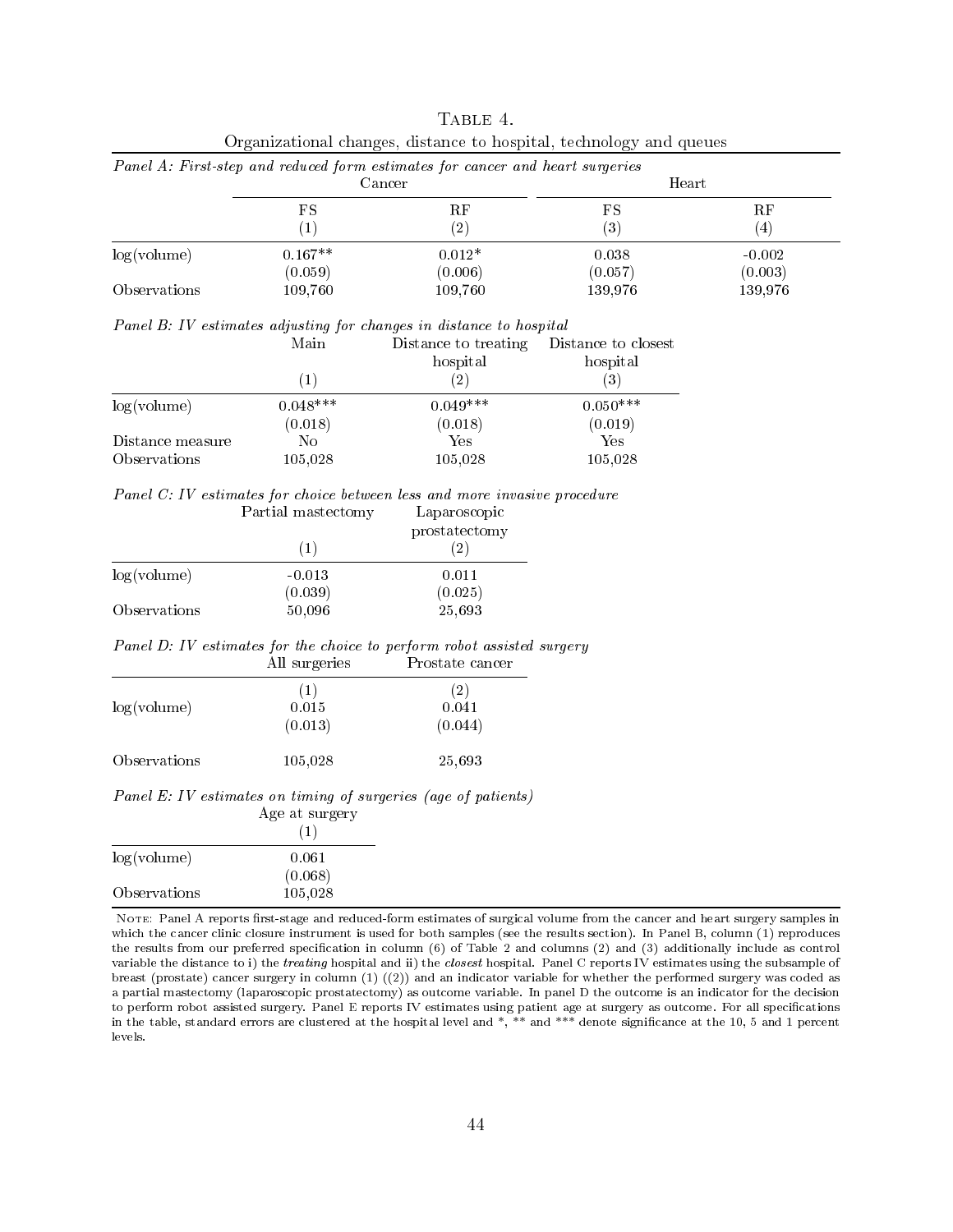| outside closure regions                    |                 |                               |                                                    |                 |  |  |  |  |
|--------------------------------------------|-----------------|-------------------------------|----------------------------------------------------|-----------------|--|--|--|--|
| Panel A: Statistics one year after closure |                 |                               | Surgeons at closed clinics one year before closure |                 |  |  |  |  |
| Stay<br>Transfer<br>within region          |                 | Transfer<br>outside<br>region | Remaining<br>hospitals                             |                 |  |  |  |  |
| % of surgeons at "closed"                  | 0.69            | 0.18                          | 0.13                                               |                 |  |  |  |  |
| Age<br>Labor earnings                      | 45.8<br>606,278 | 46.0<br>611,720               | 46.5<br>581,665                                    | 45.4<br>634,123 |  |  |  |  |
| Females %<br>Married %                     | 0.49<br>0.63    | 0.20<br>0.64                  | 0.30<br>0.48                                       | 0.36<br>0.74    |  |  |  |  |

Table 5. Statistics for surgeons at remaining and closing cancer clinics who remain or transfer within or outside closure regions

Panel B: Statistics two years before closure

Surgeons at closed clinics three years before closure

|                           | Stay    | Transfer<br>within region | Transfer<br>outside<br>region | Remaining<br>hospitals |
|---------------------------|---------|---------------------------|-------------------------------|------------------------|
| % of surgeons at "closed" | 0.88    | 0.06                      | 0.06                          |                        |
| Age                       | 45.8    | 45.0                      | 47.2                          | 43.6                   |
| Labor earnings            | 536,698 | 520,714                   | 534,520                       | 586,588                |
| Females %                 | 0.37    | 0.57                      | 0.27                          | 0.36                   |
| Married %                 | 0.62    | 0.71                      | 0.60                          | 0.66                   |

Note: Statistics for who were employed at hospitals where the cancer clinic remained open and surgeons employed at hospitals where the cancer clinic closed but who stayed, transferred within or outside the region respectively. Panel A and panel B report sample means for surgeons one and three year before the closures. Labor earnings are measured on an annual basis in SEK (one SEK is approximately equal to 0.15 USD).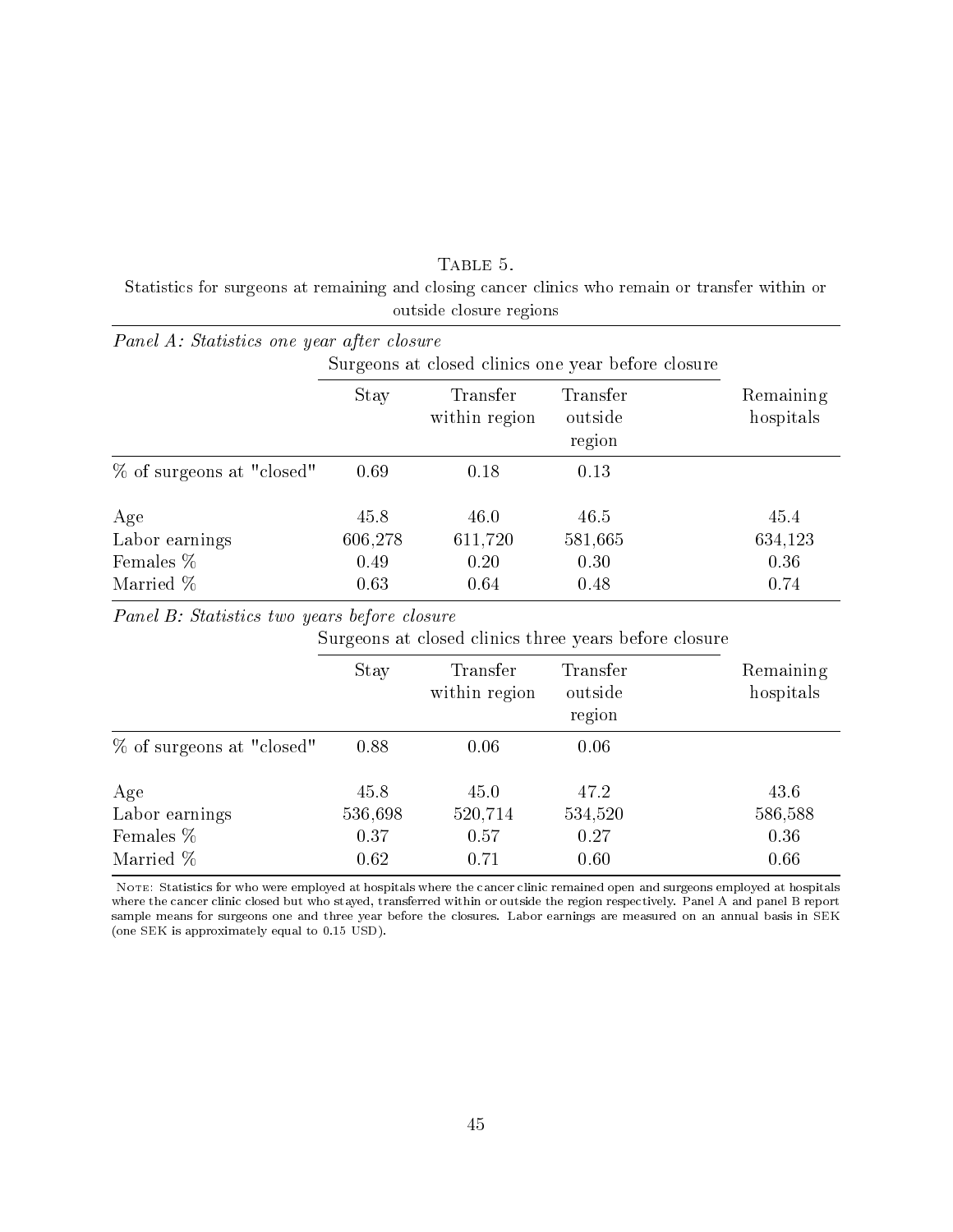| Panel A: Cumulated volume                                     |            |           |          |
|---------------------------------------------------------------|------------|-----------|----------|
|                                                               | (1)        | (2)       | (3)      |
| log(current volume)                                           | $0.048***$ |           |          |
|                                                               | (0.018)    |           |          |
| log(cum. vol. last 2 years)                                   |            | $0.083*$  |          |
|                                                               |            | (0.046)   |          |
| log(cum. vol. last 3 years)                                   |            |           | 0.082    |
|                                                               |            |           | (0.068)  |
| <i>F</i> statistics First-stage                               |            |           |          |
| F-stat. Level                                                 | 199.1      | 23.8      | 25.0     |
| F-stat. Lag 1                                                 |            | 14.5      | 34.2     |
| F-stat. Lag 2                                                 |            |           | 3.4      |
| F-stat. All                                                   | 199.1      | 45.9      | 117.3    |
| Observations                                                  | 105,028    | 95,802    | 86,272   |
| Panel B: Cumulated and current volume                         |            |           |          |
|                                                               | (1)        | (2)       | (3)      |
| log(current volume)                                           | $0.048***$ | $0.050**$ | $0.032*$ |
|                                                               | (0.018)    | (0.021)   | (0.017)  |
| log(cum. vol. last 1 year)                                    |            | 0.021     |          |
|                                                               |            | (0.059)   |          |
| log(cum. vol. last 2 years)                                   |            |           | 0.050    |
|                                                               |            |           | (0.048)  |
| $\boldsymbol{F}$ statistics $\boldsymbol{First\text{-}stage}$ |            |           |          |
| Log volume                                                    | 199.1      | 183.7     | 220.4    |
| $Cumulated\ variable(s)$                                      |            | 18.7      | 127.6    |
| Observations                                                  | 105,028    | 95,802    | 86,272   |

TABLE 6. Estimates of the effect of cumulated surgical volume on four-year post-surgery survival

Note: IV estimates using the case-mix adjusted sample (excluding everyone with a designated hospital which at some point is either opened or closed). The outcome is four-year survival after cancer surgery. In column (1) the volume instrument is specified as a set of dummy variables indicating a closure in the region the same year while in columns (2) and (3) instruments for cumulative volume are both current and two (three) years lagged clinic closures. All models include calendar time, hospital, surgery fixed-effect and regional linear trends. First stage F-statistics are reported for all instruments both separately and jointly. Standard errors are clustered at the hospital level. \*, \*\* and \*\*\* denote signicance at the 10, 5 and 1 percent levels.